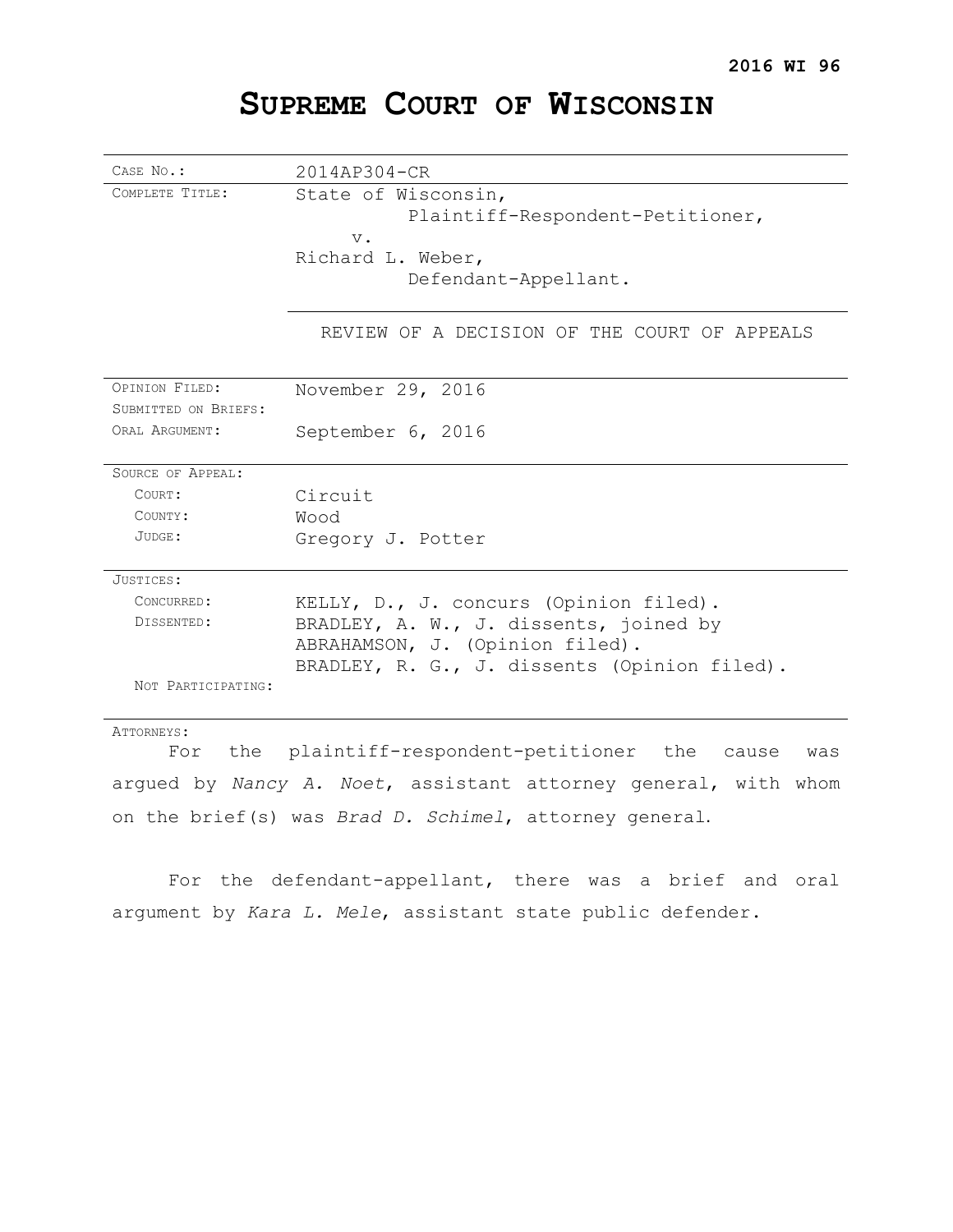### **2016 WI 96**

#### NOTICE

**This opinion is subject to further editing and modification. The final version will appear in the bound volume of the official reports.** 

No. 2014AP304-CR (L.C. No. 2012CF274)

STATE OF WISCONSIN THE STATE OF WISCONSIN THE STATE OF STATE OF STATE OF STATE OF STATE OF STATE OF STATE OF STATE OF STATE OF STATE OF STATE OF STATE OF STATE OF STATE OF STATE OF STATE OF STATE OF STATE OF STATE OF STATE

**State of Wisconsin,**

 **Plaintiff-Respondent-Petitioner,**

 **v.**

 $\overline{a}$ 

**Richard L. Weber,**

 **Defendant-Appellant.**

Diane M. Fremgen Clerk of Supreme Court

**NOV 29, 2016**

**FILED**

REVIEW of a decision of the Court of Appeals. *Reversed.*

¶1 ANNETTE KINGSLAND ZIEGLER, J. This is a review of an unpublished decision of the court of appeals, State v. Weber, No. 2014AP304-CR, unpublished slip op. (Wis. Ct. App. Oct. 8, 2015) (per curiam), which reversed the Wood County circuit court's<sup>1</sup> order denying defendant Richard Weber's ("Weber") motion to suppress evidence of drunk driving, possession of marijuana, and possession of drug paraphernalia, and remanded the case to the circuit court with directions to vacate its judgment of conviction, permit Weber to withdraw his plea, and grant Weber's

 $1$  The Honorable Gregory J. Potter presided.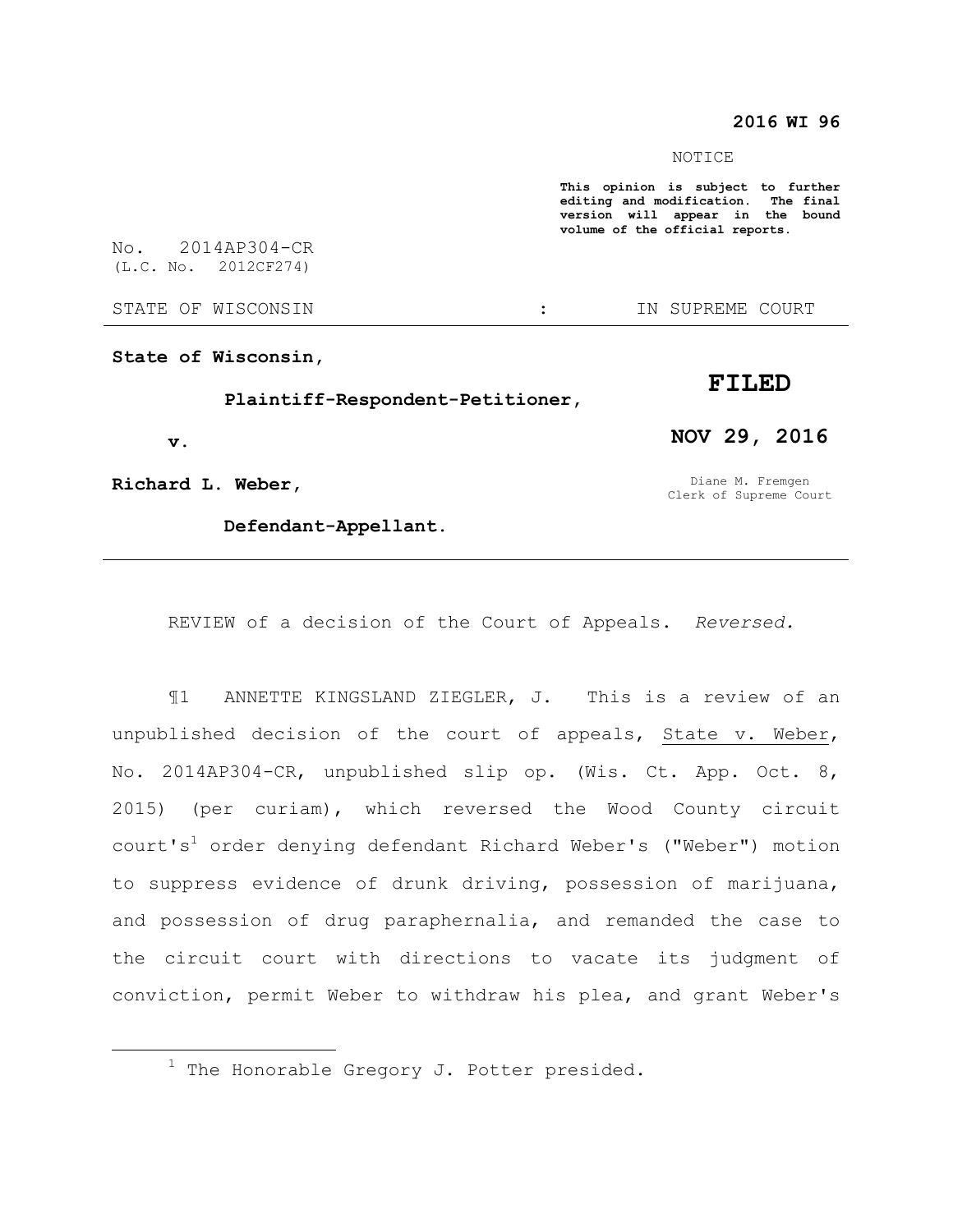motion to suppress evidence. Weber, unpublished slip op., ¶¶1, 10.

¶2 A deputy of the Wood County sheriff's department attempted to pull Weber over on a public highway by activating the emergency lights on his vehicle after observing that Weber's vehicle had a defective high-mounted brake lamp and watching the vehicle weave over the highway's fog line. When Weber failed to yield to the traffic stop, the deputy pursued Weber into his driveway and apprehended him in his garage. The question before this court is whether the deputy's warrantless entry into Weber's garage and subsequent arrest of Weber violated the Fourth Amendment of the United States Constitution and Article I, Section 11 of the Wisconsin Constitution, or whether the need for a warrant was obviated by the exigent circumstance of the deputy's "hot pursuit" of a fleeing suspect who had committed jailable offenses. See, e.g., United States v. Santana, 427 U.S. 38 (1976).

¶3 We conclude that the deputy's warrantless entry into Weber's garage and subsequent arrest of Weber were constitutional because they were justified by the exigent circumstance of hot pursuit of a fleeing suspect who had committed jailable offenses. The deputy had probable cause to believe that Weber had committed two jailable offenses, immediately pursued Weber, and performed a limited entry into Weber's open garage for the purpose of preventing Weber's continued flight. Under these specific circumstances, the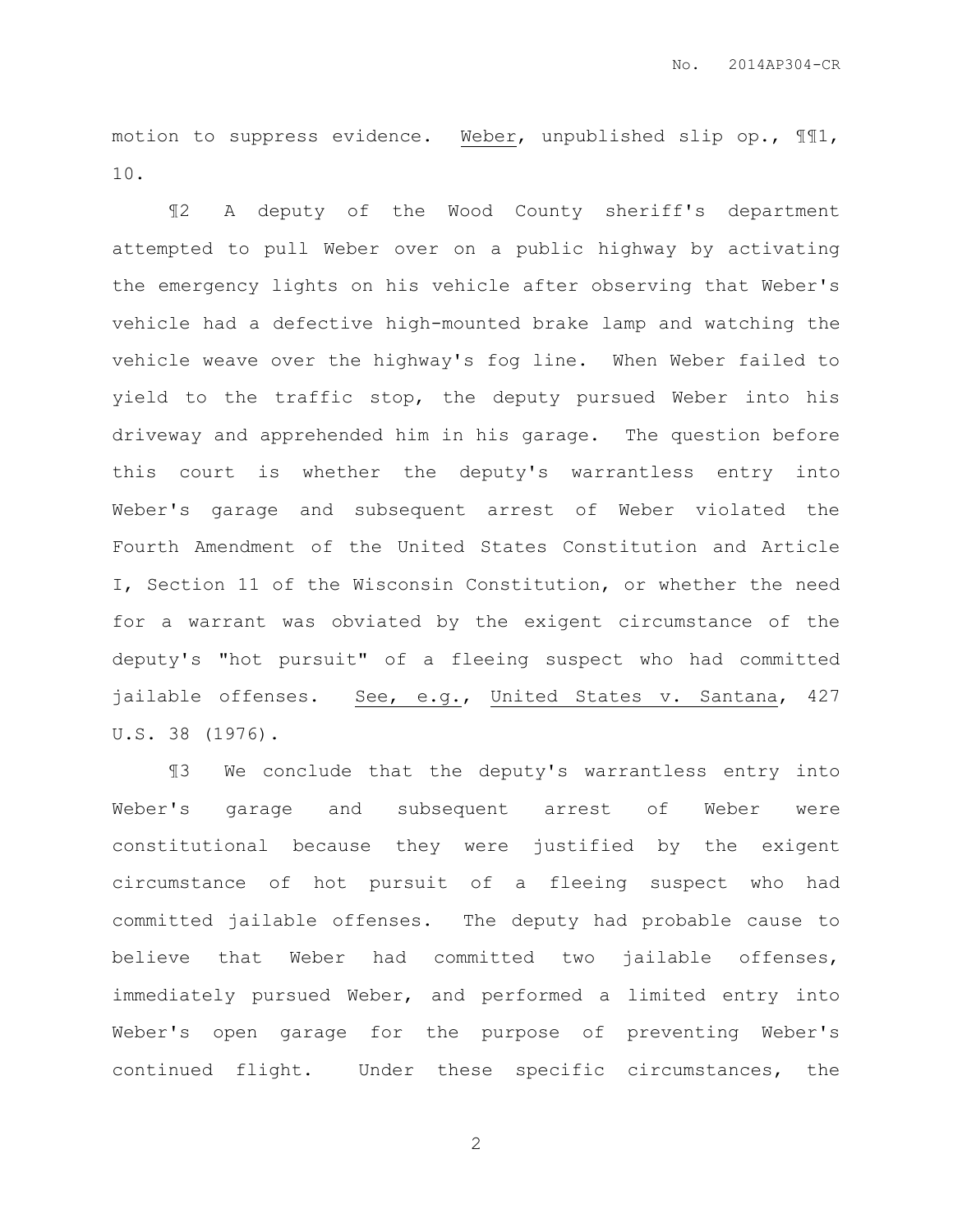deputy's actions were constitutionally reasonable. Accordingly, we reverse the decision of the court of appeals.

## I. FACTUAL BACKGROUND

¶4 On April 20, 2012, Deputy Calvin Dorshorst ("Deputy Dorshorst") of the Wood County sheriff's department and Weber were driving in separate vehicles in Arpin, Wisconsin. Deputy Dorshorst observed that the high-mounted brake lamp on Weber's vehicle was not working properly and saw Weber's vehicle "weave from its lane of travel" "[o]ver the white fog line." Deputy Dorshorst activated his vehicle's emergency lights in an attempt to conduct a traffic stop. Weber did not, however, stop his vehicle. Instead, he drove about 100 feet, turned into a driveway, and pulled into an attached garage. Deputy Dorshorst followed the vehicle and parked 15 to 20 feet behind it but outside of the garage with his vehicle's emergency lights still on. At some point during this process, Deputy Dorshorst "contact[ed] dispatch notifying them [he] had a traffic stop."

¶5 Weber and Deputy Dorshorst exited their vehicles at about the same time. Weber began moving toward a door of the attached house inside the garage. Deputy Dorshorst ran to the front of his vehicle and in the direction of the garage, where he witnessed Weber "walking slowly" and "somewhat staggering" up steps inside the garage leading to the door to the house. As Deputy Dorshorst ran toward Weber he told Weber to stop and that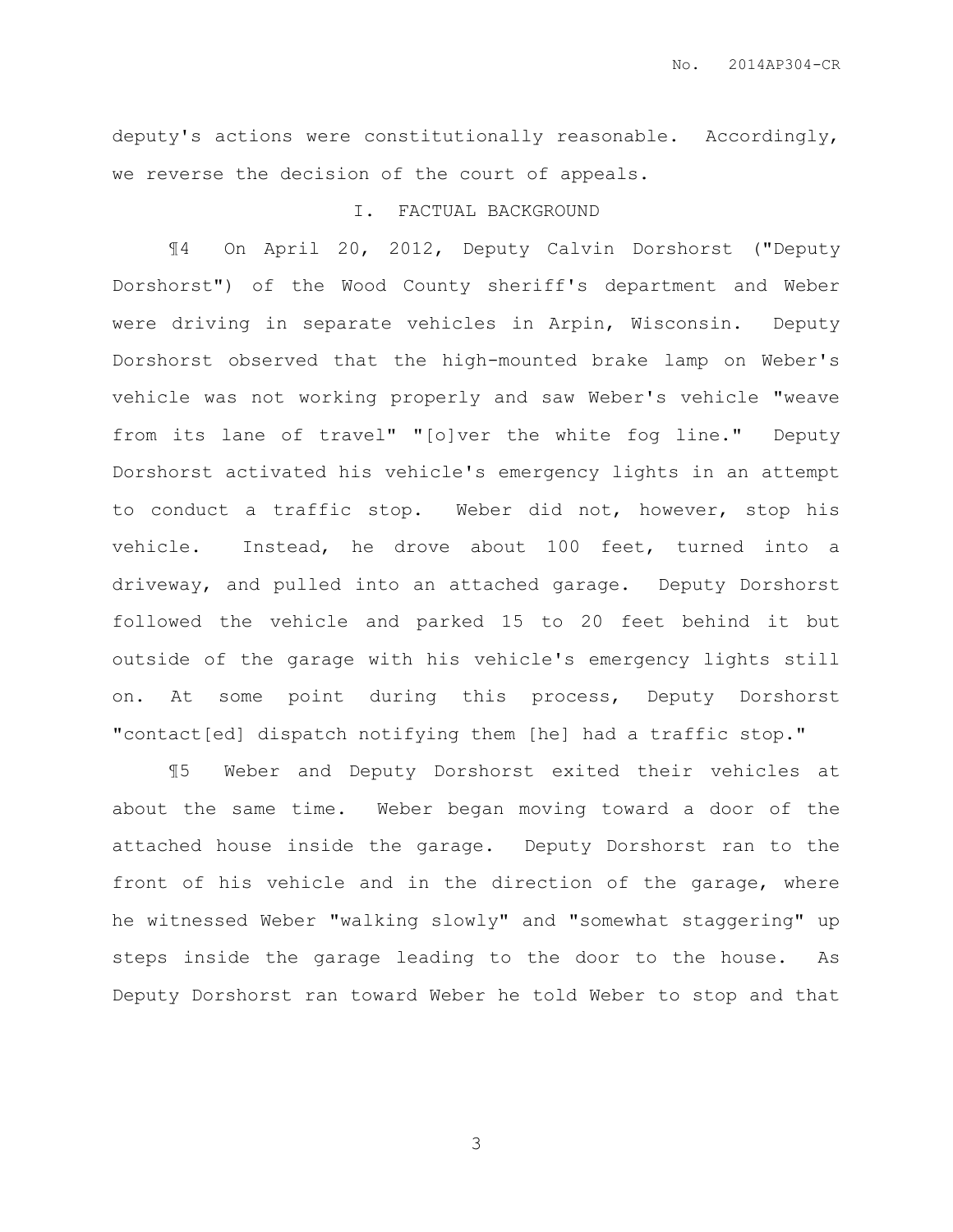he needed to speak with  $him.^2$  Weber did not stop but instead continued up the steps to the house. Deputy Dorshorst entered the garage and "secured [Weber's] arm" as Weber was "just inside his [house's] door" at the top of the steps. Weber stopped and Deputy Dorshorst explained that he had stopped Weber because of the defective high-mounted brake lamp on Weber's vehicle. Deputy Dorshorst asked Weber to accompany him to Weber's vehicle so that Deputy Dorshorst could "point out exactly the reason for the stop and which light was defective." During this time Weber tried to pull away from Deputy Dorshorst and enter his house. Deputy Dorshorst noticed that Weber had "slow, slurred speech" and "glassy, bloodshot eyes." Additionally, Deputy Dorshorst could smell "a strong odor of intoxicants."

¶6 Weber and Deputy Dorshorst eventually exited the garage and walked back outside, where Deputy Dorshorst asked Weber if he had been drinking. Weber informed Deputy Dorshorst that "he was drinking at his residence and a while after drinking a couple of beers, he left and went to the Village of Arpin, at which time . . . he went to another place and was drinking." Weber was "unable to identify" the location in Arpin to which he had traveled. After consuming "a few drinks" there, Weber explained, he had returned to his home. Weber informed

 $\overline{a}$ 

 $2$  There may be some dispute as to the deputy's position at the time he first spoke to Weber. For a discussion, see infra, n.8.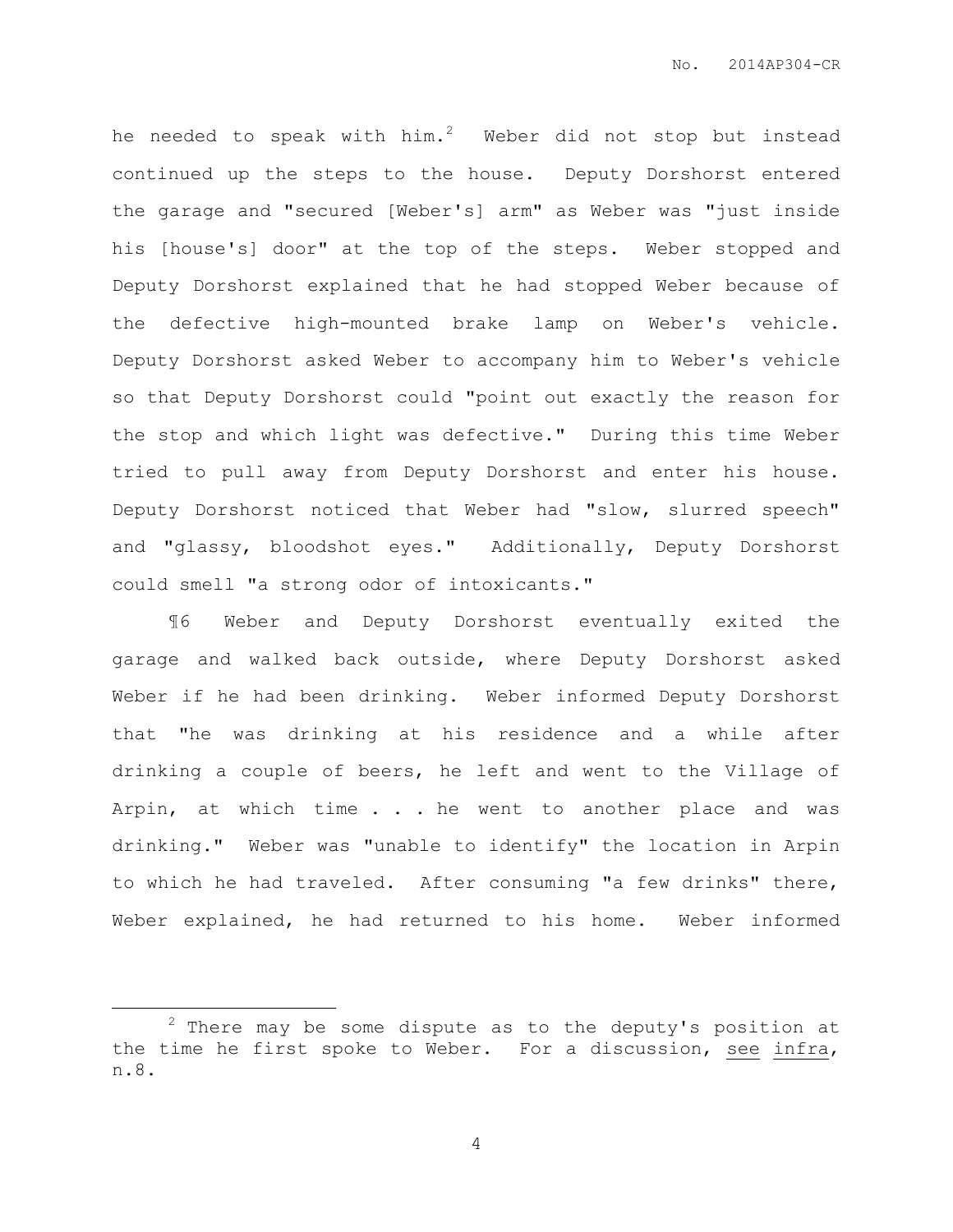Deputy Dorshorst that he thought he had had "way too much" alcohol.

¶7 Deputy Dorshorst asked Weber to perform field sobriety tests, but Weber refused. Weber then tried to leave and reenter his garage, but Deputy Dorshorst advised Weber he was not free to do so. Weber "aggressively pushed into [Deputy Dorshorst's] chest with his head" around the same time that a second deputy pulled into the driveway. Deputy Dorshorst told Weber a second time that he was not free to leave. Weber "continued to resist," and the two deputies "escorted the defendant to the ground and secured his arms." Weber was put in handcuffs and placed under arrest.

¶8 The deputies searched Weber and he consented to a search of his vehicle. In the vehicle the deputies found "a tinfoil square folded up with [a] green leafy vegetable substance inside, which was later tested positive for [tetrahydrocannabinols]," as well as a "metal pipe in the ashtray of the vehicle." The pipe "had a burned residue inside it" and "smelled of burnt marijuana."

¶9 Weber was eventually taken to a hospital where his blood was drawn. Later analysis of his blood showed a blood alcohol concentration of 0.24.

### II. PROCEDURAL BACKGROUND

¶10 On July 9, 2012, a criminal complaint was filed against Weber in Wood County circuit court charging him with one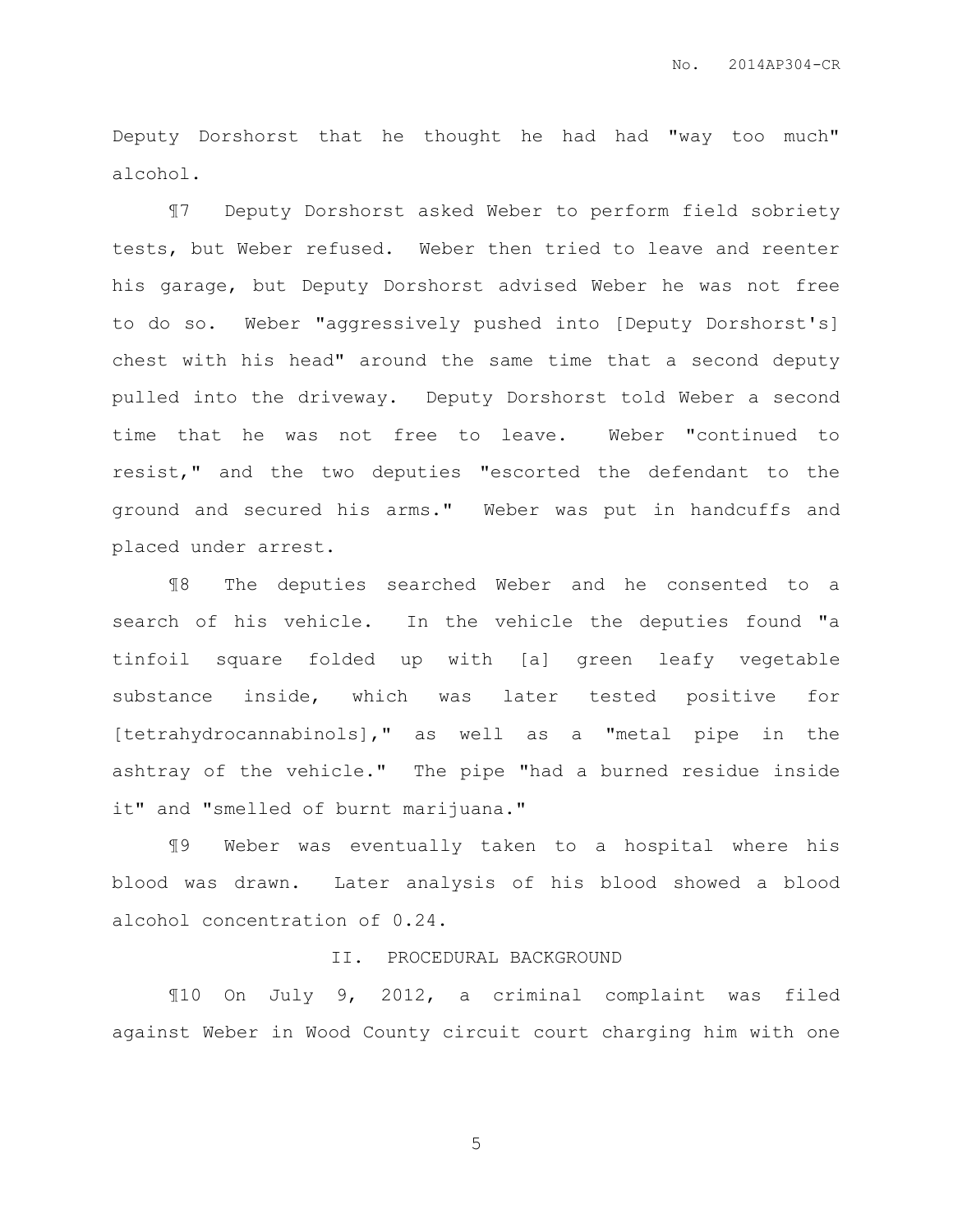count of operating while intoxicated, contrary to Wis. Stat. § 346.63(1)(a) (2011-12),<sup>3</sup> tenth and subsequent offense, see Wis. Stat. § 346.65(2)(am)7.; one count of operating with a prohibited alcohol concentration, contrary to § 346.63(1)(b), tenth and subsequent offense, see § 346.65(2)(am)7.; one count of possession of tetrahydrocannabinols, contrary to Wis. Stat. § 961.41(3g)(e); possession of drug paraphernalia, contrary to Wis. Stat. § 961.573(1); and resisting an officer, contrary to Wis. Stat. § 946.41(1). On August 14, 2012, an information was filed in the case.

¶11 On October 24, 2012, Weber filed a motion collaterally attacking one of his prior convictions for drunk driving on the ground that he had not properly waived his right to counsel when entering his plea in that case. On October 29, 2012, Weber also moved the circuit court

for an order excluding [Weber's] illegal arrest and evidence obtained as a result of the illegal arrest, including but not limited to the following: the blood alcohol concentration, officer's observations including glassy eyes, slurred speech, and odor of intoxicants, statements made by defendant, defendant's refusal to perform field sobriety tests, a metal pipe believed to be drug paraphernalia, and tin foil containing a green leafy vegetable substance believed to be tetrahydrocannabinols.

¶12 On February 21, 2013, the circuit court granted Weber's motion collaterally attacking one of his prior convictions but denied Weber's suppression motion. As to the

 $\overline{a}$ 

<sup>&</sup>lt;sup>3</sup> All subsequent references to the Wisconsin Statutes are to the 2011-12 version unless otherwise indicated.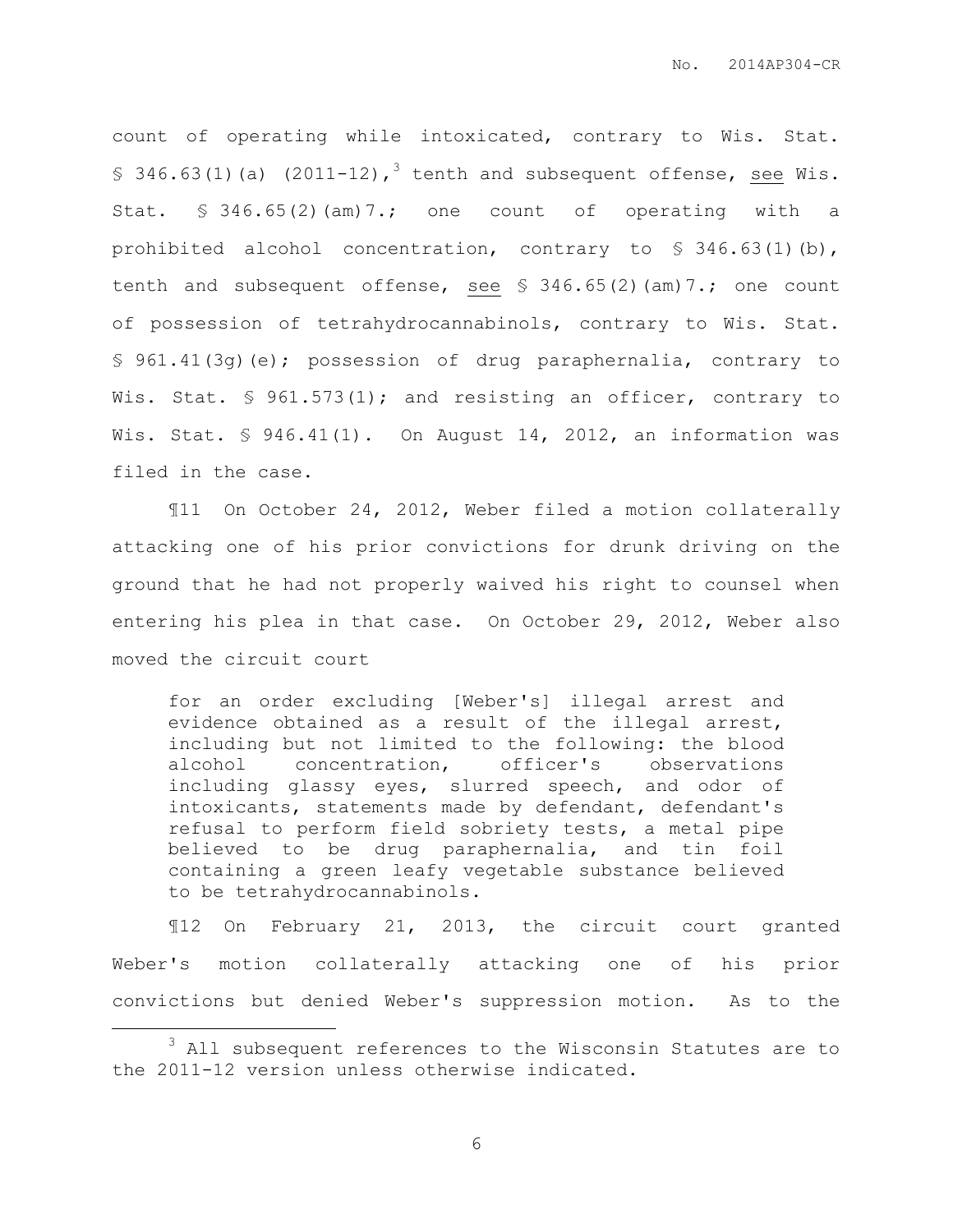latter ruling, the circuit court concluded that Deputy Dorshorst's actions were justified by the exigent circumstance of hot pursuit. Specifically, Weber was fleeing Deputy Dorshorst's lawful attempts to stop him, Deputy Dorshorst had probable cause to believe that Weber was committing a crime in so doing, and Deputy Dorshorst's pursuit of Weber for this offense was "promptly made and maintained."

¶13 On May 23, 2013, an amended information was filed in the case. On the same day, Weber pleaded no contest to operating with a prohibited alcohol concentration, ninth offense, possession of tetrahydrocannabinols, and resisting an officer. The other two counts against Weber were dismissed. On August 6, 2013, the circuit court sentenced Weber to four years of initial confinement and four years of extended supervision on the operating with a prohibited alcohol concentration charge and ordered that Weber pay costs on the other two offenses. On August 12, 2013, the court's judgment of conviction of Weber was filed. On January 30, 2014, Weber filed a notice of appeal.

¶14 On October 8, 2015, the court of appeals reversed the circuit court's order denying Weber's motion to suppress evidence and remanded the case to the circuit court with directions to vacate its judgment of conviction, permit Weber to withdraw his plea, and grant Weber's motion to suppress. Weber, unpublished slip op., ¶¶1, 10. The court of appeals explained that "the exigent circumstances requirement means that there must be a potential for danger to life, risk of evidence destruction, or likelihood of escape." Id., 17. The court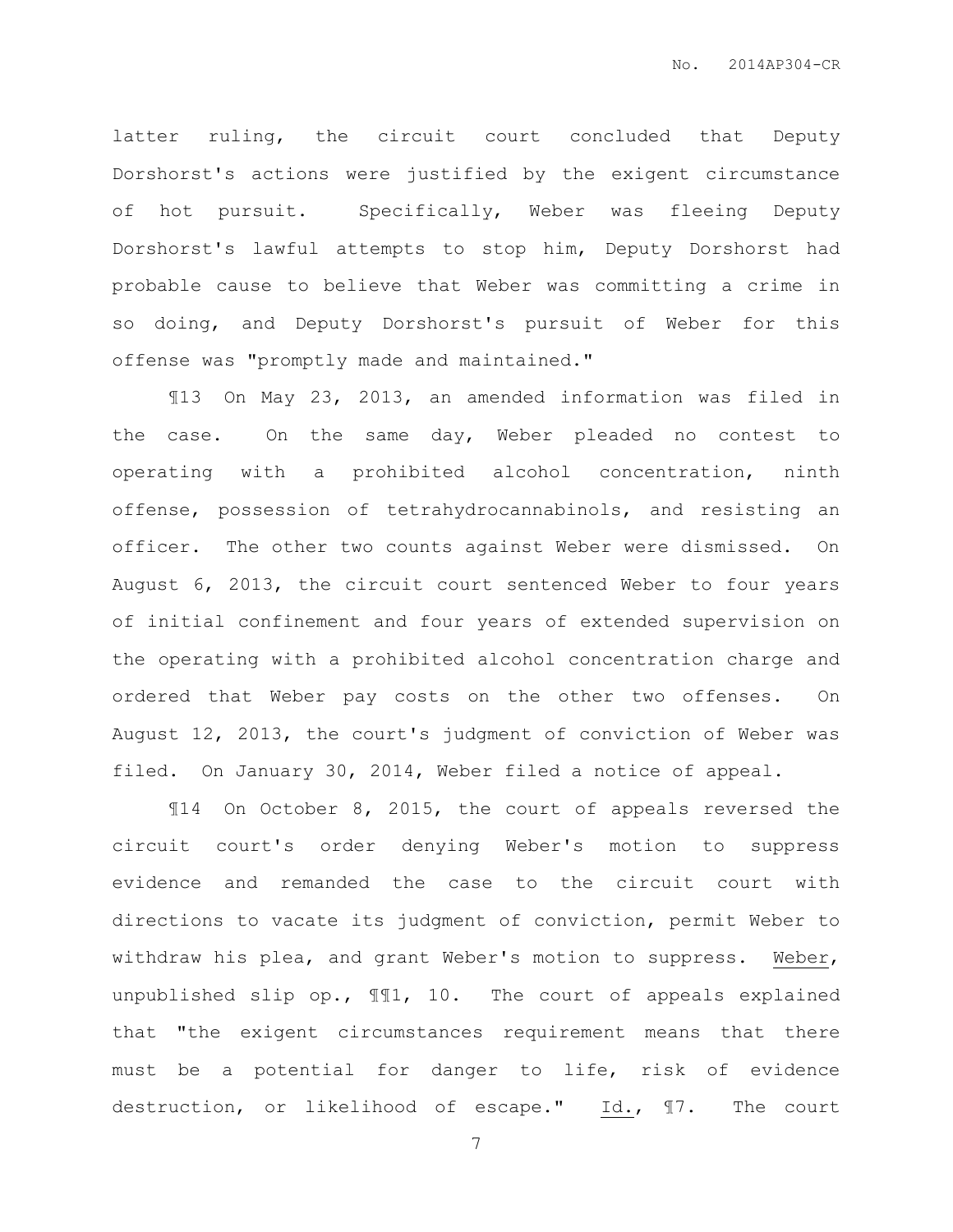added that the State failed to explain how this standard was met; the State instead "appear[ed] to assume that all hot pursuits qualify as exigent circumstances" but "provide[d] no legal argument to support that assumption." Id., ¶¶8-9. The court itself "fail[ed] to discern why an immediate warrantless entry was justified" and ultimately reversed on the ground that the State had conceded Weber's argument by failing to rebut it. Id., ¶9 (citing Charolais Breeding Ranches, Ltd. V. FPC Sec. Corp., 90 Wis. 2d 97, 108-09, 279 N.W.2d 493 (Ct. App. 1979)).

¶15 On November 6, 2015, the State filed a petition for review in this court. On February 3, 2016, this court granted the petition.

#### III. STANDARD OF REVIEW

¶16 "Our review of an order granting or denying a motion to suppress evidence presents a question of constitutional fact." State v. Iverson, 2015 WI 101, ¶17, 365 Wis. 2d 302, 871 N.W.2d 661 (quoting State v. Robinson, 2010 WI 80, ¶22, 327 Wis. 2d 302, 786 N.W.2d 463). In answering these types of questions, this court "review[s] the circuit court's findings of historical fact under a deferential standard, upholding them unless they are clearly erroneous," then "independently appl[ies] constitutional principles to those facts." Id., ¶18 (quoting Robinson, 327 Wis. 2d 302, ¶22).

### IV. ANALYSIS

¶17 The Fourth Amendment to the United States Constitution provides: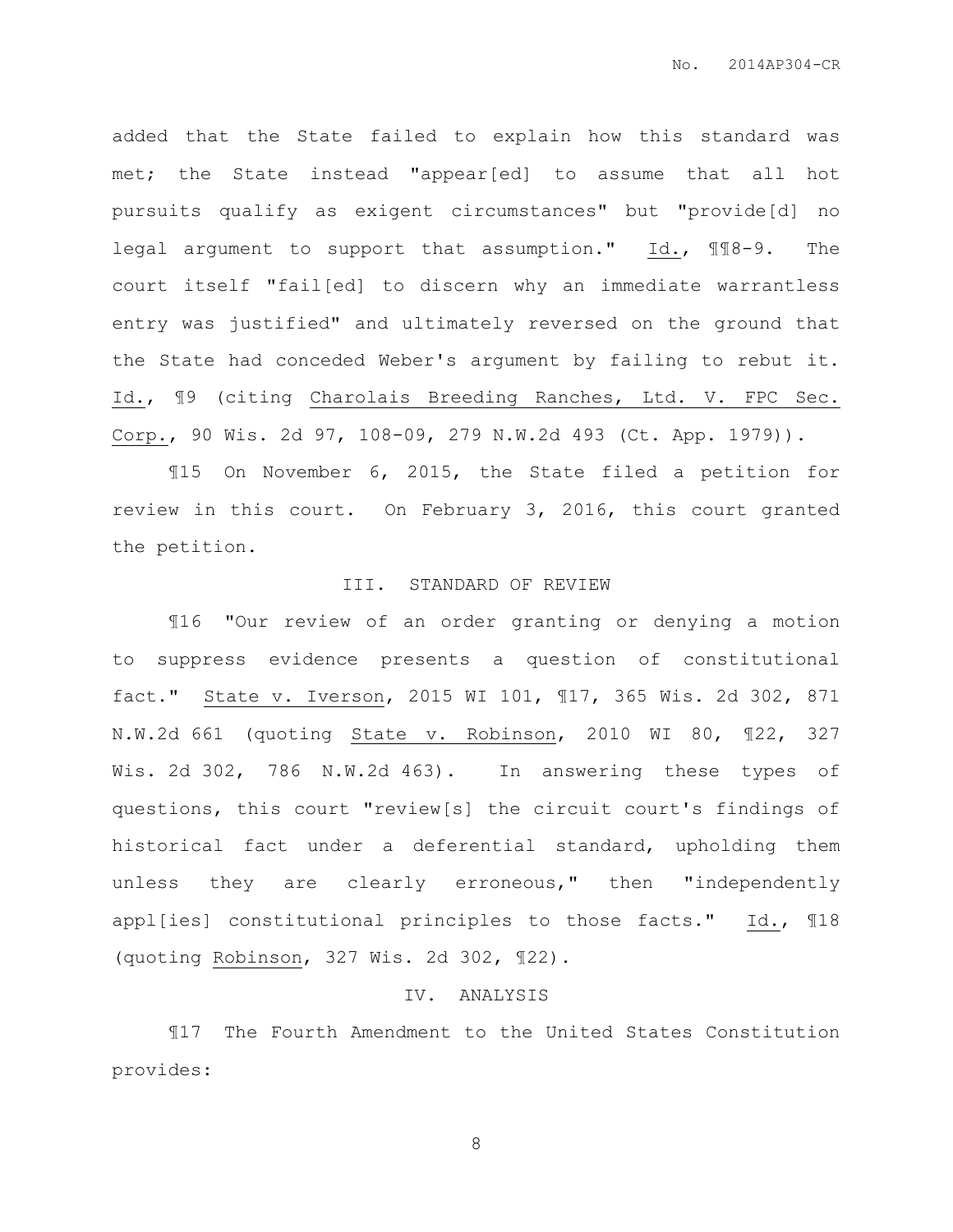The right of the people to be secure in their persons, houses, papers, and effects, against unreasonable searches and seizures, shall not be violated, and no Warrants shall issue, but upon probable cause, supported by Oath or affirmation, and particularly describing the place to be searched, and the persons or things to be seized.

U.S. Const. amend. IV.<sup>4</sup> Article I, Section 11 of the Wisconsin Constitution is a "substantively identical provision . . . that this court interprets consistently with the Fourth Amendment." State v. Richter, 2000 WI 58, ¶27, 235 Wis. 2d 524, 612 N.W.2d 29 (citing State v. Secrist, 224 Wis. 2d 201, 208, 589 N.W.2d 387 (1999)).

¶18 "It is a '"basic principle of Fourth Amendment law that searches and seizures inside a home without a warrant are presumptively unreasonable."' Nevertheless, because the ultimate touchstone of the Fourth Amendment is 'reasonableness,' the warrant requirement is subject to certain exceptions." Brigham City v. Stuart, 547 U.S. 398, 403 (2006) (citation omitted) (quoting Groh v. Ramirez, 540 U.S. 551, 559 (2004)). Relevant to the warrantless home entry that occurred in this case,<sup>5</sup> this court has recognized that "a home entry, though unaccompanied by a warrant, is lawful if 'exigent circumstances'

 $\overline{a}$ 

<sup>&</sup>lt;sup>4</sup> The Fourth Amendment applies to the states through the Fourteenth Amendment. E.g., State v. Kramer, 2009 WI 14, ¶18 & n.6, 315 Wis. 2d 414, 759 N.W.2d 598 (citing Mapp v. Ohio, 367 U.S. 643 (1961)).

<sup>&</sup>lt;sup>5</sup> The State does not disagree with Weber's position that his garage was protected under the Fourth Amendment as curtilage of his home. See, e.g., State v. Davis, 2011 WI App 74, 119-15, 333 Wis. 2d 490, 798 N.W.2d 902.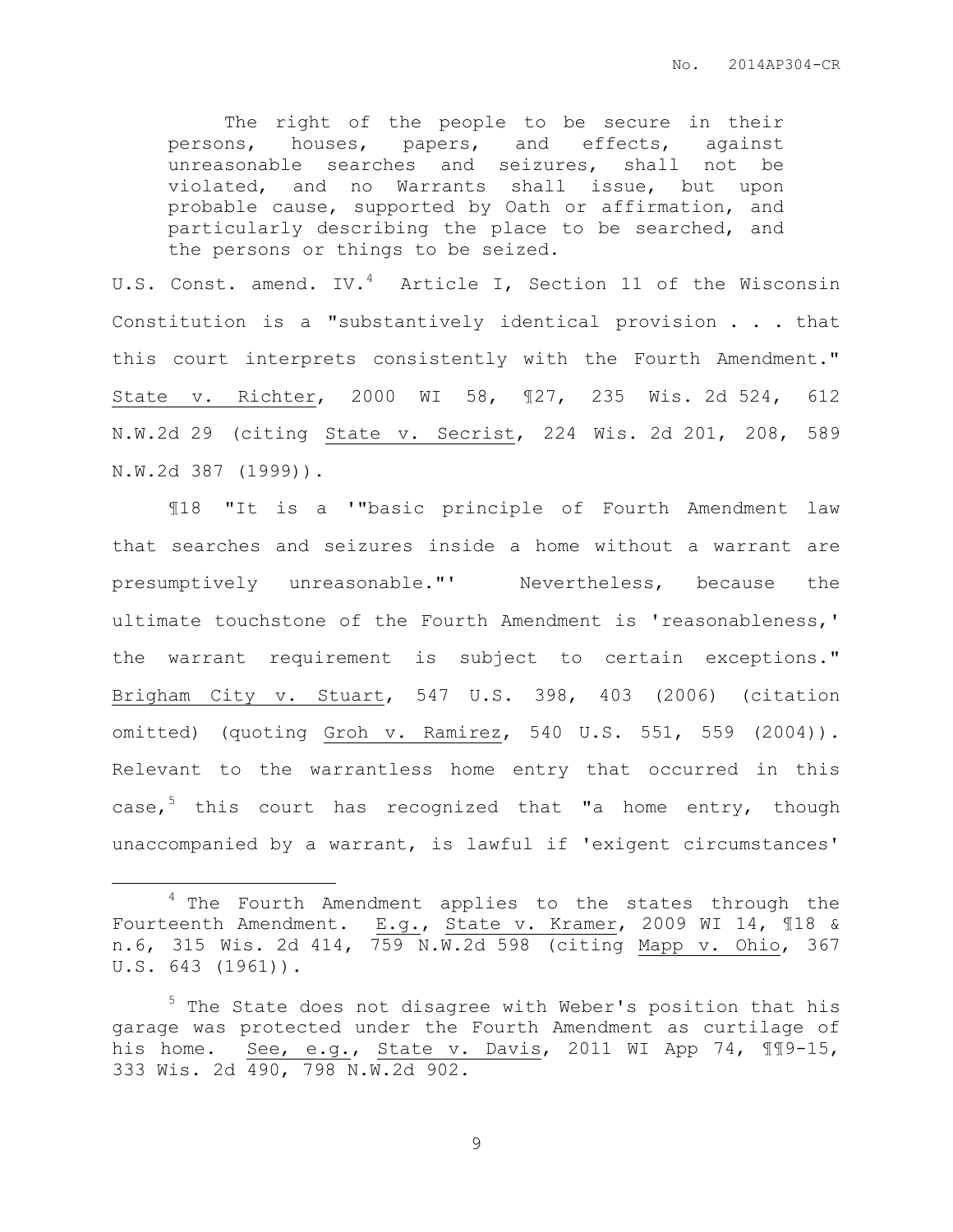are present," a condition satisfied when "it would be unreasonable and contrary to public policy to bar law enforcement officers at the door." State v. Ferguson, 2009 WI 50, ¶19, 317 Wis. 2d 586, 767 N.W.2d 187 (quoting Richter, 235 Wis. 2d 524, ¶28).

[T]here are four well-recognized categories of exigent circumstances that have been held to authorize a law enforcement officer's warrantless entry into a home: 1) hot pursuit of a suspect, 2) a threat to the safety of a suspect or others, 3) a risk that evidence will be destroyed, and 4) a likelihood that the suspect will flee.

Id., ¶20 (quoting Richter, 235 Wis. 2d 524, ¶29). The State argues that the first of these categories, hot pursuit, justified Deputy Dorshorst's actions in this case.

¶19 Before this court will uphold Deputy Dorshorst's warrantless entry on the grounds asserted, the State must "show[] that the warrantless entry was both supported by probable cause and justified by exigent circumstances."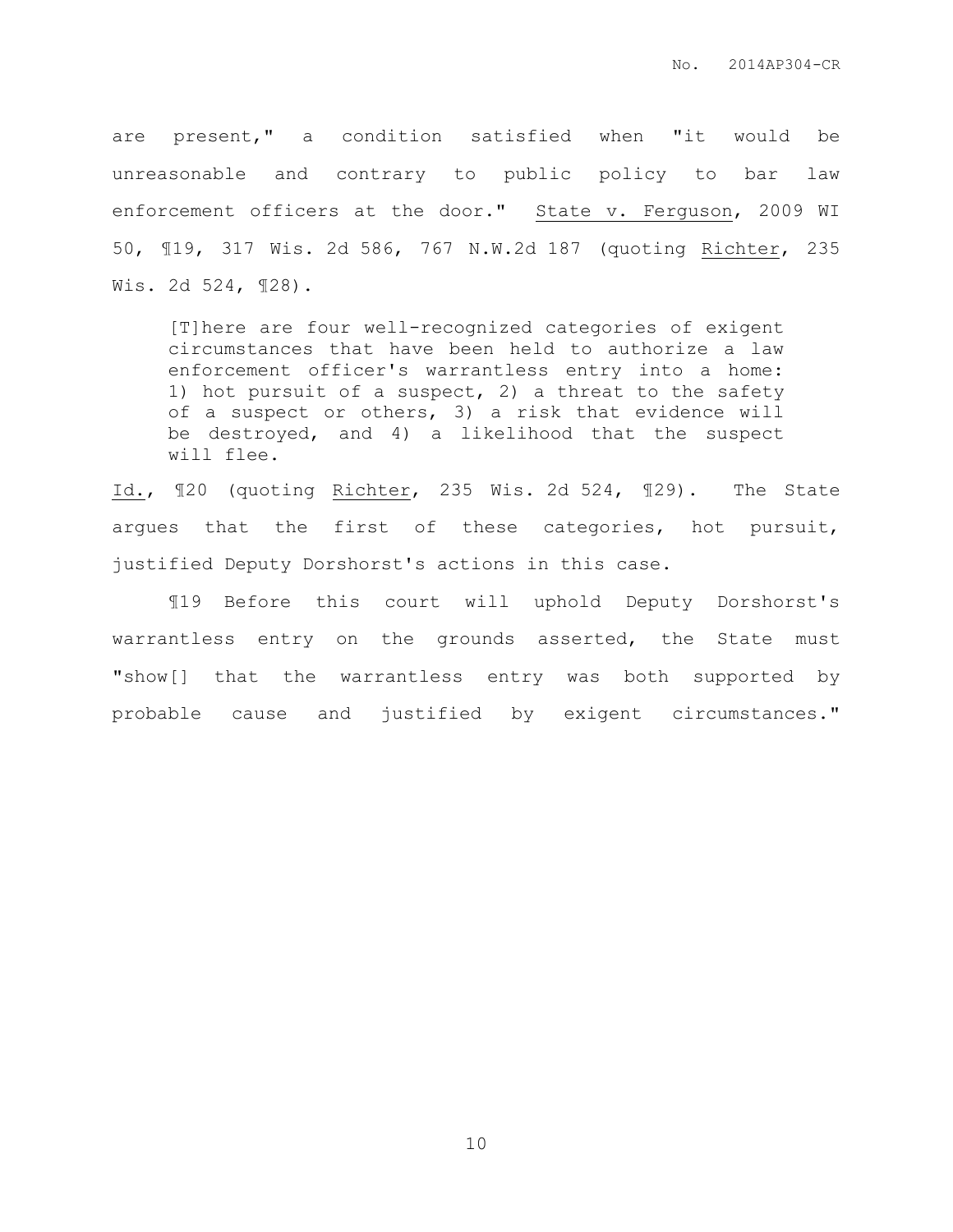Robinson, 327 Wis. 2d 302,  $\P$ 24.<sup>6</sup> We now assess these two components of the State's claim.

#### A. Probable Cause

¶20 "The probable cause requirement in the arrest context protects an individual's interest in his or her personal liberty. Thus, the proper inquiry in an arrest challenge is whether probable cause exists to believe that a particular suspect has committed a crime." State v. Hughes, 2000 WI 24, ¶20, 233 Wis. 2d 280, 607 N.W.2d 621 (citing State v. Kiper, 193 Wis. 2d 69, 82, 532 N.W.2d 698 (1995)).

Probable cause to arrest is the quantum of evidence within the arresting officer's knowledge at the time of the arrest which would lead a reasonable police officer to believe that the defendant probably committed or was committing a crime. There must be more than a possibility or suspicion that the defendant committed an offense, but the evidence need not reach the level of proof beyond a reasonable doubt or even that guilt is more likely than not.

 $\overline{a}$ 

 $6$  One fact that we need not consider in this case is Deputy Dorshorst's "subjective motivation" for entering Weber's garage. Brigham City v. Stuart, 547 U.S. 398, 404 (2006). "An action is 'reasonable' under the Fourth Amendment, regardless of the individual officer's state of mind, 'as long as the circumstances, viewed objectively, justify [the] action.'" Id. (alteration in original) (quoting Scott v. United States, 436 U.S. 128, 138 (1978)). "[W]hen an officer's Fourth Amendment search and seizure conduct is supported by an objectively ascertainable basis for probable cause or reasonable suspicion, the police conduct meets the Fourth Amendment's requirement of reasonableness, thereby causing subjective motivations to be of little concern." Kramer, 315 Wis. 2d 414, ¶27 (citing Whren v. United States, 517 U.S. 806, 811 (1996)).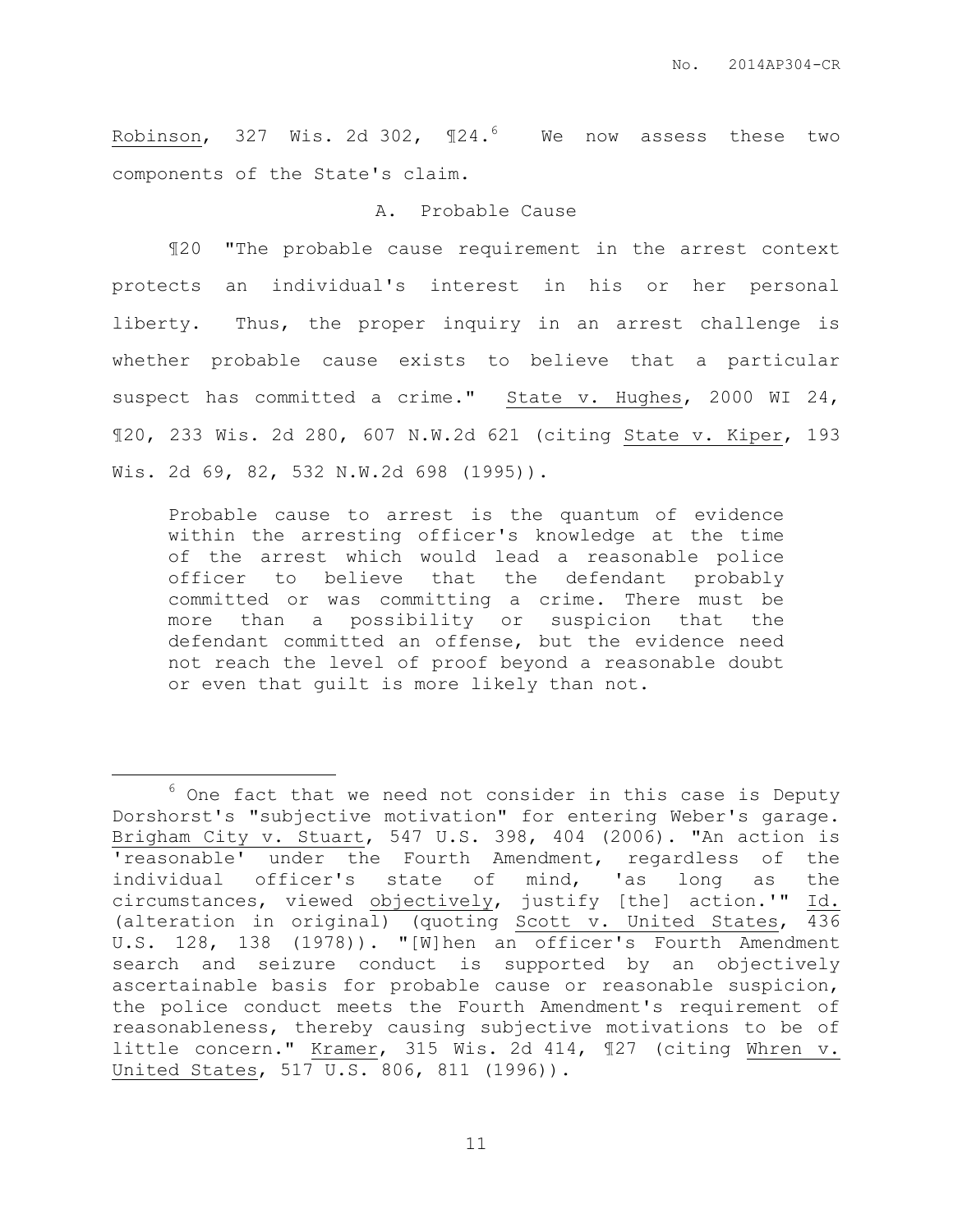Secrist, 224 Wis. 2d at 212 (citations omitted). The test to determine probable cause is objective, cf., e.g., Robinson, 327 Wis. 2d 302, 126 (search case), and requires an examination of the totality of the circumstances. Kiper, 193 Wis. 2d at 82 (citing Illinois v. Gates, 462 U.S. 213, 238 (1983)). Further, "probable cause eschews technicality and legalisms in favor of a 'flexible, common-sense measure of the plausibility of particular conclusions about human behavior.'" Secrist, 224 Wis. 2d at 215 (quoting Kiper, 193 Wis. 2d at 83).

¶21 The State argues that at the time of Deputy Dorshorst's entry into Weber's garage, Deputy Dorshorst "had probable cause to believe that Weber had committed two jailable offenses," namely violations of Wis. Stat. §§ 346.04(2t) ("Obedience to traffic officers, signs and signals; fleeing from officer.") and 946.41(1) ("Resisting or obstructing officer."). The first of these statutes provides, "No operator of a vehicle, after having received a visible or audible signal to stop his or her vehicle from a traffic officer or marked police vehicle, shall knowingly resist the traffic officer by failing to stop his or her vehicle as promptly as safety reasonably permits." § 346.04(2t). The second of these statutes criminalizes "knowingly resist[ing] or obstruct[ing] an officer while such officer is doing any act in an official capacity and with lawful authority." § 946.41(1). Each of these offenses is punishable by a fine of \$10,000, imprisonment for up to nine months, or both. Wis. Stat. §§ 346.17(2t), 946.41(1), 939.51(3)(a).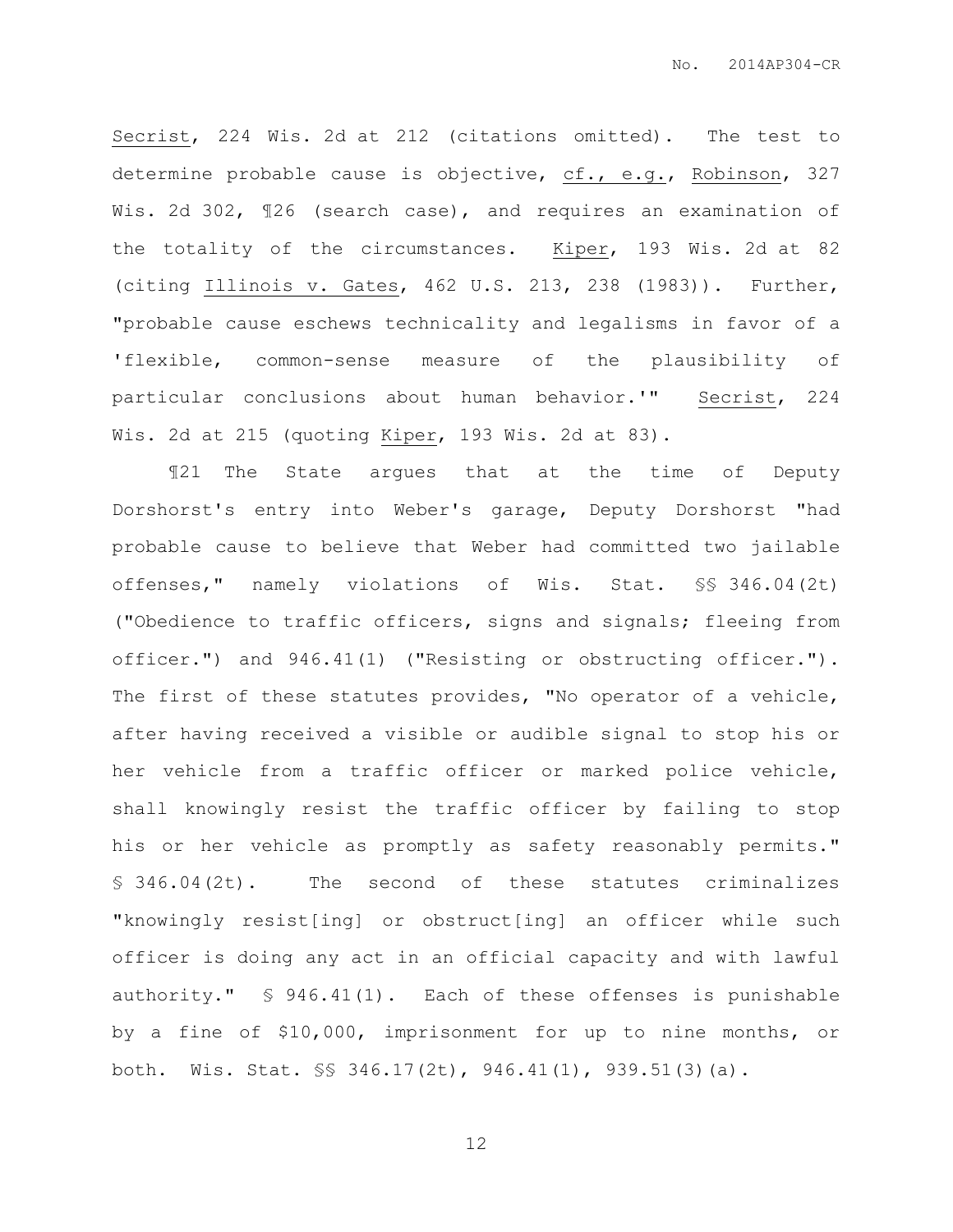¶22 In response, Weber argues that probable cause was lacking for both jailable offenses because Deputy Dorshorst possessed no evidence that Weber "knowingly resist[ed]," Wis. Stat. §§ 346.04(2t), or "knowingly . . . obstruct[ed]," Wis. Stat.  $\$$  946.41(1), Deputy Dorshorst.<sup>7</sup>

¶23 We conclude that at the time he entered Weber's garage, Deputy Dorshorst had probable cause to arrest Weber for violations of Wis. Stat. §§ 346.04(2t) and 946.41(1). Deputy Dorshorst activated his emergency lights while driving behind Weber's vehicle but Weber failed to pull over. Deputy Dorshorst pulled his flashing vehicle into Weber's driveway and parked it behind Weber's vehicle before Weber had even exited it, but Weber did not acknowledge the attempted stop. Deputy Dorshorst called after Weber, but Weber made no reply. "We evaluate the existence of probable cause objectively, concerned with whether law enforcement acted reasonably." Robinson, 327 Wis. 2d 302, ¶26 (search case). Our focus is not on whether Weber in fact fled Deputy Dorshorst, but instead whether the circumstances would have led a reasonable law enforcement officer to believe that Weber was probably fleeing him. See Secrist, 224 Wis. 2d at 212. A reasonable law enforcement officer would conclude on this evidence that Weber was likely feigning ignorance and thus fleeing; most individuals would have responded to Deputy Dorshorst's obvious attempts to catch his

 $\overline{a}$ 

 $7$  Weber does not develop independent arguments relating to other portions of the statutes.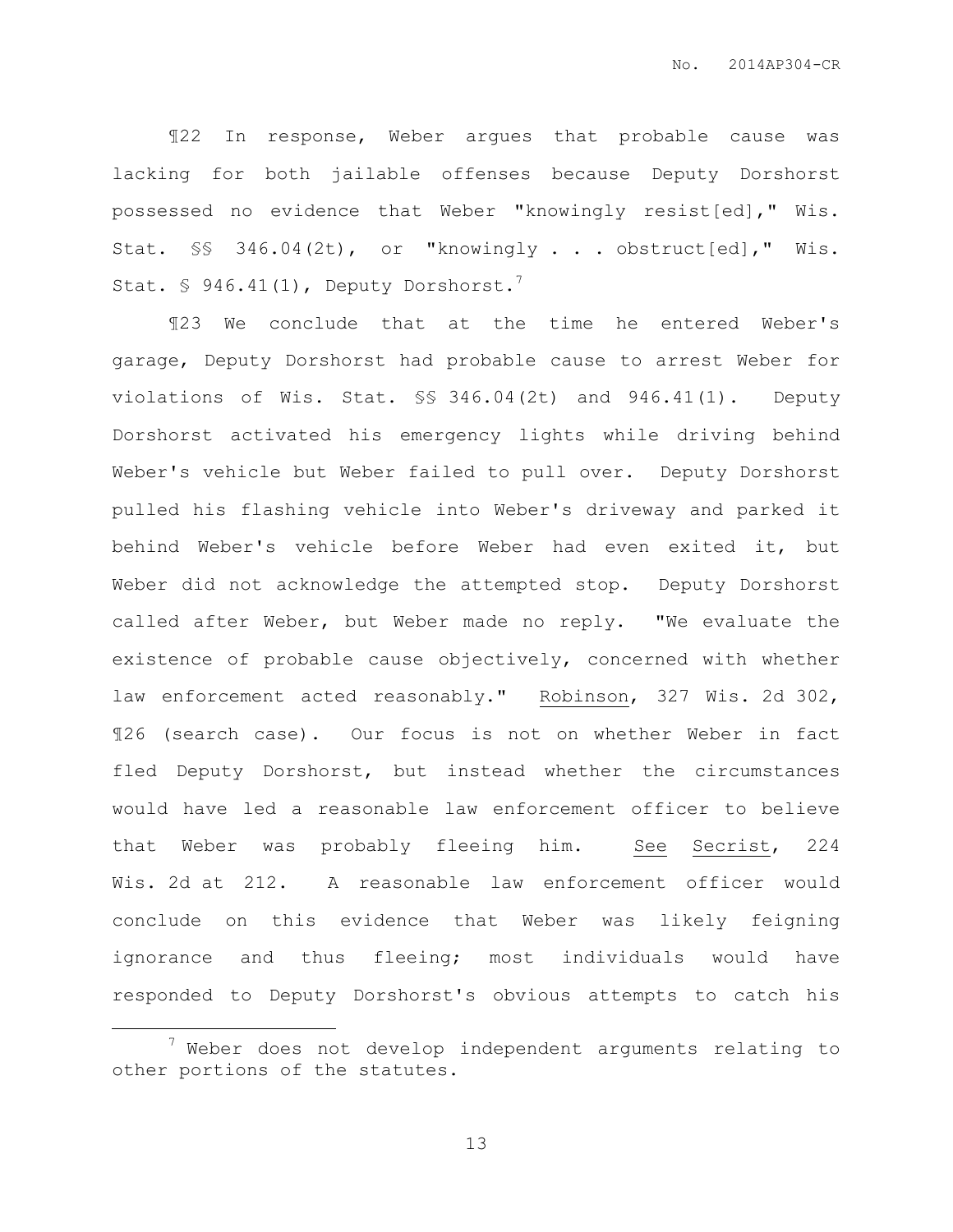attention. Cf. State v. Stewart, 143 Wis. 2d 28, 35, 420 N.W.2d 44 (1988) ("Intent may be inferred from the defendant's conduct . . . . ").

¶24 Our conclusion that Deputy Dorshorst possessed probable cause to arrest Weber is only bolstered by the circuit court's finding that Weber was in fact "fleeing the deputy in order to avoid the stop," a finding which is not clearly erroneous because it is not "contrary to the great weight and clear preponderance of the evidence." State v. Popke, 2009 WI 37, ¶20, 317 Wis. 2d 118, 765 N.W.2d 569 (quoting State v. Turner, 136 Wis. 2d 333, 343, 401 N.W.2d 827 (1987)). Consequently, we are "bound not to upset" the court's factual finding. Id. (emphasis added) (quoting Turner, 136 Wis. 2d at 343); see also Iverson, 365 Wis. 2d 302, ¶18 (characterizing applicable standard of review as "deferential" (quoting Robinson, 327 Wis. 2d 302, ¶22)).

¶25 Weber contends that Deputy Dorshorst's verbal directive to Weber to stop as Weber neared his door is irrelevant to a probable cause analysis because Weber was already in the garage when it was issued. We reject this argument. The relevant question at this stage of the analysis is whether an officer would reasonably conclude prior to the officer's warrantless entry that Weber had committed a jailable offense and was now fleeing from arrest for that crime. Cf., e.g., Santana, 427 U.S. at 42 ("In Warden v. Hayden, 387 U.S. 294 (1967), we recognized the right of police, who had probable cause to believe that an armed robber had entered a house a few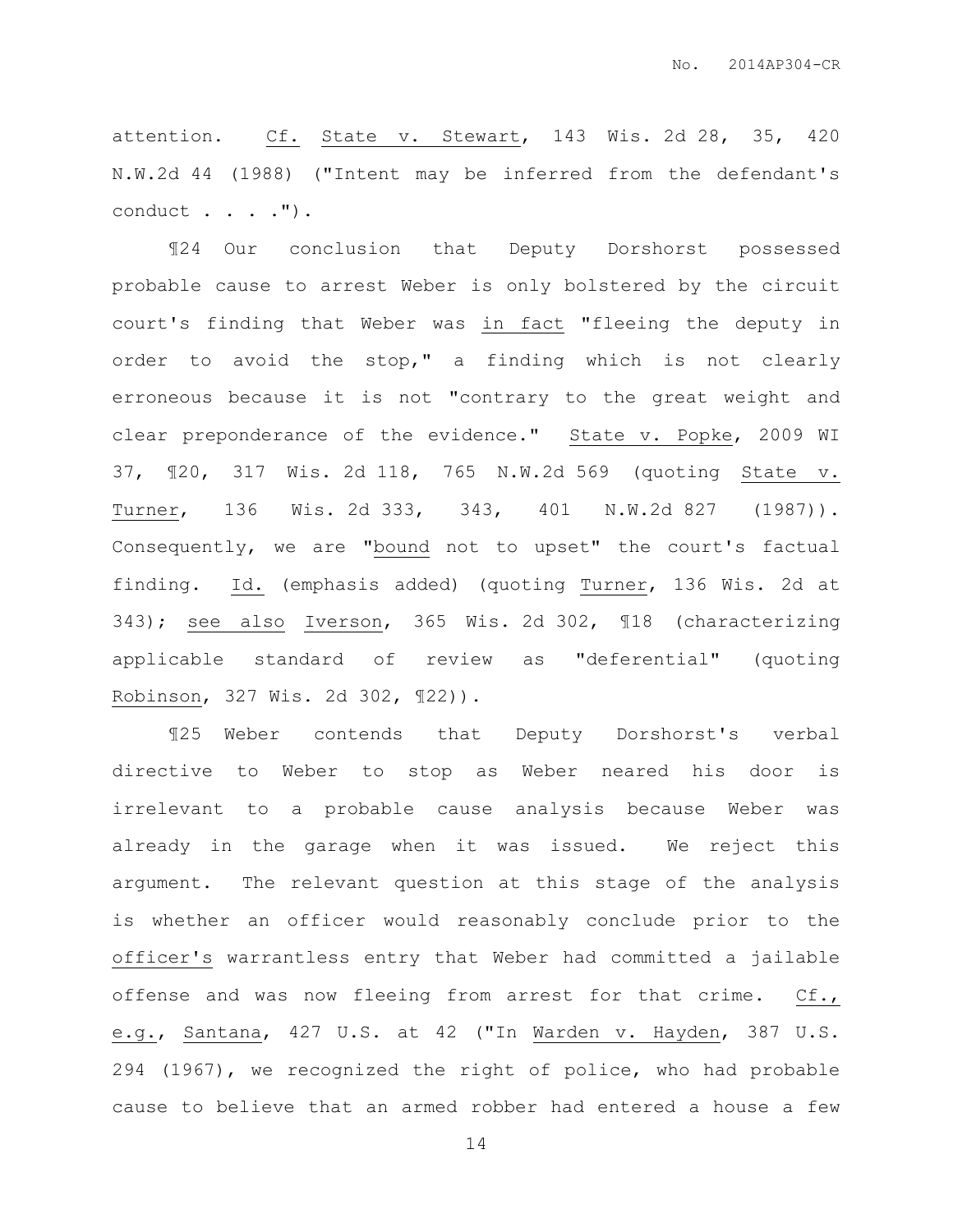minutes before, to make a warrantless entry to arrest the robber and to search for weapons."). Weber's failure to respond to highly noticeable "visible [and] audible signal[s]" directed at him while he was in the street and in his garage, Wis. Stat. § 346.04(2t), strongly suggested that he was in the process of knowingly fleeing Deputy Dorshorst's lawful stop. We stress that "an officer's conclusions must be reasonable under the circumstances, not technically certain." Secrist, 224 Wis. 2d at 215.

The process does not deal with hard certainties, but with probabilities. Long before the law of probabilities was articulated as such, practical people formulated certain common-sense conclusions about human behavior; jurors as factfinders are permitted to do the same——and so are law enforcement officers.

Id. (quoting Texas v. Brown, 460 U.S. 730, 742 (1983) (plurality opinion)). This court can properly consider Deputy Dorshorst's oral commands.<sup>8</sup>

 $\overline{a}$ 

 $8$  Weber comments that "[t]he circuit court did not make an explicit finding as to whether the deputy was inside or outside the garage when he first spoke to [Weber]." A fair reading of the record makes clear that a finding that Deputy Dorshorst was outside the garage at the time he first spoke to Weber was at least implicit. Deputy Dorshorst specifically testified that he was not in the garage prior to first speaking to Weber. The circuit court concluded that "[o]nce inside the garage, [Weber] did not wait for the deputy to approach," but "instead attempted to flee the deputy, even after obtaining verbal commands." The court then continued, "because of the defendant's actions, the deputy took pursuit." (Emphasis added.) In other words, the court found that Weber's failure to respond to Deputy Dorshorst's verbal commands partly caused and thus preceded Deputy Dorshorst's entry into the garage.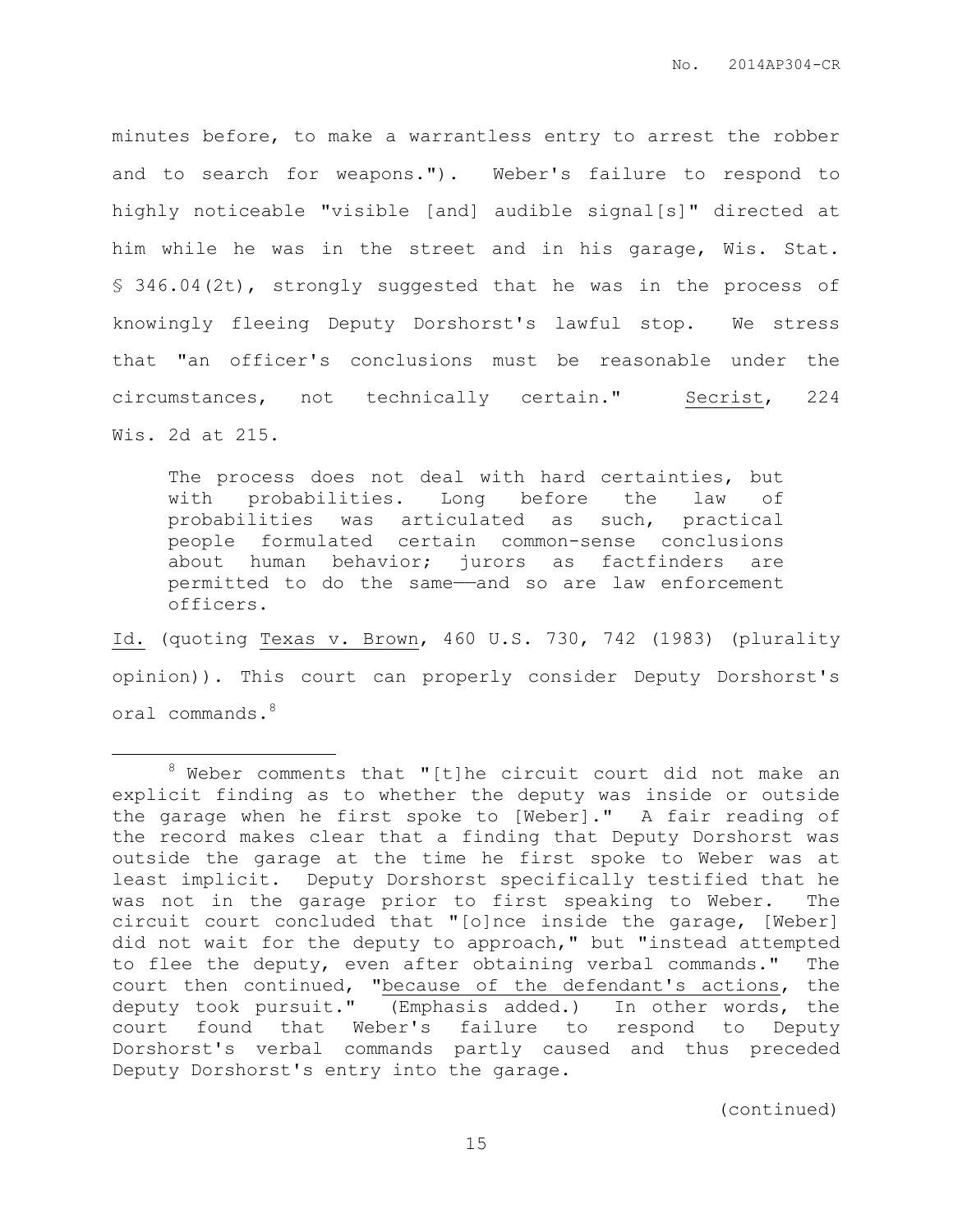¶26 Before he entered Weber's garage, the evidence before Deputy Dorshorst suggested, at the very least, that it was as likely as not that Weber had committed jailable offenses by failing to pull to the side of the road as soon as reasonably possible. Consequently, Deputy Dorshorst possessed probable cause to arrest Weber. See Secrist, 224 Wis. 2d at 212 (citing State v. Mitchell, 167 Wis. 2d 672, 681-82, 482 N.W.2d 364 (1992)). To conclude that probable cause does not exist on these facts could be construed as a sea change in the law. Weber's defense as to why he did not pull over earlier, instead proceeding into his garage and attempting to enter his home, all while the law enforcement vehicle had its emergency lights activated and despite Deputy Dorshorst calling out to him, is a question for the jury to weigh and consider but is not determinative of probable cause. The court's determination of probable cause is distinct from a defense. Neither statute at issue prescribes a time or distance requirement. This court should neither read such a requirement into the statute nor

 $\overline{a}$ 

But even if the circuit court failed to make a specific finding on this point, to the extent such a finding would be outcome-determinative, we can assume the trial court made it. See State v. Echols, 175 Wis. 2d 653, 673, 499 N.W.2d 631 (1993) ("When a trial court does not expressly make a finding necessary to support its legal conclusion, an appellate court can assume that the trial court made the finding in the way that supports its decision." (citing State v. Wilks, 117 Wis. 2d 495, 503, 345 N.W.2d 498 (Ct. App. 1984), aff'd, 121 Wis. 2d 93, 358 N.W.2d 273 (1984)).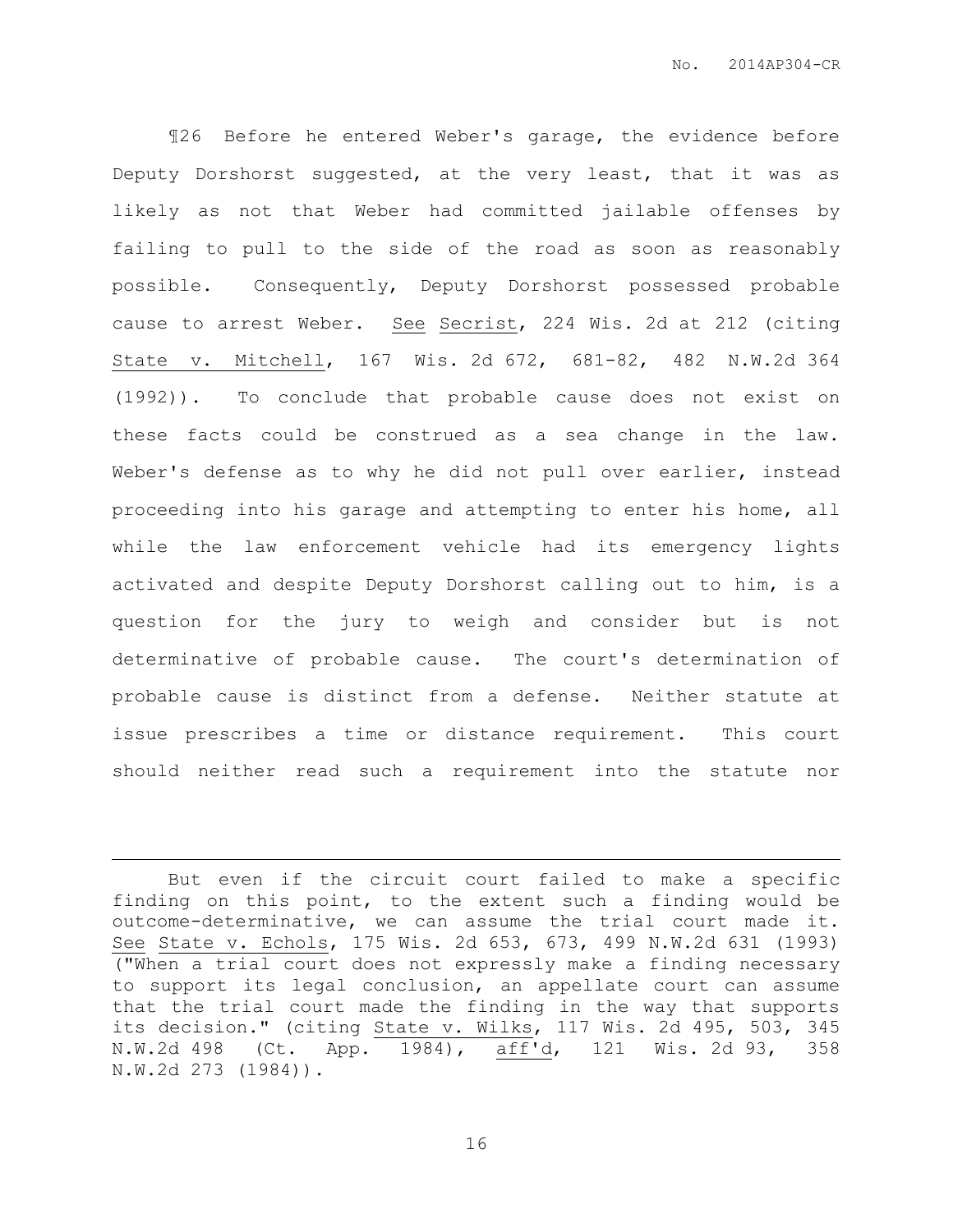conflate the question of probable cause with a potential defense.

### B. Exigent Circumstances

¶27 We must next examine whether the exigencies of the situation justified Deputy Dorshorst's entry into Weber's garage, or whether Deputy Dorshorst was constitutionally required to obtain an arrest warrant. As discussed, the State relies on Deputy Dorshorst's "hot pursuit" of Weber to validate the entry.<sup>9</sup>

¶28 Both this court and the Supreme Court of the United States have recognized that "law enforcement officers may make a warrantless entry onto private property . . . to engage in '"hot pursuit"' of a fleeing suspect." Stuart, 547 U.S. at 403 (quoting Santana, 427 U.S. at 42-43); see, e.g., Ferguson, 317 Wis. 2d 586, ¶20 (characterizing "hot pursuit of a suspect" as one of several "well-recognized categories of exigent circumstances" (quoting Richter, 235 Wis. 2d 524, ¶29)). The basic ingredient of the exigency of hot pursuit is "immediate or continuous pursuit of [a suspect] from the scene of a crime." Richter, 235 Wis. 2d 524, ¶32 (alteration in original) (quoting State v. Smith, 131 Wis. 2d 220, 232, 388 N.W.2d 601 (1986), abrogated on other grounds by State v. Felix, 2012 WI 36, 339 Wis. 2d 670, 811 N.W.2d 775).

 $\overline{a}$ 

<sup>&</sup>lt;sup>9</sup> Instead of relying on theories that were not briefed or argued, we base our conclusions on the long-established doctrine of hot pursuit.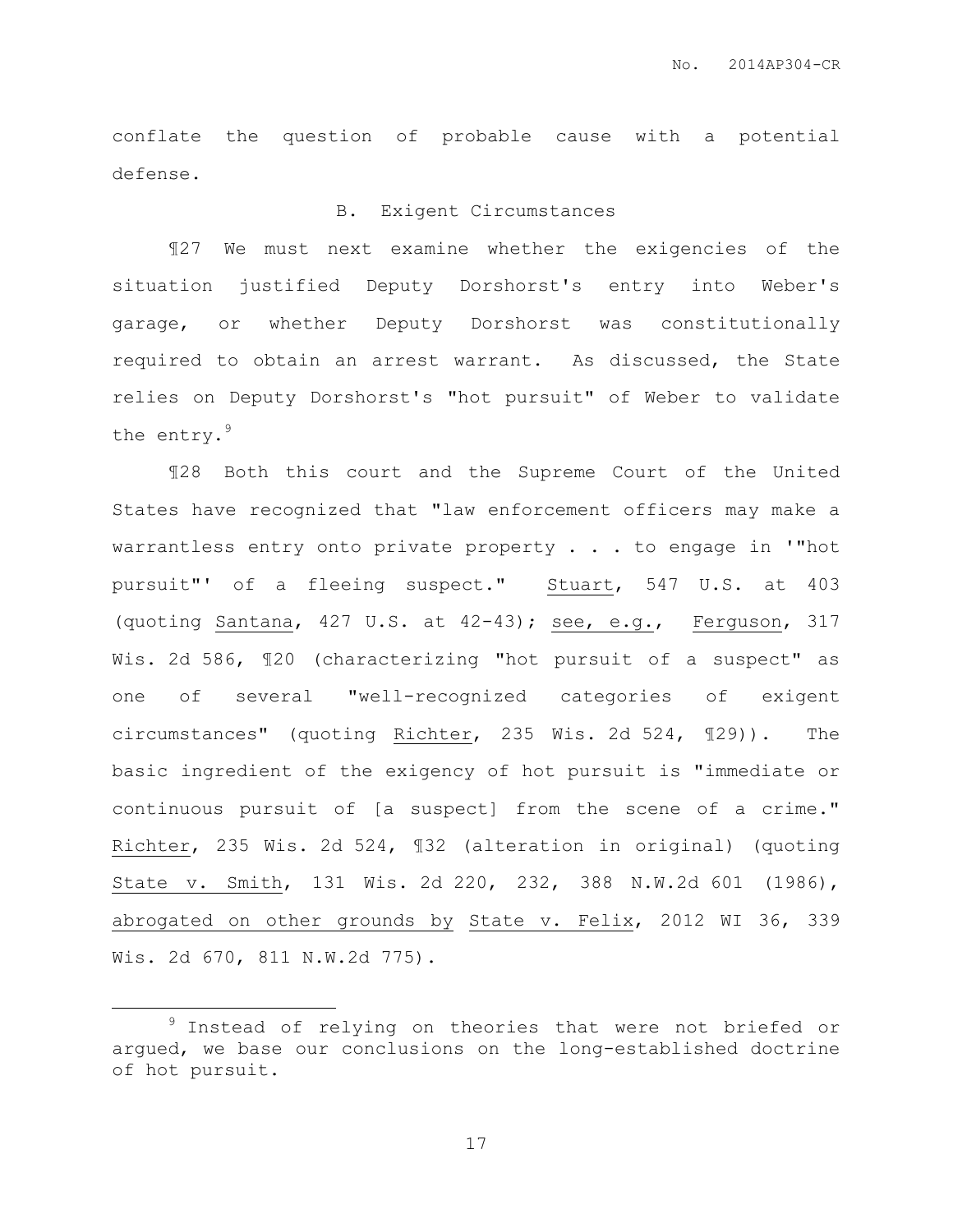¶29 For example, in Santana, a seminal case on hot pursuit, the Supreme Court concluded that officers with probable cause to arrest a defendant standing in the threshold of her residence and who "retreat[ed] into . . . her house" as the officers attempted to seize her could enter "through the open door" and "catch[] her in the vestibule." Santana, 427 U.S. at 40, 42-43. And in Richter, this court determined that an officer responding to a report of a burglary at a trailer park who was told by the victim upon arrival that the burglar had entered a certain trailer could enter that trailer without a warrant. Richter, 235 Wis. 2d 524, ¶¶1-2.

¶30 Again, "[t]he ultimate touchstone of the Fourth Amendment is 'reasonableness,'" and "the warrant requirement is subject to certain reasonable exceptions." Kentucky v. King, 563 U.S. 452, 459 (2011) (alteration in original) (quoting Stuart, 547 U.S. at 403). The necessity—and thus intuitive reasonableness——of a hot pursuit doctrine in our constitutional law is apparent. In many cases, hot pursuit into a residence will serve the purposes of protecting a home's occupants, c.f., e.g., Hayden, 387 U.S. at 298-99, or preventing the destruction of evidence. See, e.g., Santana, 427 U.S. at 43. But "[e]xigent circumstances exist when 'it would be unreasonable and contrary to public policy to bar law enforcement officers at the door,'" Ferguson, 317 Wis. 2d 586, ¶19 (quoting Richter, 235 Wis. 2d 524, ¶28), and even in the absence of these additional benefits, the hot pursuit doctrine serves an important public policy purpose: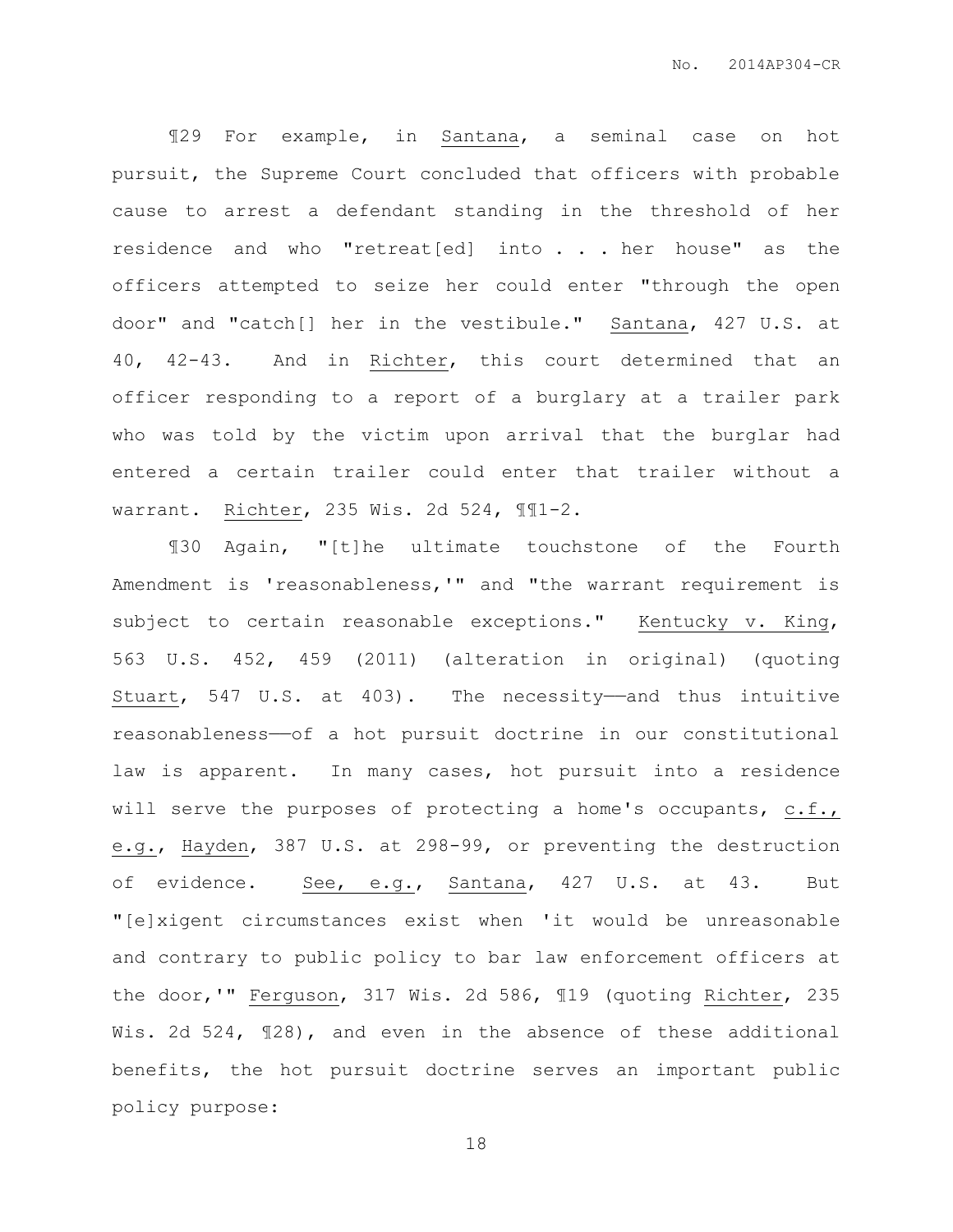Law enforcement is not a child's game of prisoner[']s base, or a contest, with apprehension and conviction depending upon whether the officer or defendant is the fleetest of foot. A police officer in continuous pursuit of a perpetrator of a crime committed in the officer's presence . . . must be allowed to follow the suspect into a private place, or the suspect's home if he chooses to flee there, and effect the arrest without a warrant.

State v. Sanders, 2008 WI 85, ¶133, 311 Wis. 2d 257, 752 N.W.2d 713 (Prosser, J., concurring) (alteration in original) (quoting State v. Blake, 468 N.E.2d 548, 553 (Ind. Ct. App. 1984)); see also Santana, 427 U.S. at 42 (refusing to permit a defendant to "thwart an otherwise proper arrest" by withdrawing into her home). "[C]reating an incentive for . . . suspects to flee to the home to escape lawful arrest," Sanders, 311 Wis. 2d 257,  $\text{I}133$  (Prosser, J., concurring), generates disrespect for the law and for law enforcement, risks putting the public and any participants in the chase in harm's way, and expends valuable law enforcement resources. Consequently, the hot pursuit doctrine helps ensure that a criminal suspect will not be rewarded for fleeing the police and that the police will not be penalized for completing a lawful attempt to apprehend a suspect, who, by his own actions, has drawn the police into his home.

¶31 Before proceeding, we reemphasize an important dimension of the hot pursuit doctrine. In Welsh v. Wisconsin, 466 U.S. 740 (1984), which was not a hot pursuit case, Welsh, 466 U.S. at 753, the Supreme Court characterized its earlier decision in Santana as involving the "hot pursuit of a fleeing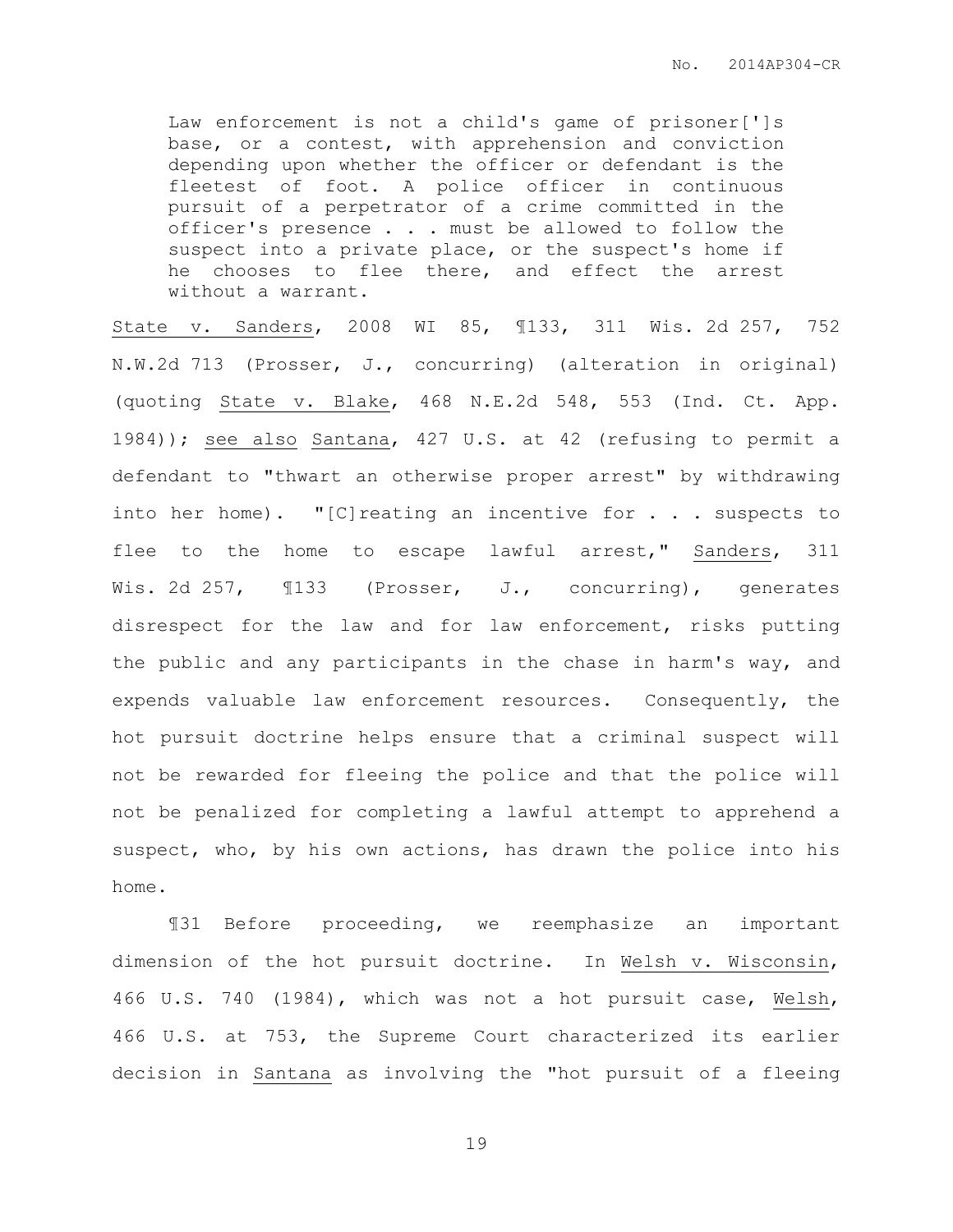felon." Id. at 750 (emphasis added) (citing Santana, 427 U.S. at 42-43). The court also concluded that "an important factor to be considered when determining whether any exigency exists is the gravity of the underlying offense for which the arrest is being made." Id. at 753. After Welsh, some uncertainty existed regarding whether the hot pursuit doctrine was limited to those cases where officers were in pursuit of a "fleeing felon." Compare, e.g., Sanders, 311 Wis. 2d 257, ¶¶77-83, 122, 134 (Prosser, J., concurring), with id., ¶¶147, 149, 152 (Butler, J., concurring).

¶32 In Ferguson this court concluded that "Welsh and Santana did not create a bright-line rule requiring the underlying offense to be labeled a felony in order for exigent circumstances to justify a warrantless home entry." Ferguson, 317 Wis. 2d 586, ¶27 (footnote omitted) (citing Sanders, 311 Wis. 2d 257,  $\mathbb{I}71$  (Prosser, J., concurring)). We instead clarified that "courts, in evaluating whether a warrantless entry is justified by exigent circumstances, should consider whether the underlying offense is a jailable or nonjailable offense, rather than whether the legislature has labeled that offense a felony or a misdemeanor." Id., ¶29.

¶33 Since then, the Supreme Court has confirmed our view that Welsh and Santana do not create a felony-misdemeanor distinction, stating:

[T]hough Santana involved a felony suspect, we did not expressly limit our holding based on that fact. . . . Welsh . . . [did not] involve[] hot pursuit. Thus, despite our emphasis in Welsh on the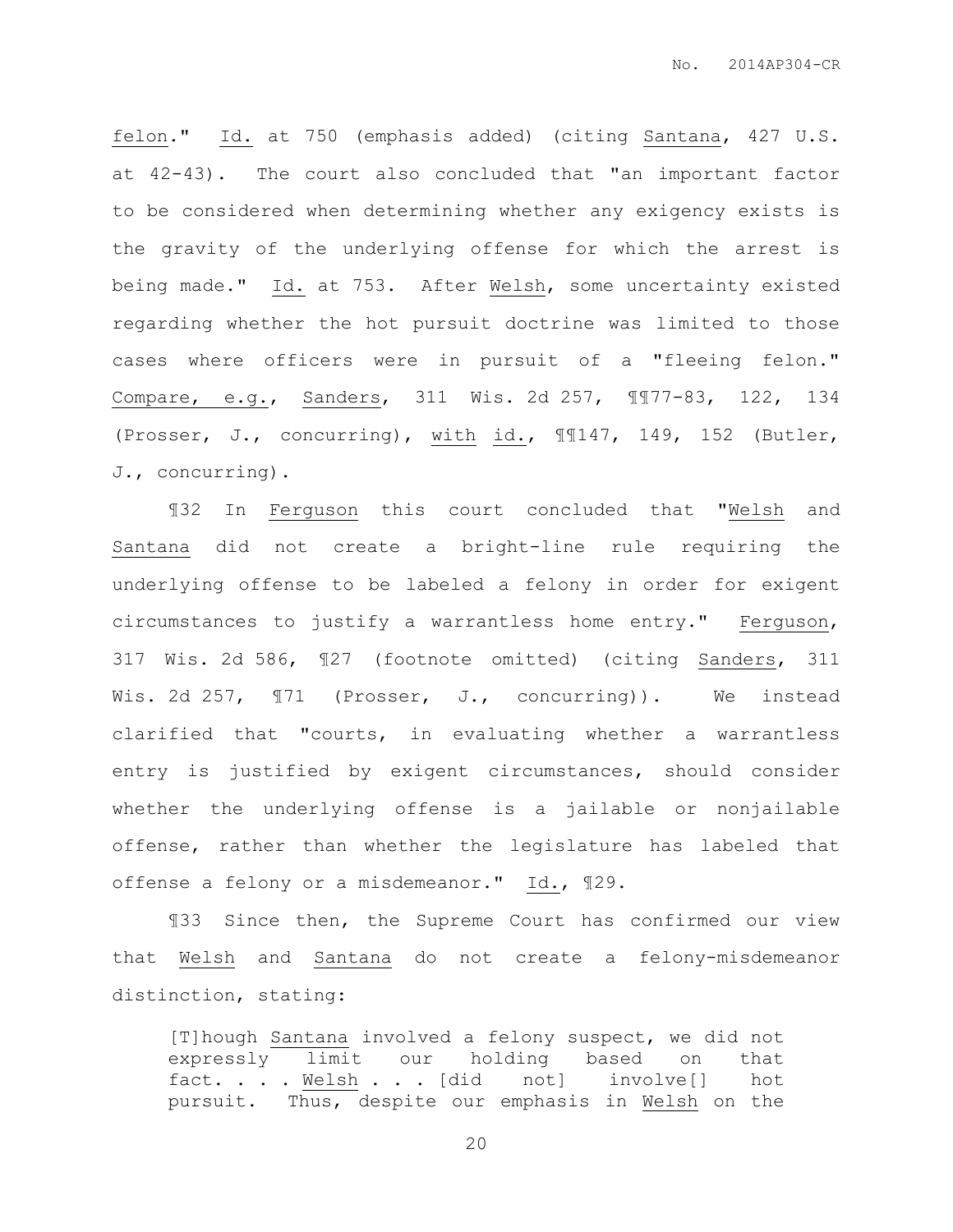fact that the crime at issue was minor-indeed, a mere nonjailable civil offense——nothing in the opinion establishes that the seriousness of the crime is equally important in cases of hot pursuit.

Stanton v. Sims, 571 U.S. \_\_\_, 134 S. Ct. 3, 6 (2013) (per curiam) (citations omitted). While the Court in Stanton acknowledged a "basic disagreement" among "federal and state courts nationwide . . . on the question whether an officer with probable cause to arrest a suspect for a misdemeanor may enter a home without a warrant while in hot pursuit of that suspect," it did not "express [a] view" on the ultimate question. Id. at 5, 7. Consequently, Ferguson remains the law and dictates that the mere fact that the underlying offenses at issue in this case are misdemeanors is not a bar to application of the hot pursuit doctrine.

¶34 On the other hand, the State urges this court to establish a rule that "hot pursuit of a suspect based on probable cause for a jailable offense" will always justify a warrantless home entry and arrest. We decline to conclude that the confluence of hot pursuit and probable cause to arrest for a jailable offense will always justify a warrantless entry. The "touchstone of the Fourth Amendment is reasonableness," and "[r]easonableness . . . is measured in objective terms by examining the totality of the circumstances." Ohio v. Robinette, 519 U.S. 33, 39 (1996) (quoting Florida v. Jimeno, 500 U.S. 248, 250 (1991)).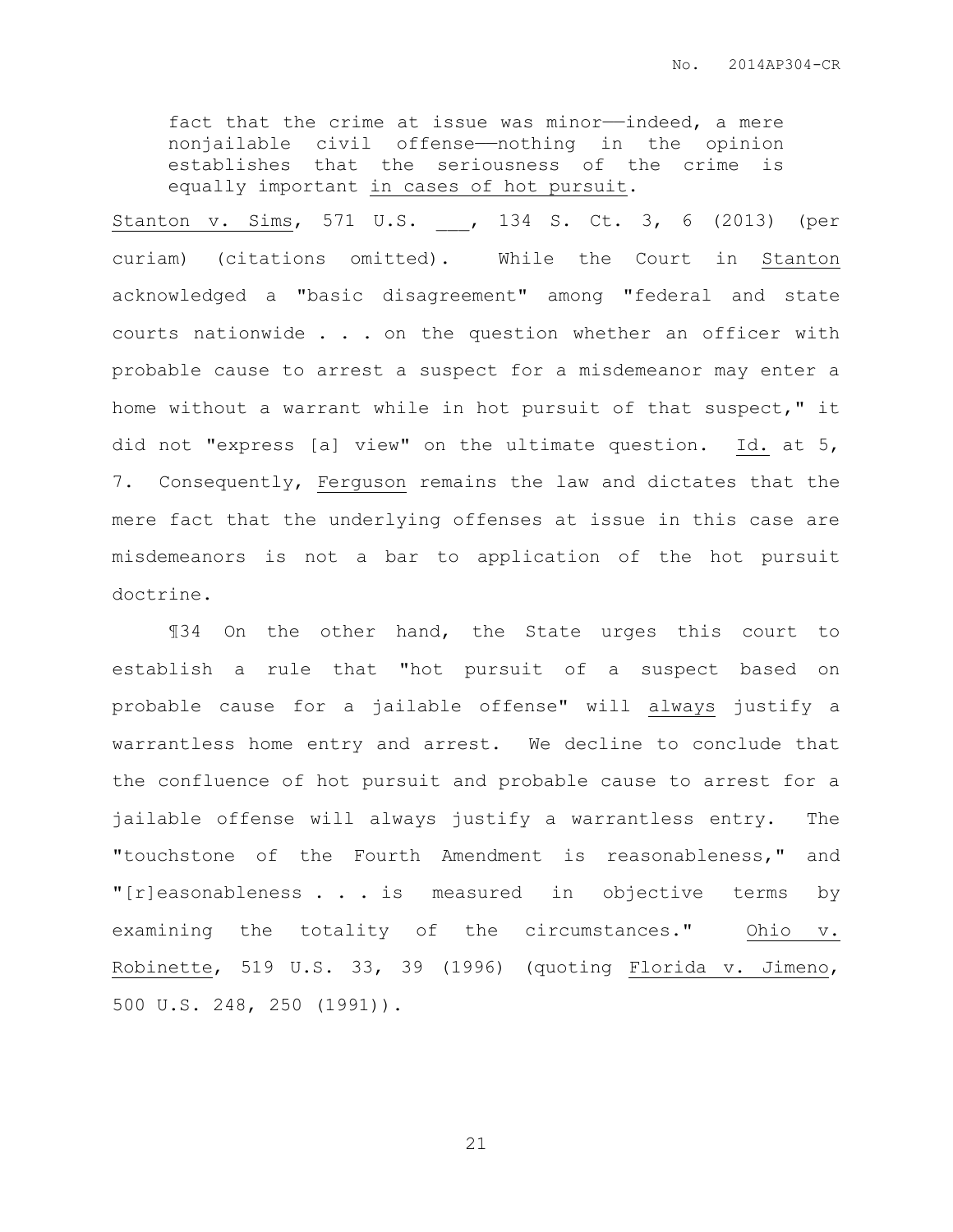¶35 Evaluation of all the circumstances in this case convinces us that Deputy Dorshorst's entry into Weber's garage was constitutionally reasonable.

¶36 To begin with, Deputy Dorshorst was indeed engaged in "immediate or continuous pursuit of [a suspect] from the scene of a crime." Richter, 235 Wis. 2d 524, ¶32 (alteration in original) (quoting Smith, 131 Wis. 2d at 232). He was attempting to apprehend Weber, who was fleeing Deputy Dorshorst's lawful traffic stop on a public highway. There was no delay between Weber's illegal actions and Deputy Dorshorst's pursuit of Weber. Cf. id., ¶36 ("There is no evidence in this record of any delay in [the deputy's] response or pursuit that would have interrupted the immediacy and continuity of the situation and therefore dissipated the exigency.").

¶37 Next, violations of the statutes at issue, Wis. Stat. §§ 346.04(2t) and 946.41(1), are jailable offenses, Wis. Stat. §§ 346.17(2t), 946.41(1), 939.51(3)(a), and thus significantly grave. Cf. Ferguson, 317 Wis. 2d 586, ¶29 ("[C]ourts, in evaluating whether a warrantless entry is justified by exigent circumstances, should consider whether the underlying offense is a jailable or nonjailable offense  $\ldots$  . ."). The available penalties——up to nine months in prison for violations of each statute, §§ 346.17(2t), 946.41(1), 939.51(3)(a)—demonstrate that the State has a strong "interest in arresting individuals suspected of committing [these] offense[s]." Welsh, 466 U.S. at 754 n.14.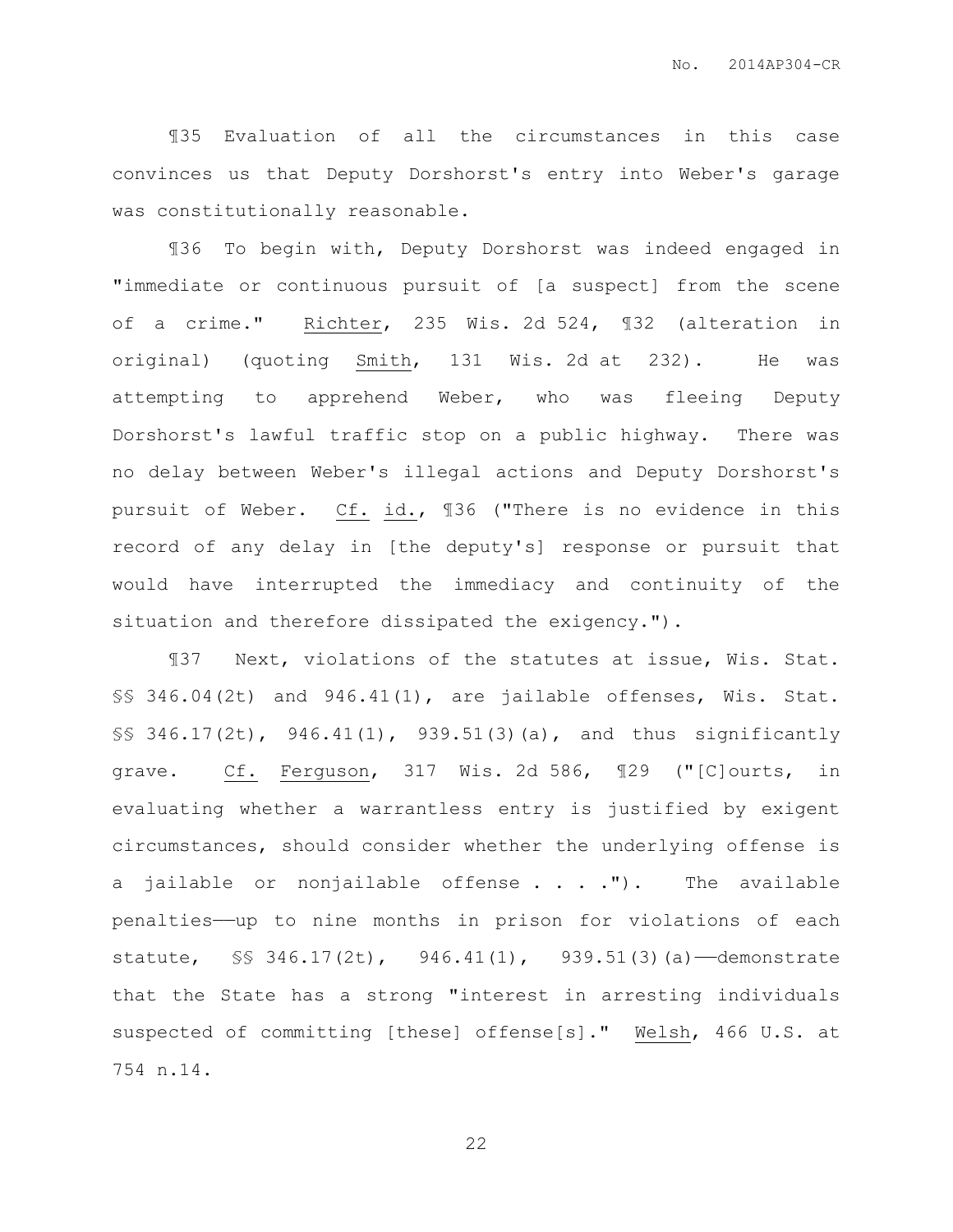¶38 We note that Deputy Dorshorst's intrusion here was appropriately limited. Cf., e.g., Santana, 427 U.S. at 42-43 ("This case . . . is clearly governed by Warden [v. Hayden]; the need to act quickly here is even greater than in that case while the intrusion is much less." (emphasis added) (citing Hayden, 387 U.S. 294)); id. at 43-44 (White, J., concurring) ("In these circumstances, a warrant was not required to enter the house to make the arrest, at least where entry by force was not required." (emphasis added)). $10$  Deputy Dorshorst did not damage

 $\overline{a}$ 

 $10$  As part of its analysis in United States v. Santana, 427 U.S. 38 (1976), the Supreme Court examined whether Santana possessed an "expectation of privacy" while standing in the doorway of her home. See Santana, 427 U.S. at 42. One might argue that this reasoning is now suspect under two recent Supreme Court cases, United States v. Jones, 565 U.S. , 132 s. Ct. 945 (2012), and Florida v. Jardines, 569 U.S. 133 S. Ct. 1409 (2013), to the extent those cases are read to emphasize the idea that "for most of our history the Fourth Amendment was understood to embody a particular concern for government trespass upon the areas . . [the Fourth Amendment] enumerates." Jones, 132 S. Ct. at 950; see Jardines, 133 S. Ct. at 1414.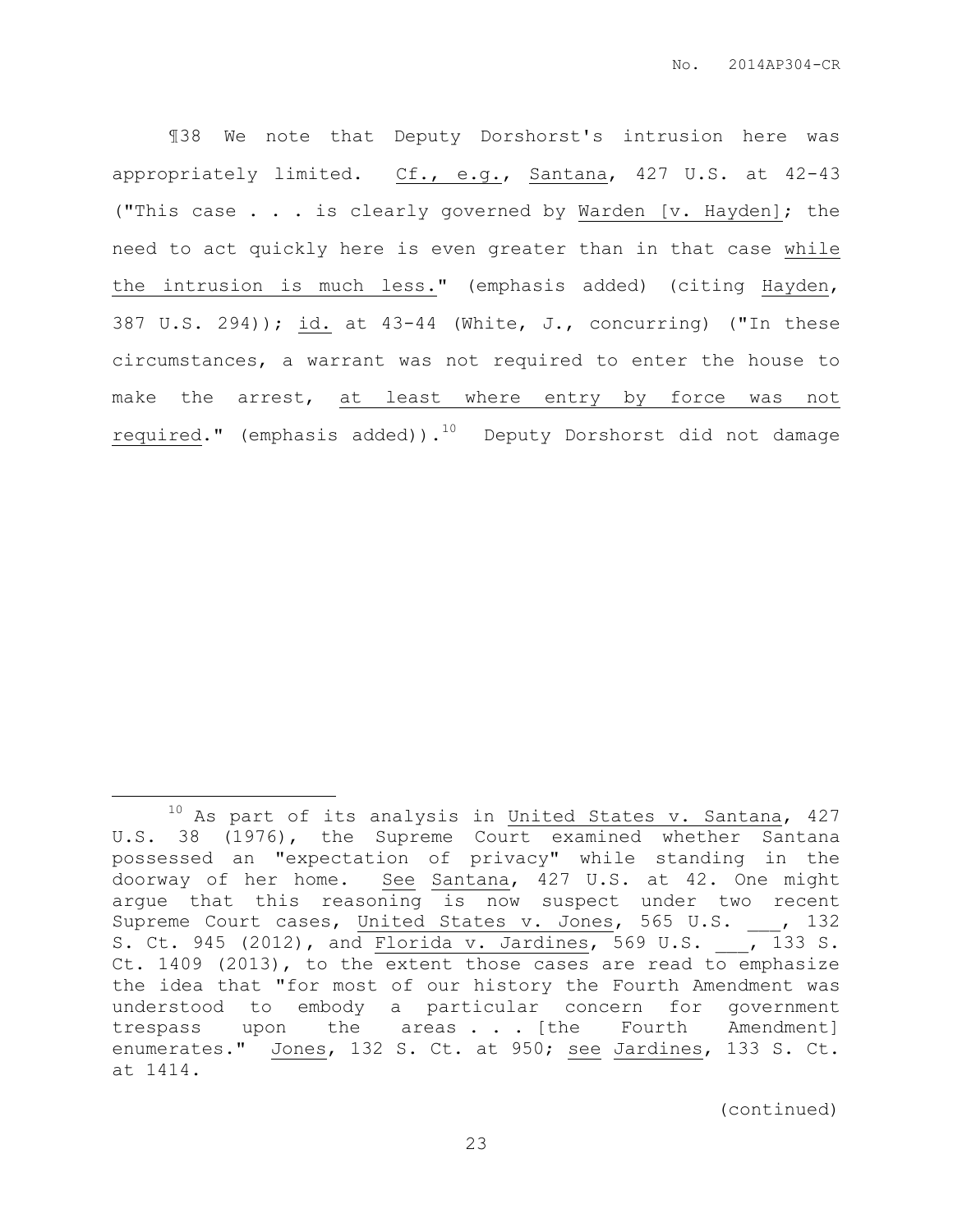any property, open any doors or windows, or pull out any weapons. He simply stepped into Weber's open garage and seized his arm. The two actions—entry and apprehension—were calculated to accomplish no more than was absolutely necessary to halt Weber's escape. Additionally, the entry was a last resort. Deputy Dorshorst had already attempted to stop Weber by activating his emergency lights and calling after him; it was due to Weber's actions that Deputy Dorshorst was forced to enter the garage to accomplish the stop. Finally, Deputy Dorshorst ended the intrusion promptly, staying in the garage no longer than needed. Cf., e.g., State v. Legg, 633 N.W.2d 763, 773

 $\overline{a}$ 

Jones and Jardines are both search cases. See Jones, 132 S. Ct. at 949 ("We hold that the Government's installation of a GPS device on a target's vehicle, and its use of that device to monitor the vehicle's movements, constitutes a 'search.'" (footnote omitted)); id. at 958 (Alito, J., concurring) ("The Court does not contend that there was a seizure."); Jardines, 133 S. Ct. at 1414 ("We granted certiorari, limited to the question of whether the officers' behavior was a search within the meaning of the Fourth Amendment."). Moreover, the Santana court's discussion of Santana's expectation of privacy pertained to whether she was in a public place "when the police first sought to arrest" her at the "threshold of [her] dwelling," not whether the area in which she was actually arrested, "the vestibule of her house," was protected by the Fourth Amendment. Santana, 427 U.S. at 40-43. The Supreme Court's acknowledgement of the degree of the officers' "intrusion" in that case occurred during its subsequent consideration of whether the police could follow Santana into her house to effect an arrest. Id. at 42. Here, Weber was clearly in a public place when Deputy Dorshorst began his pursuit. And there is no dispute that a seizure eventually occurred in Weber's home. The question at issue is thus whether, under the totality of the circumstances, the seizure which undoubtedly occurred was constitutionally reasonable.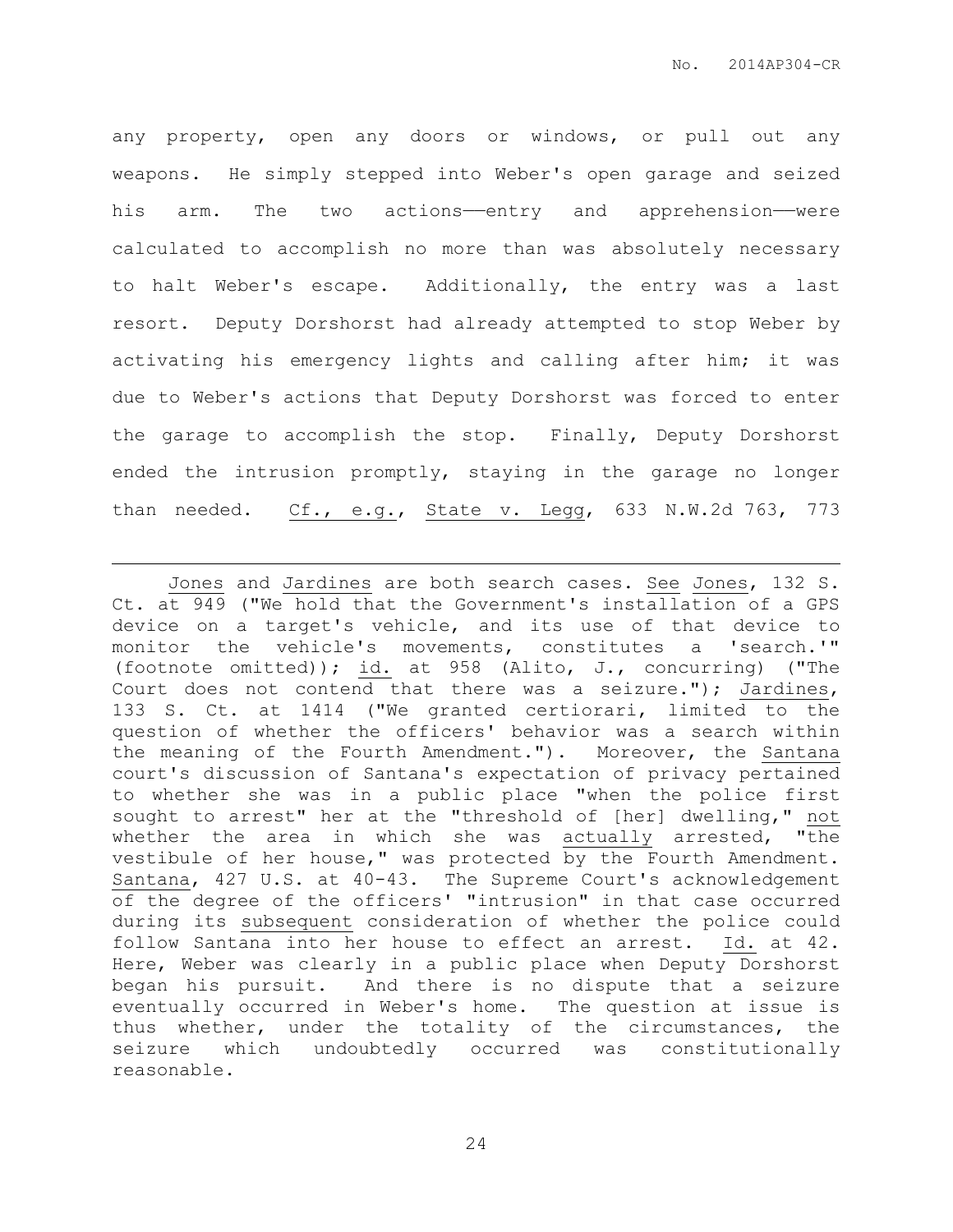(Iowa 2001) ("Another important circumstance in this case is the nature of the intrusion. [The officer] entered [the defendant's] garage, not her house proper as in Santana or her bedroom as in Welsh. . . . In addition, the magnitude of the infringement was rather slight. [The officer's] entry into [the defendant's] garage was no surprise to her; he was following closely on her heels when she entered the garage. In addition, he entered through an open door and took only three steps inside. Thus, the intrusion was peaceful and restricted to that which was necessary to allow the officer to speak with [the defendant]." (citation omitted)); State v. Pinkard, 2010 WI 81, ¶¶41-42, 55, 327 Wis. 2d 346, 785 N.W.2d 592 (analyzing "reasonable[ness]" of "police conduct" in community caretaker context by considering, inter alia, "the degree of overt authority and force displayed," including whether "any of the . . . officers employed any force or drew their weapons" and "the availability, feasibility and effectiveness of alternatives to the type of intrusion actually accomplished" (quoting State v. Kramer, 2009 WI 14,  $\P 41$ , 315 Wis. 2d 414, 759 N.W.2d 598)).<sup>11</sup>

¶39 Deputy Dorshorst's actions in this case were manifestly reasonable. As the State observed at oral argument,

 $\overline{a}$ 

<sup>11</sup> Our community caretaker line of cases sets forth guidelines in a separate Fourth Amendment context for analyzing different aspects of intrusions by the State. See, e.g., State v. Pinkard, 2010 WI 81, ¶¶29, 41-42, 327 Wis. 2d 346, 785 N.W.2d 592. The cases are by no means controlling here, but are instead merely a helpful tool for discussing the reasonableness of Deputy Dorshorst's actions.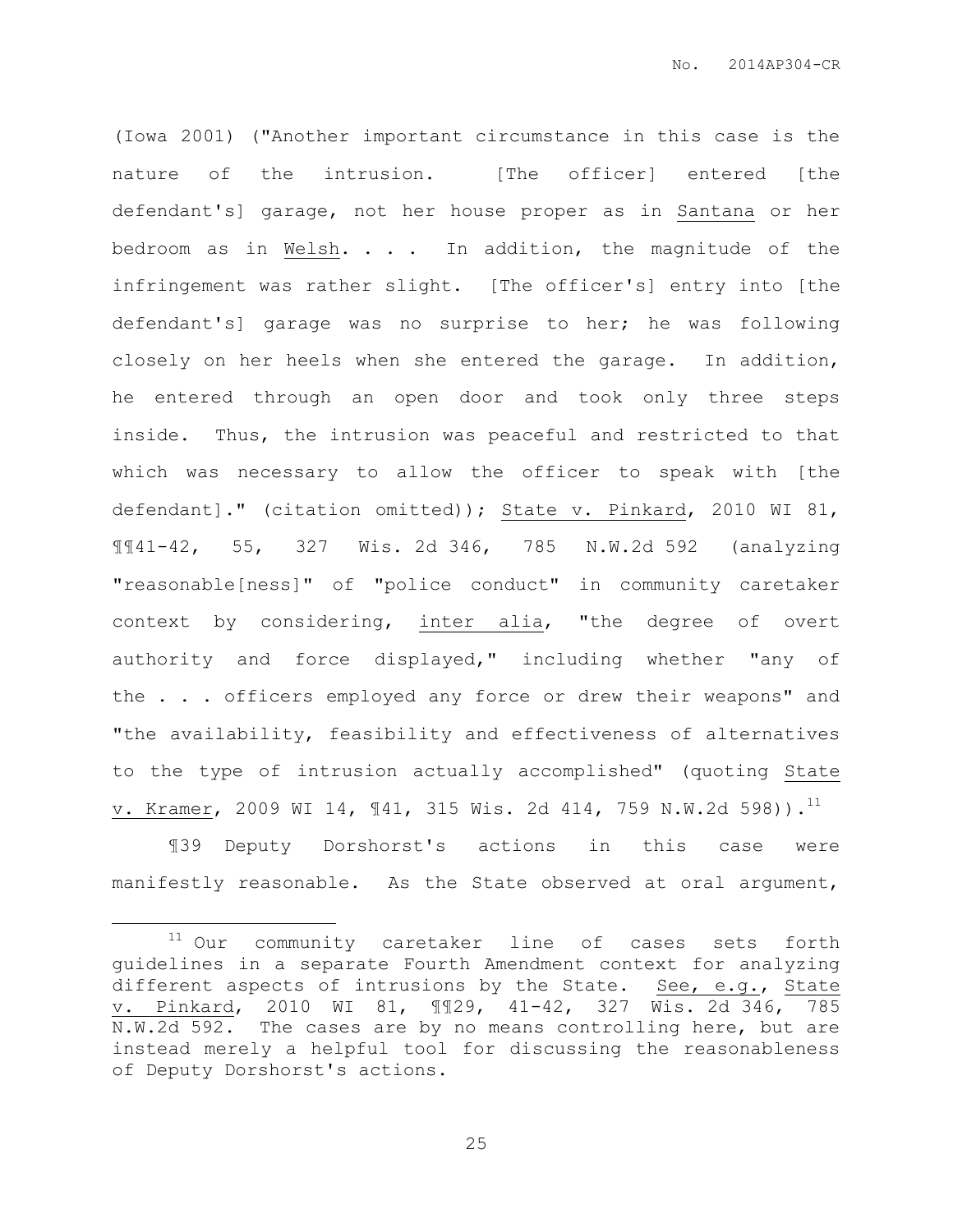"this case is not about a bad brake light." Instead, it is about a defendant, Weber, who declined to submit to a law enforcement officer's lawful attempts to conduct a traffic stop. Had Weber chosen to stop on the highway, or even in his driveway, Deputy Dorshorst never would have entered his garage. This is not the type of conduct that the Fourth Amendment brands "unreasonable"; the Fourth Amendment does not dictate that officers who fail to outpace suspects on their way to a residence are unable to act. See Sanders, 311 Wis. 2d 257, ¶133 (Prosser, J., concurring) (quoting Blake, 468 N.E.2d at 553). Taking the time to obtain an arrest warrant in this case would have required Deputy Dorshorst to halt an arrest which had already begun outside of Weber's home, an arrest lawfully premised on probable cause that Weber had committed jailable offenses and one which required minimal intrusion to complete. For numerous policy reasons we have already discussed, an arrest warrant is simply not mandated under these circumstances. See, e.g., id. (Prosser, J., concurring) ("The enforcement of our criminal laws . . . is not a game where law enforcement officers are 'it' and one is 'safe' if one reaches 'home' before being tagged." (quoting Gasset v. State, 490 So. 2d 97, 98-99 (Fla. Dist. Ct. App. 1986) (denying certiorari))). $^{12}$ 

 $\overline{a}$ 

 $12$  We are not persuaded by Weber's references to general language in Missouri v. McNeely, 569 U.S. , 133 S. Ct. 1552 (2013). McNeely did not involve the hot pursuit doctrine. McNeely, 133 S. Ct. at 1558 (describing question at issue as "whether the natural dissipation of alcohol in the bloodstream establishes a per se exigency that suffices on its own to (continued)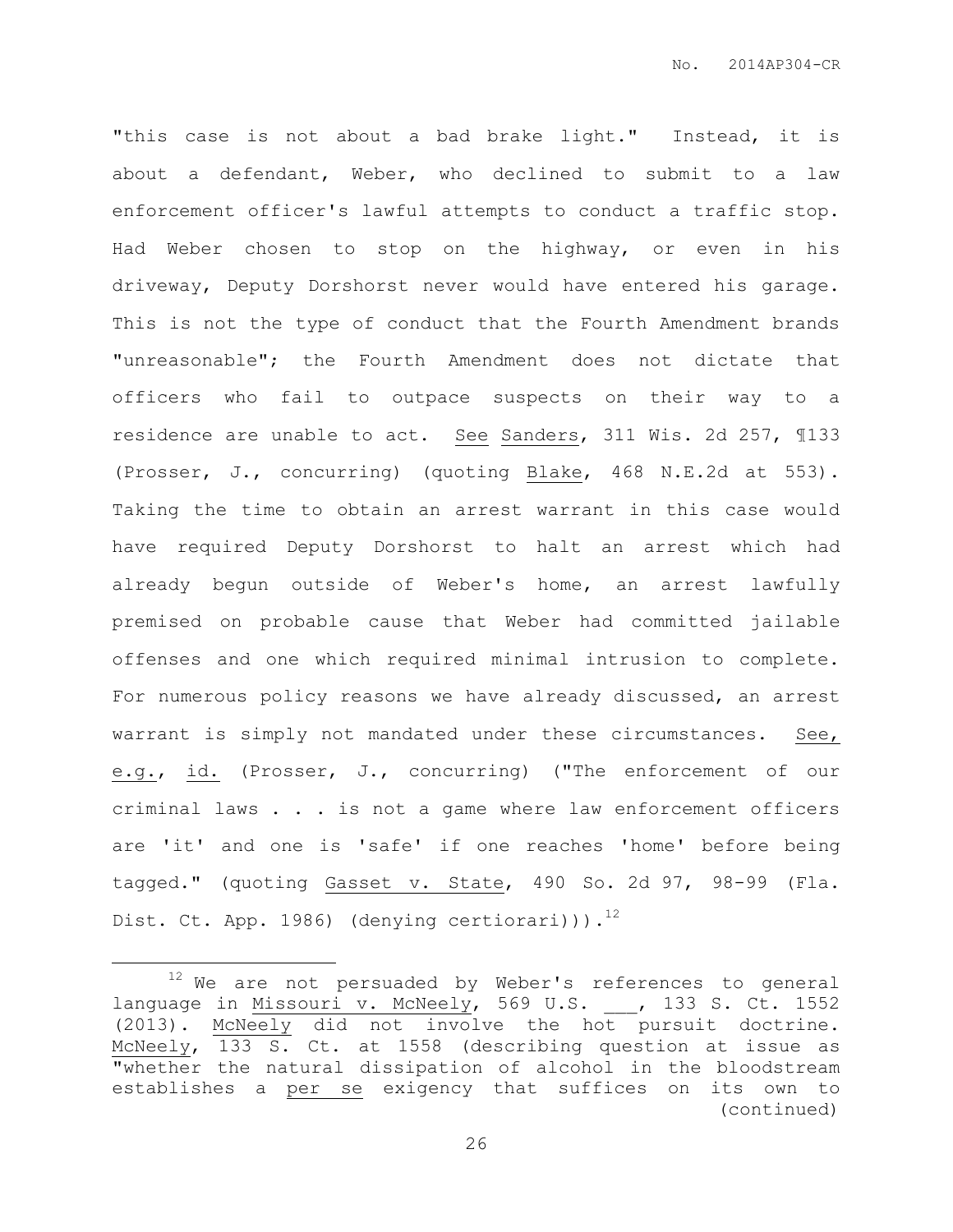¶40 A counterargument could be made that Deputy Dorshorst should nonetheless have attempted to secure a warrant to arrest Weber. Presumably, Deputy Dorshorst would have needed to stop at Weber's driveway and let Weber flee into the residence, then call for backup, secure a perimeter around the house so that Weber did not continue his attempts to escape law enforcement, and obtain a warrant. And then what? Would those who support this argument have Deputy Dorshorst knock on the door? Given that Weber was openly fleeing Deputy Dorshorst, it is far from clear Weber simply would have turned around and opened the door for him. If Weber did not open the door, was Deputy Dorshorst then to break the door in and apprehend Weber inside his actual house as opposed to inside his open garage? Especially compared to that scenario, an immediate and limited entry into Weber's open garage to complete the stop was an appropriate approach.

¶41 The court of appeals below settled upon a version of Weber's argument, stating that "the exigent circumstances requirement means that there must be a potential for danger to life, risk of evidence destruction, or likelihood of escape," Weber, unpublished slip op., ¶7, and suggested that such factors are not present in this case. Id., ¶9. This is a form of the "'hot pursuit plus' approach that upholds hot pursuits for offenses of varying degrees of seriousness where there are other exigent circumstances present, for example threats of violence

justify an exception to the warrant requirement for nonconsensual blood testing in drunk-driving investigations").

 $\overline{a}$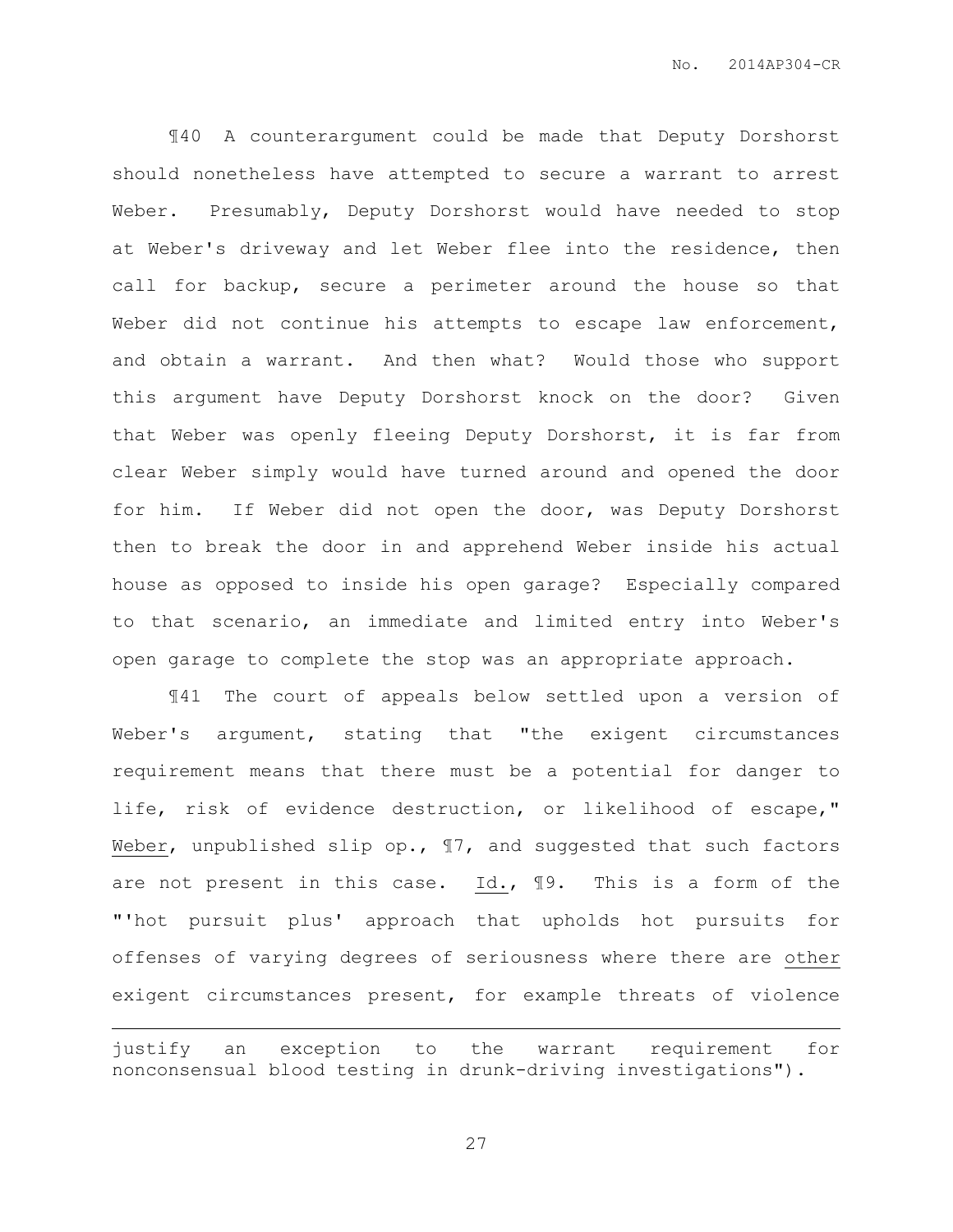or destroyed evidence, or other emergencies or dangerous situations." Sanders, 311 Wis. 2d 257, 1153 (Butler, J., concurring) (emphasis added). But this approach is contradicted by our case law. See id., ¶118 (Prosser, J., concurring) ("There is no implication in our case law that 'hot pursuit' cannot stand alone as an exigent circumstance justifying a warrantless home entry and arrest. On the contrary, our cases explicitly recognize that hot pursuit is a sufficient justification for a warrantless entry and arrest." (citing Smith, 131 Wis. 2d at 229; Richter, 235 Wis. 2d 524, ¶29)).

¶42 In Richter, for example, this court upheld a warrantless entry into a trailer on the basis of both hot pursuit of a fleeing suspect and the need to protect the occupants of the trailer. Richter, 235 Wis. 2d 524, ¶2. But our analysis made clear that these were independent justifications. Id., ¶¶32-37, 41 ("We conclude that [the deputy's] entry was justified by the exigent circumstance of hot pursuit. The State also argues that this entry was justified by the exigency of a threat to the safety of the suspect or others. . . [W]e conclude that [the deputy] reasonably believed that the intruder he was pursuing posed a threat to the safety of the occupants of Richter's trailer." (emphasis added)). And it would be somewhat strange to continually list "hot pursuit of a suspect" as one of "four well-recognized categories of exigent circumstances" separate from "a threat to the safety of a suspect or others," "a risk that evidence will be destroyed," and "a likelihood that the suspect will flee" if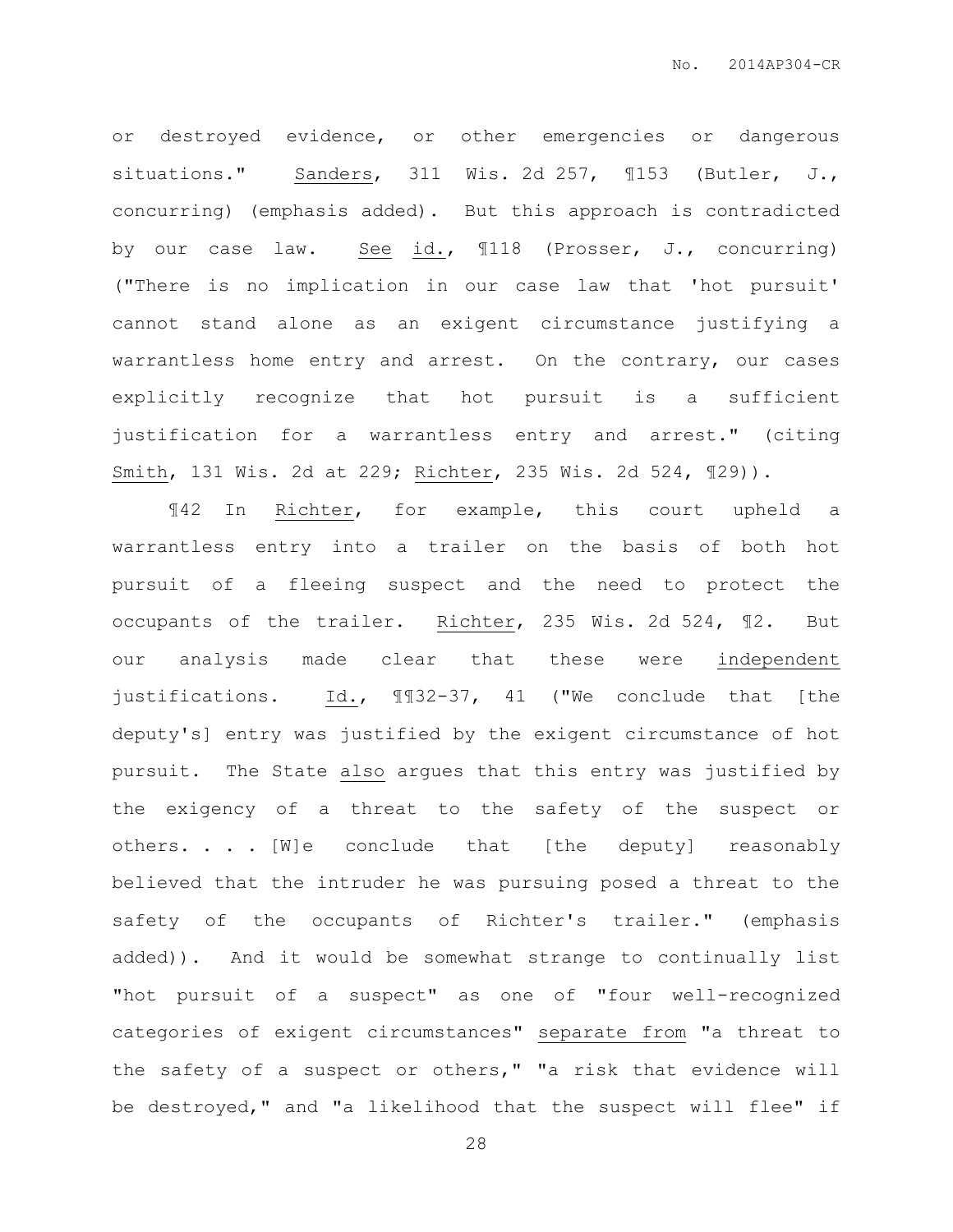one of these additional categories were required in order to justify a warrantless entry following hot pursuit of a suspect. Id., ¶29 (citing Smith, 131 Wis. 2d at 229); Ferguson, 317 Wis. 2d 586, ¶20 (quoting Richter, 235 Wis. 2d 524, ¶29). Although the presence of one or more of these additional exigencies is relevant to the question of whether a warrantless entry is permitted, it is not a prerequisite to application of the hot pursuit doctrine. See, e.g., Commonwealth v. Jewett, 31 N.E.3d 1079, 1089 n.8 (Mass. 2015) ("The defendant also attempts to argue that hot pursuit is not an exigency unto itself where the underlying crime is not felonious, but rather additional factors, such as the crime being violent or the suspect being armed, must be satisfied in order to justify a warrantless entry. We disagree with this contention."); People v. Wear, 867 N.E.2d 1027, 1045 (Ill. Ct. App. 2007) ("Most courts appear to take Santana's holding at face value, treating hot pursuit as an exception unto itself rather than as just another factor." (citations omitted)), aff'd, 893 N.E.2d 631 (2008); Sanders, 311 Wis. 2d 257, ¶¶119-32 (Prosser, J., concurring) (collecting cases).<sup>13</sup>

 $\overline{a}$ 

<sup>&</sup>lt;sup>13</sup> The court of appeals below essentially relied on a discussion from this court's opinion in Smith to derive a test for exigent circumstances in the hot pursuit context, State v. Weber, No. 2014AP304-CR, unpublished slip op.,  $\mathbb{I}\mathbb{I}^4$ , 7 (Wis. Ct. App. Oct. 8, 2015) (per curiam) (citing State v. Smith, 131 Wis. 2d 220, 229, 231, 388 N.W.2d 601 (1986), abrogated on other grounds by State v. Felix, 2012 WI 36, 339 Wis. 2d 670, 811 N.W.2d 601 (1986)), but as the Sanders concurrence explained, the test for exigent circumstances set forth in that case does not apply to the hot pursuit doctrine. See State v. Sanders, (continued)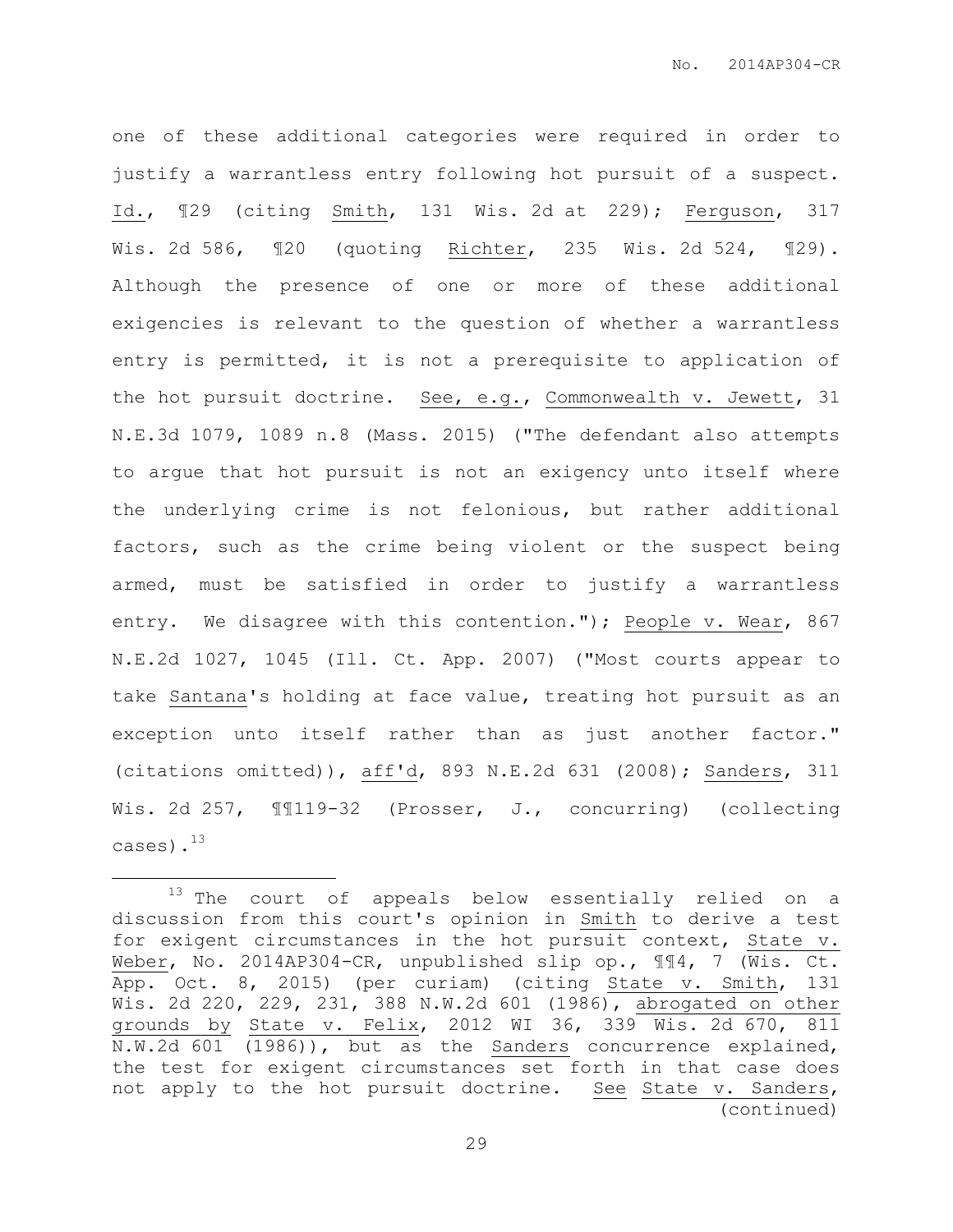¶43 Before we conclude, we acknowledge the concern that applying the hot pursuit doctrine to uphold a warrantless entry in a case where fleeing law enforcement was itself the violation giving rise to the pursuit will lead to the application of the hot pursuit doctrine in every case involving a fleeing suspect, no matter the gravity of the first offense committed, since flight itself can constitute a jailable offense. The objection is a legitimate one, but it fails to persuade for several reasons. First, the State will not always be able to establish probable cause that the suspect was knowingly fleeing. Second, as stated above, we decline to adopt the per se rule set forth by the State. The "touchstone of the Fourth Amendment is reasonableness," and "[r]easonableness . . . is measured in objective terms by examining the totality of the circumstances." Robinette, 519 U.S. at 39 (quoting Jimeno, 500 U.S. at 250). Third, application of the hot pursuit doctrine in this scenario is not circular (i.e., the pursuit justifying the pursuit) because the legislature did not have to make knowingly fleeing a traffic stop a jailable offense, either at all or in all circumstances. That it has chosen to do so means that this court must treat it with the seriousness that it does other

 $\overline{a}$ 

<sup>311</sup> Wis. 2d 257, ¶117 (Prosser, J., concurring) ("[Hot pursuit] is not part of the objective test set forth in Smith  $\ldots$ ."). Additionally, Smith was not a hot pursuit case. See Smith, 131 Wis. 2d at 231-32 (summarily dismissing possibility of a hot pursuit claim in a single paragraph because "[t]he underlying offense . . . occurred nearly three weeks earlier").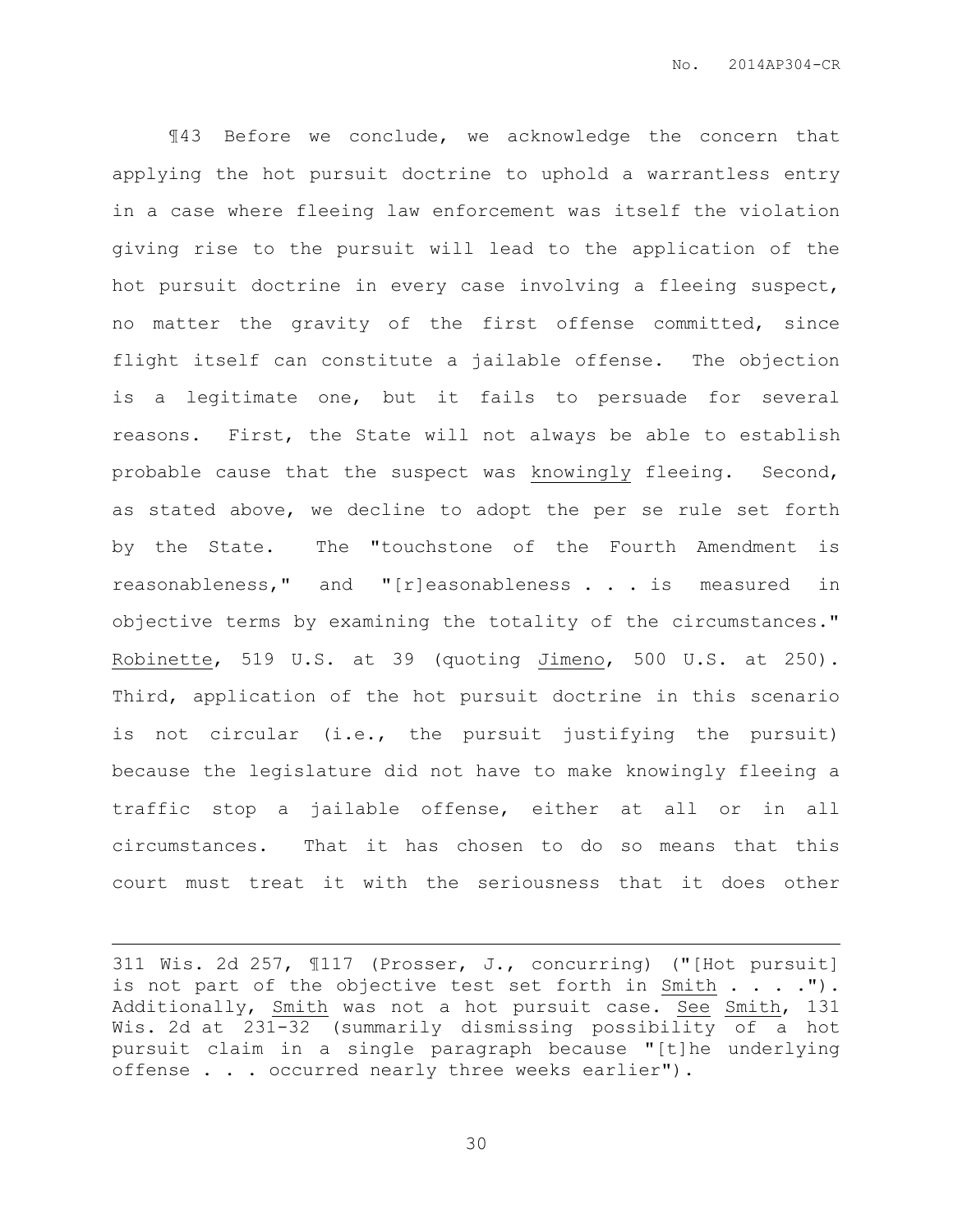jailable offenses. $14$  And fourth, a contrary holding would lead to the opposite problem: in every case involving a nonjailable offense, suspects would have an incentive to flee law enforcement because flight itself would not justify application of the hot pursuit doctrine.

¶44 The record demonstrates that Weber committed jailable offenses and attempted to evade lawful apprehension and that Deputy Dorshorst's pursuit and response was immediate and measured. A warrant was not necessary here; it was reasonable for Deputy Dorshorst to effectuate the lawful arrest he had begun outside of Weber's home.

#### V. CONCLUSION

¶45 We conclude that the deputy's warrantless entry into Weber's garage and subsequent arrest of Weber were constitutional because they were justified by the exigent

 $\overline{a}$ 

 $14$  For example, with regard to Wis. Stat. § 946.41(1), "[r]esisting or obstructing officer," we note that the legislature provided for steeper criminal penalties when a violation involves aggravating circumstances, such as injury to an officer, § 946.41(2r)-(2t), or, after a violator has given false information or placed physical evidence with intent to mislead an officer and a trier of fact at a criminal trial has considered this information or evidence, conviction of an innocent person as a result of that trial, § 946.41(2m). The legislature could easily have taken similar steps in the opposite direction, instituting less significant penalties when resistance or obstruction is tied to potentially less serious circumstances, such as a traffic stop for a broken brake light. But it did not do so; any violation of § 946.41(1) is at least a Class A misdemeanor. § 946.41(1). Thus the legislature has indicated that it finds resistance or obstruction of an officer to be a serious matter regardless of the underlying circumstances.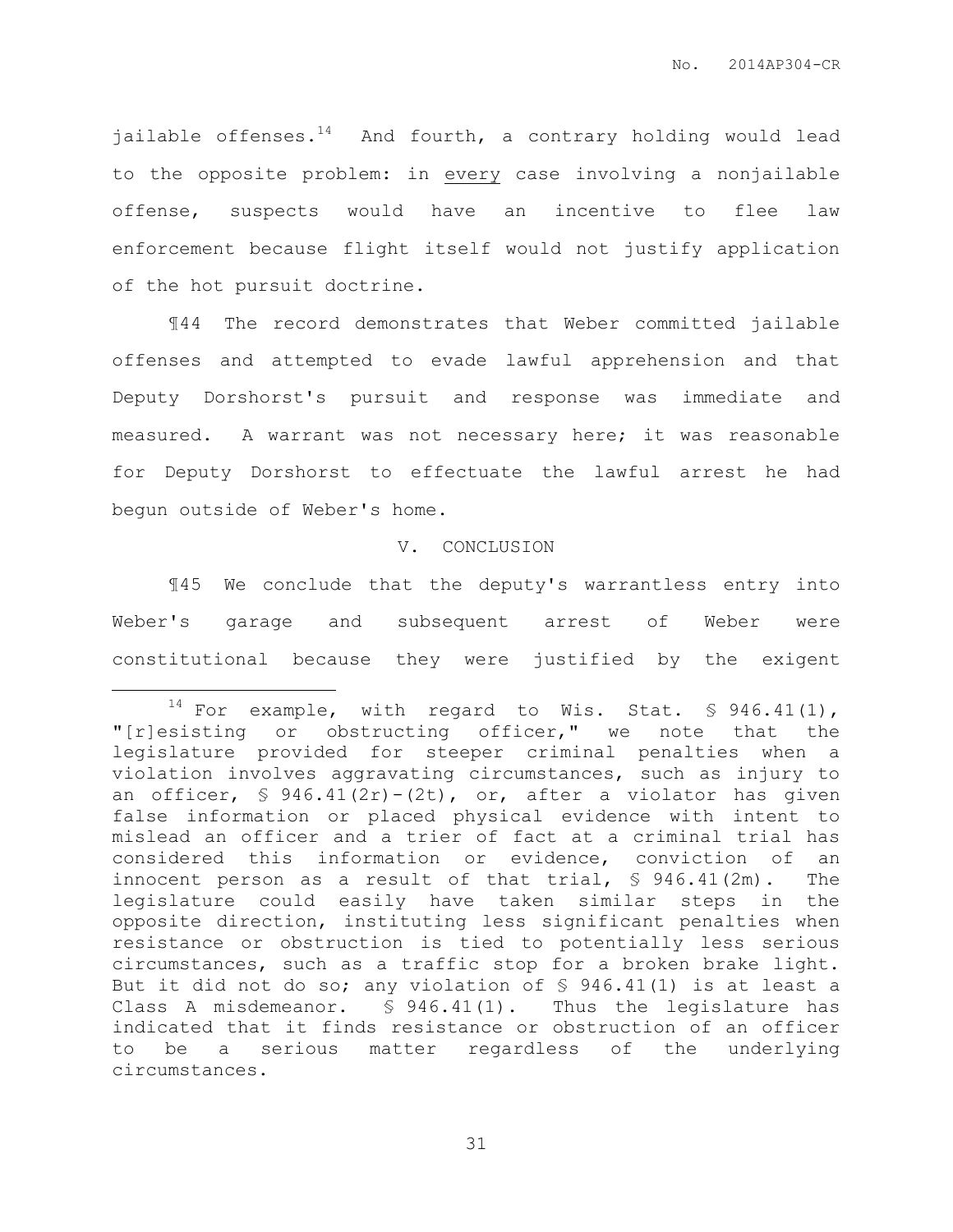circumstance of hot pursuit of a fleeing suspect who had committed jailable offenses. The deputy had probable cause to believe that Weber had committed two jailable offenses, immediately pursued Weber, and performed a limited entry into Weber's open garage for the purpose of preventing Weber's continued flight. Under these specific circumstances, the deputy's actions were constitutionally reasonable. Accordingly, we reverse the decision of the court of appeals.

*By the Court.*—The decision of the court of appeals is reversed.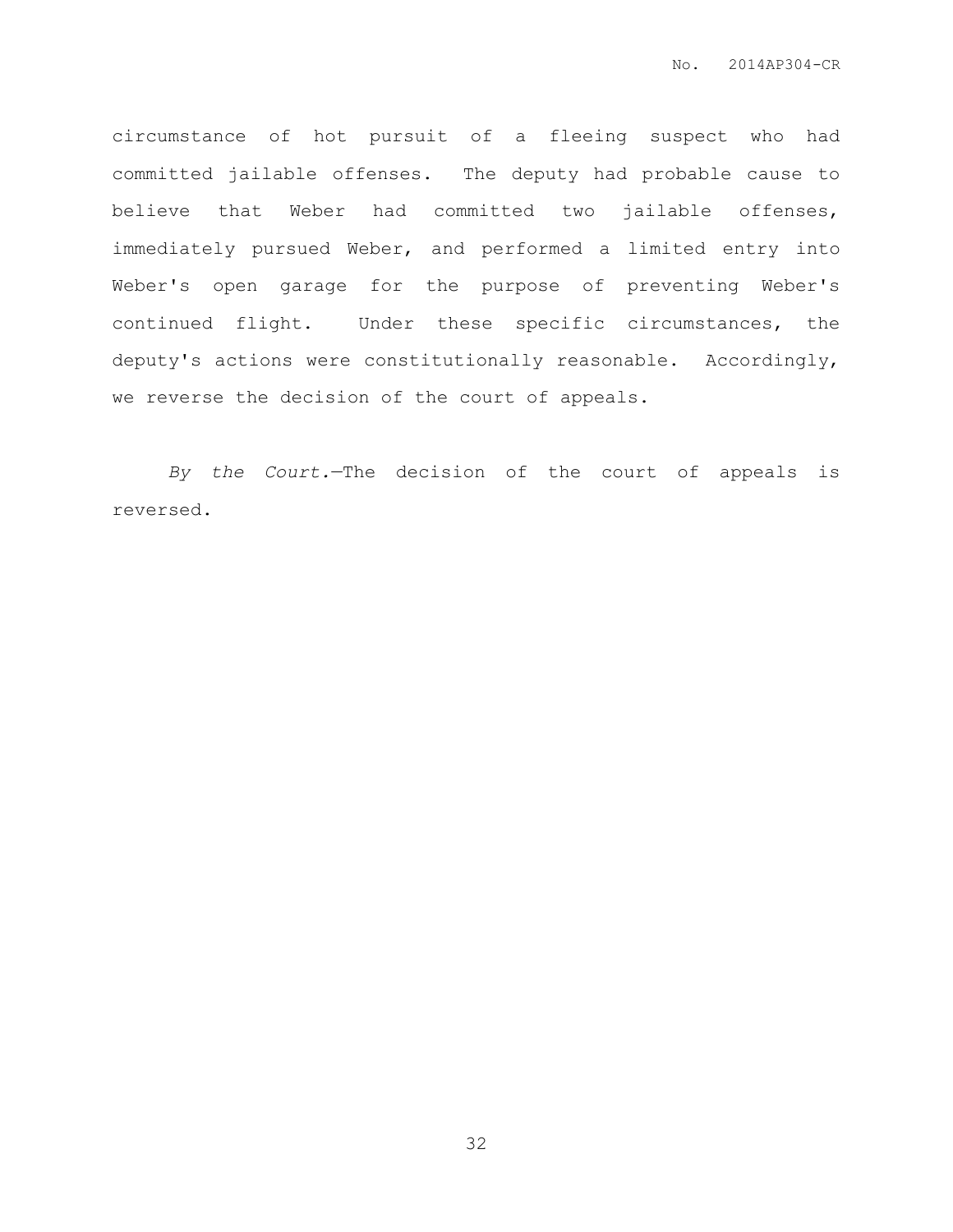¶46 DANIEL KELLY, J. *(concurring).* I write separately because I do not think there is probable cause to believe Mr. Weber committed jailable offenses before entering his garage, a conclusion that precludes deployment of the "hot pursuit" doctrine. I join the lead opinion's result, however, because there is a separate, and constitutionally-sufficient, basis for it.

¶47 Our task in this case is determining whether Deputy Dorshorst had the authority to pursue Richard L. Weber into his garage, and subsequently arrest and search him, without a warrant. Mr. Weber says the Wisconsin and United States Constitutions protected him from the deputy's warrantless intrusion (and, consequently, the search and arrest). The State, on the other hand, says Deputy Dorshorst was in hot pursuit of an individual who had committed two jailable offenses, and so was relieved of the obligation of obtaining a warrant before entering the garage and executing the arrest and search. I will address each of those asserted offenses separately, and then consider an alternative basis for Deputy Dorshorst's constitutionally-permissible entry into Mr. Weber's garage.

I

¶48 There is no evidence that, before Mr. Weber entered his garage, Deputy Dorshorst thought he was in hot pursuit of someone who had committed a jailable offense.<sup>1</sup> Instead, the

 $\overline{a}$ 

 $1$  The lead opinion's explanation of the "hot pursuit" doctrine is well-stated, and needs no further treatment here.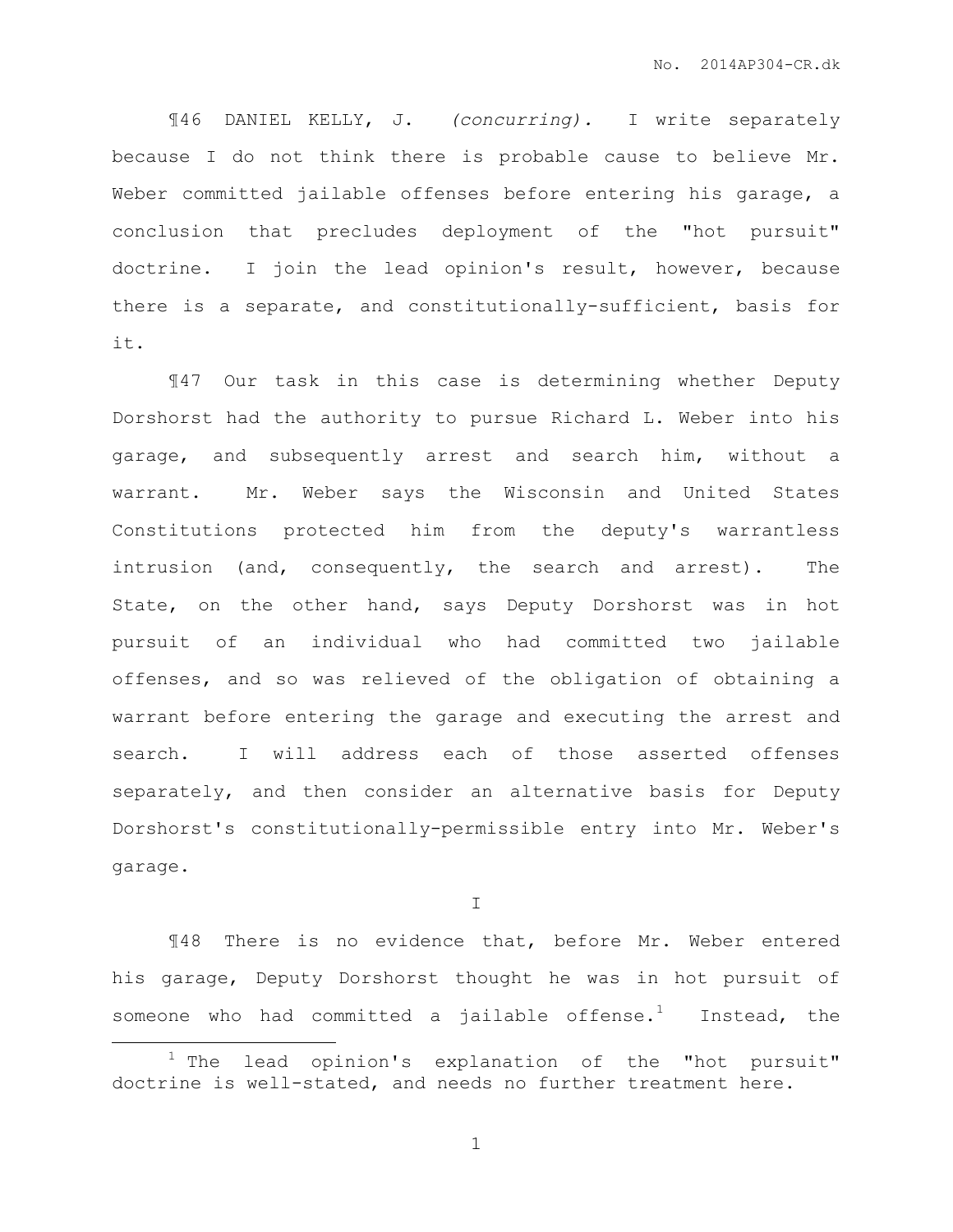evidence demonstrates only that he was intent on performing a traffic stop. That's what he told dispatch when he followed Mr. Weber into his driveway. That's also what he told Mr. Weber after he apprehended him. And there is no indication a different or additional rationale made its way into the report Deputy Dorshorst ultimately prepared.<sup>2</sup> Nor was there any admissible evidence at the suppression hearing to suggest a different reason for entering Mr. Weber's garage.

¶49 But we don't require that a law enforcement officer have in mind, at the time he enters someone's home, a constitutionally-permissible reason for doing so. All we require is that the objective circumstances at the time could bring to mind a constitutionally-permissible basis for entry.<sup>3</sup> Although this standard invites post-hoc rationalizing of a law enforcement officer's intrusion into Fourth Amendment-protected spaces, we could hardly operate without such retrospective analyses. It would be patently unreasonable to task a law enforcement officer with the responsibility of being consciously aware, minute by minute, of every possible constitutional basis for the next step he takes in the discharge of his duties. We

 $\overline{a}$ 

<sup>&</sup>lt;sup>2</sup> If Deputy Dorshorst had recorded such additional or different rationale in his report, I suspect it would have been offered at the suppression hearing to help him refresh his recollection of why he entered Mr. Weber's garage.

<sup>3</sup> "[W]hen an officer's Fourth Amendment search and seizure conduct is supported by an objectively ascertainable basis for probable cause or reasonable suspicion, the police conduct meets the Fourth Amendment's requirement of reasonableness, thereby causing subjective motivations to be of little concern." State v. Kramer, 2009 WI 14, ¶27, 315 Wis. 2d 414, 759 N.W.2d 598.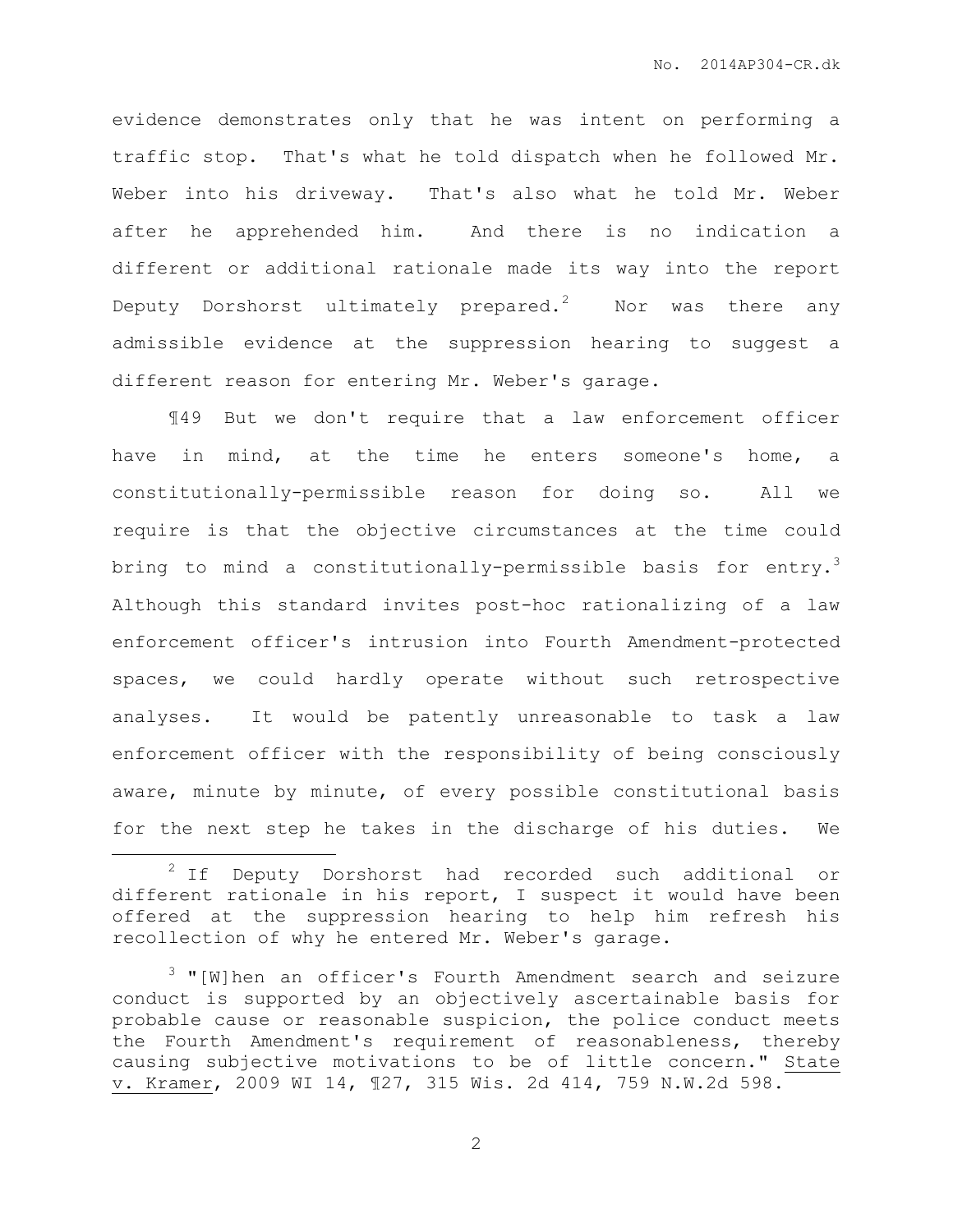expect him to follow the training he receives in constitutional requirements, but when he executes a traffic stop it is also reasonable to expect he will concentrate entirely on the functional task at hand, while simultaneously minimizing risks to the person of interest, the immediately surrounding community, and himself.

¶50 So, the State properly invites us to go to the record and consider the facts of this case like a slow-motion review of a football play. Having received such an invitation, we would be remiss if our analysis was less than precise, or we allowed factual nuances to escape our attention.

A

¶51 The constitutional dimension of Deputy Dorshorst's interaction with Mr. Weber centers on the garage's threshold: The legitimacy of what occurred beyond it depends on what occurred before it. Therefore, I will first address the facts as they transpired up to the point that Mr. Weber's car crossed the garage's threshold, and determine whether they describe probable cause to believe he committed a jailable offense.

¶52 On April 20, 2012, Deputy Dorshorst was driving behind Mr. Weber as they were both traveling northbound on County Highway E in the town of Arpin. Deputy Dorshorst noticed that Mr. Weber's high-mounted brake light was not functioning properly, and so decided to initiate a traffic stop. Deputy Dorshorst testified that "I activated my emergency lights and he was turning into his driveway" off of County Highway E. The district attorney asked Deputy Dorshorst to clarify where he was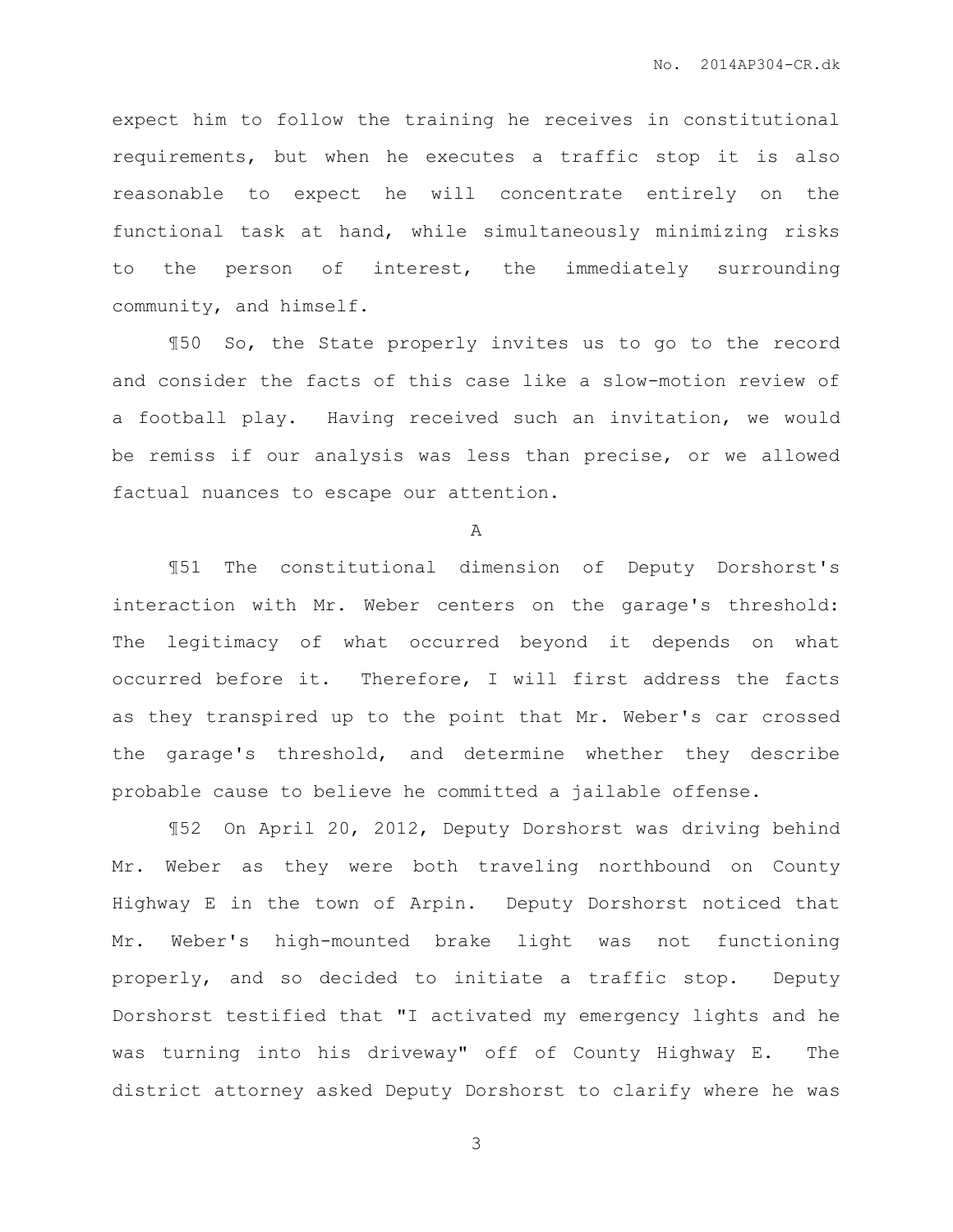in relation to Mr. Weber when he activated his emergency lights. His response was that "he was probably when I activated my emergency lights maybe 100 feet prior to his driveway." Mr. Weber "continued down his driveway and into his garage." Deputy Dorshorst followed Mr. Weber into his driveway, and stopped outside the garage approximately fifteen to twenty feet behind Mr. Weber's car (which at that point was parked inside the garage). During this period of time, Deputy Dorshorst was contacting dispatch to notify the station he was initiating a traffic stop. Neither Deputy Dorshorst nor Mr. Weber had, at that point, exited their cars.

¶53 This is the extent of the facts, up to the point Mr. Weber parked his car in his garage, of which we have been apprised. The State finds in these few, bare facts probable cause to believe Mr. Weber violated Wis. Stat. § 346.04(2t)  $(2011-12)$ .<sup>4</sup> Because violation of that statute carries a potential jail sentence, the State asserts the "hot pursuit" doctrine to justify Deputy Dorshorst's decision to enter Mr. Weber's garage without a warrant.

¶54 If the State is right, if there really is probable cause to believe this offense occurred, then it is also right

 $\overline{a}$ 

<sup>&</sup>lt;sup>4</sup> All subsequent references to the Wisconsin Statutes are to the 2011-12 version unless otherwise indicated.

This statute commands that "[n]o operator of a vehicle, after having received a visible or audible signal to stop his or her vehicle from a traffic officer, or marked police vehicle, shall knowingly resist the traffic officer by failing to stop his or her vehicle as promptly as safety reasonably permits." Wis. Stat. § 346.04(2t).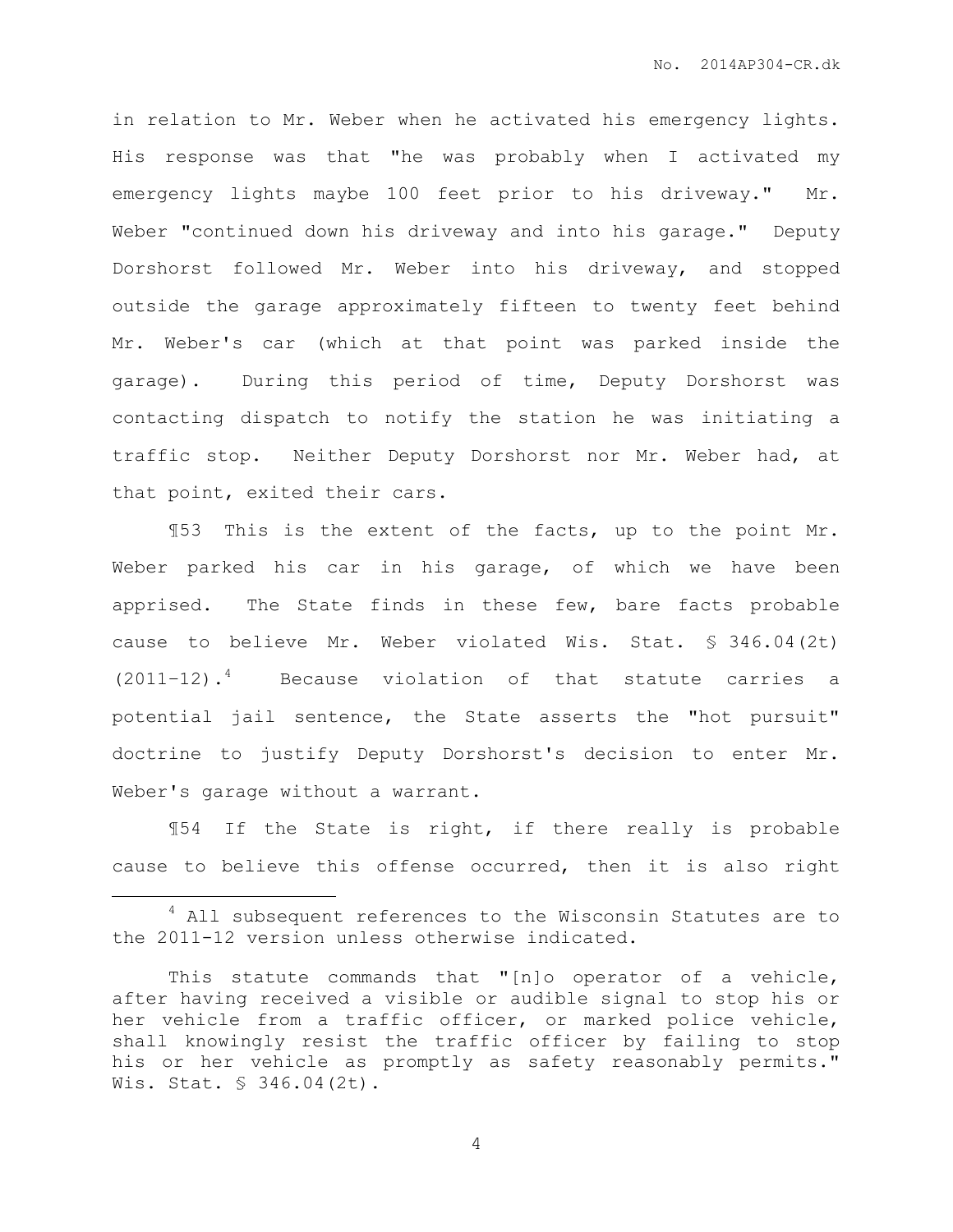that the "hot pursuit" doctrine allowed Deputy Dorshorst to enter the garage and conduct the search and arrest of Mr. Weber. State v. Ferguson, 2009 WI 50, ¶¶26–30, 317 Wis. 2d 586, 767 N.W.2d 187 (holding that hot pursuit may exist where an individual has committed a "jailable offense"). But this record discloses no probable cause to believe Mr. Weber violated Wis. Stat. § 346.04(2t).

¶55 The lead opinion correctly notes that "probable cause" is not a terribly high standard. All one needs is evidence "sufficient to warrant a reasonable person to conclude that the defendant . . . committed or [was] in the process of committing an offense." State v. Blatterman, 2015 WI 46, ¶35, 362 Wis. 2d 138, 864 N.W.2d 26 (quoting State v. Richardson, 156 Wis. 2d 128, 148, 456 N.W.2d 830 (1990)). Here, that quantum of evidence must show that Mr. Weber:

- 1. Operated a vehicle;
- 2. Received a visible signal to stop his vehicle from a traffic officer or marked police vehicle;
- 3. Failed to stop his vehicle as promptly as safety reasonably permitted; and
- 4. Knowingly resisted the traffic officer by failing to stop his vehicle as required.

Wis. Stat. § 346.04(2t).

¶56 Mr. Weber does not contest the sufficiency of evidence to meet elements one through three, and the record confirms their satisfaction. Deputy Dorshorst observed Mr. Weber driving his car on a public highway, and followed him until he parked his car in the garage. There, Deputy Dorshorst observed Mr.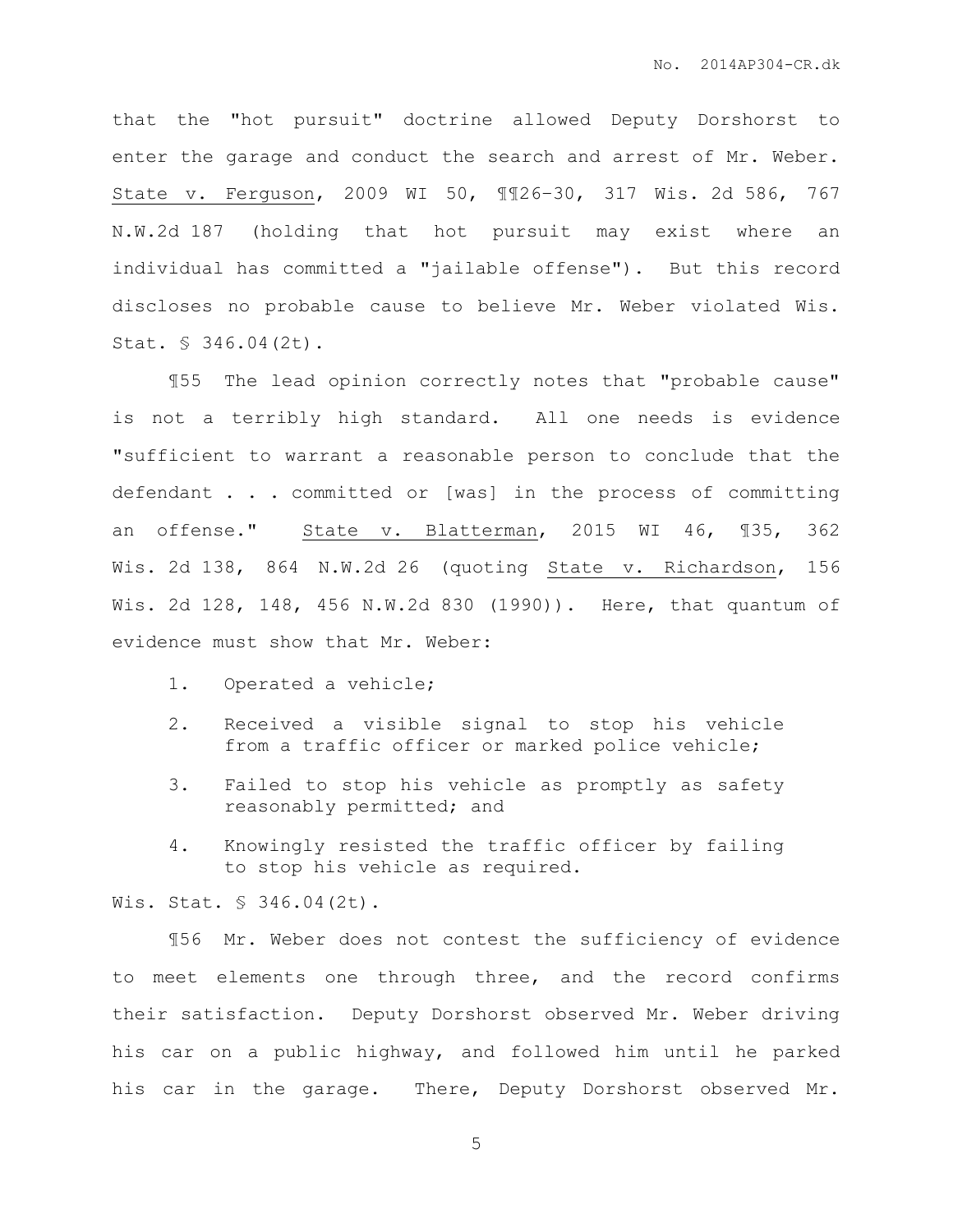Weber exit the vehicle. Thus, we know Mr. Weber was operating the vehicle. As to element two, Deputy Dorshorst testified, without contradiction, that he activated his emergency lights while behind Mr. Weber on County Highway E, and that they were still on when both vehicles came to rest. The third element is a closer call, but the evidence appears sufficient to support it. Although it is difficult to know whether Mr. Weber could have safely and reasonably stopped his vehicle 100 feet after Deputy Dorshorst activated his emergency lights, we do know he was able to slow enough to enter his driveway within that space. And if that is true, then it must also be true that he could have stopped in the driveway. That is, it was not reasonably necessary for him to drive into his garage.

¶57 But that still leaves the fourth element. There is no probable cause to believe Mr. Weber violated this statute unless there is evidence that the failure to stop his vehicle on either the county highway or his driveway would lead "a reasonable person to conclude" Mr. Weber was knowingly resisting Deputy Dorshorst. On this, the record is silent.

¶58 It is certainly true that we do not need to wait until Mr. Weber announces he is intentionally resisting Deputy Dorshorst before we find this element satisfied. We may infer the intent to resist from conduct. State v. Stewart, 143 Wis. 2d 28, 35, 420 N.W.2d 44 (1988). However, his conduct in relation to this element is unremarkable. So completely unremarkable, in fact, that it compels me to depart from the lead opinion.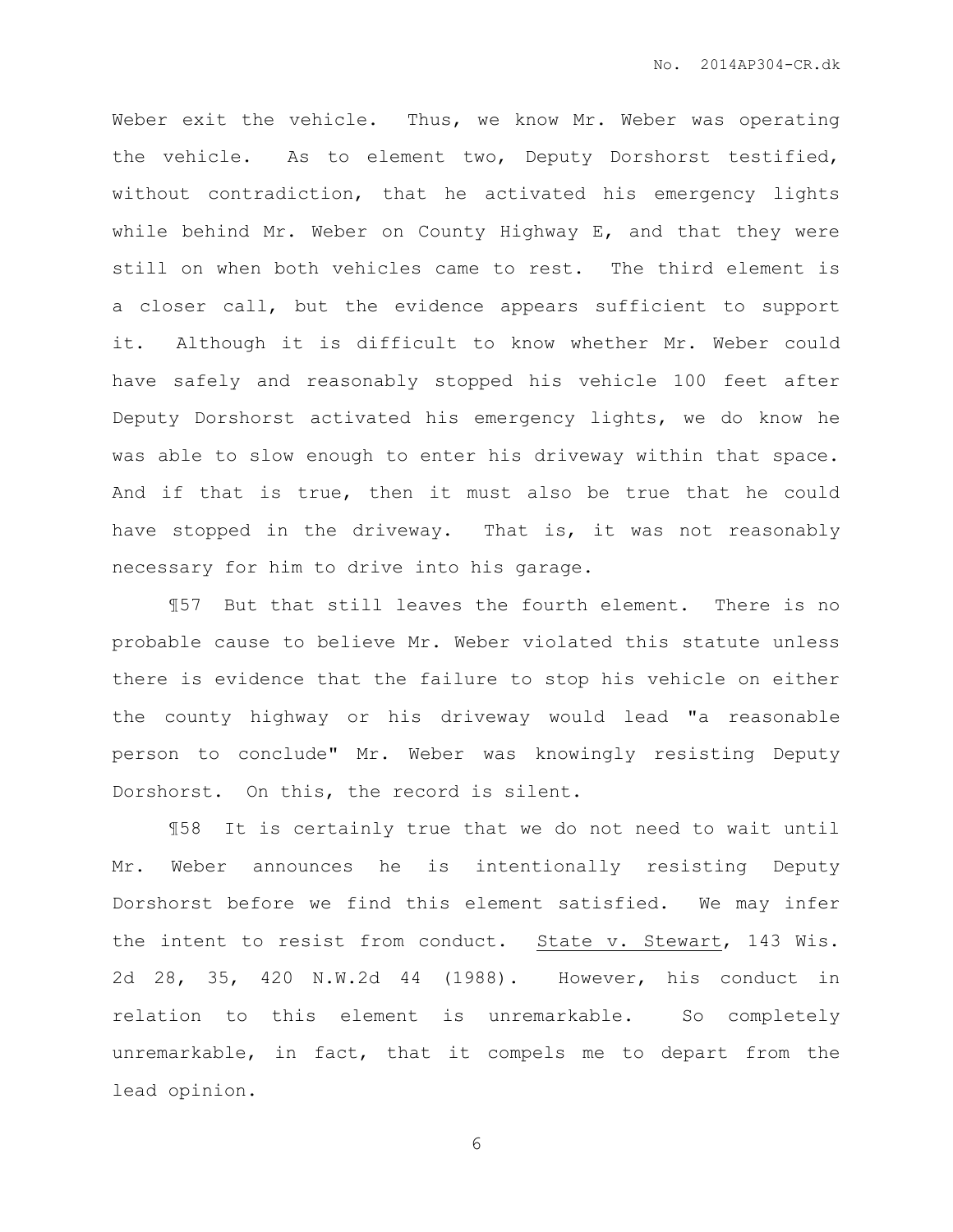¶59 Maybe Mr. Weber could have stopped his car while still on County Highway E. He certainly could have stopped on the driveway. But was he knowingly resisting Deputy Dorshorst by parking in the garage instead of the driveway? Of course not. Deputy Dorshorst knew how far Mr. Weber could possibly go with his car—the garage. And after reviewing the record, so do we . . . unless we are to assume Mr. Weber was not planning to stop at the back wall. There is nothing, however, to suggest this. So we all know there was a sure and certain end to Mr. Weber's travels on the 20th of April, and whether it was the driveway or the garage, the difference is a matter of feet. Because Deputy Dorshorst knew the stopping point of Mr. Weber's car would be almost immediately in front of him, this gives us nothing at all from which he (or we) may conclude an intent to resist. Probable cause may not be a rigorous standard, but it still requires some plausible evidence. These facts are simply incapable of indicating the presence of the fourth element.

¶60 This is no small quibble. If these unremarkable facts satisfy the State's admittedly light burden, it is difficult to imagine a traffic stop that would not provide probable cause to believe a jailable offense has occurred. Traffic stops normally take place on public highways, which means there is no sure and certain place that a law enforcement officer knows the person will stop. The highway environment is much less controlled than here, the variables much greater. Traffic, weather, road conditions, road construction activity, lighting, all will play into when and where the motorist might decide he can stop as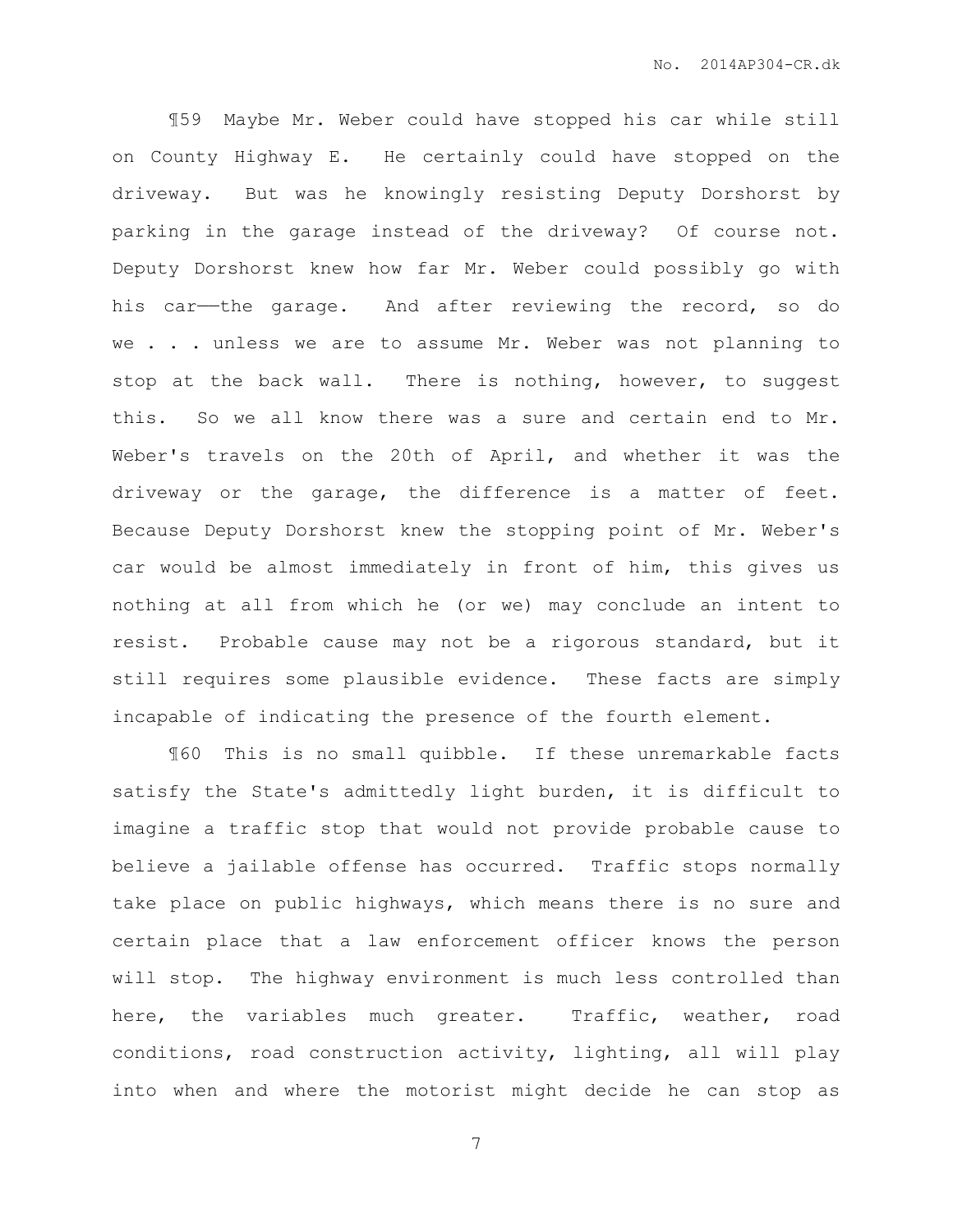"promptly as safety reasonably permit[s]." And that is before we even consider how quickly the motorist might recognize he is being signaled to stop. This means the distance a law enforcement officer might follow a driver before he pulls over can vary significantly. In the normal course of events, the officer assuredly cannot accurately predict, within a matter of feet, where the vehicle will come to rest (as he could here). So, unless an observant driver immediately slams on his brakes and comes to a screeching halt when he sees a patrol car's emergency lights, an officer who wants to search the car or arrest the driver will always be able to plausibly say the motorist could have stopped a few feet earlier.

¶61 On that last point, we would do well to keep in mind that the State is asserting there was "probable cause," not just "reasonable suspicion" to believe Mr. Weber violated this statute. That has consequences. Probable cause regarding a jailable offense doesn't just give law enforcement officers a basis for asserting "hot pursuit." It also authorizes them to arrest motorists and conduct warrantless searches of their persons and vehicles. Maryland v. Dyson, 527 U.S. 465 (1999) (per curiam) (stating that probable cause is sufficient for warrantless search under the "automobile exception" to the Fourth Amendment); State v. Paszek, 50 Wis. 2d 619, 624–25, 184 N.W.2d 836 (1971) (holding probable cause sufficient for arrest). Under the State's reading, this statute is so powerful it can transmogrify the most minor imaginable equipment malfunction—a burnt-out light—into permission for a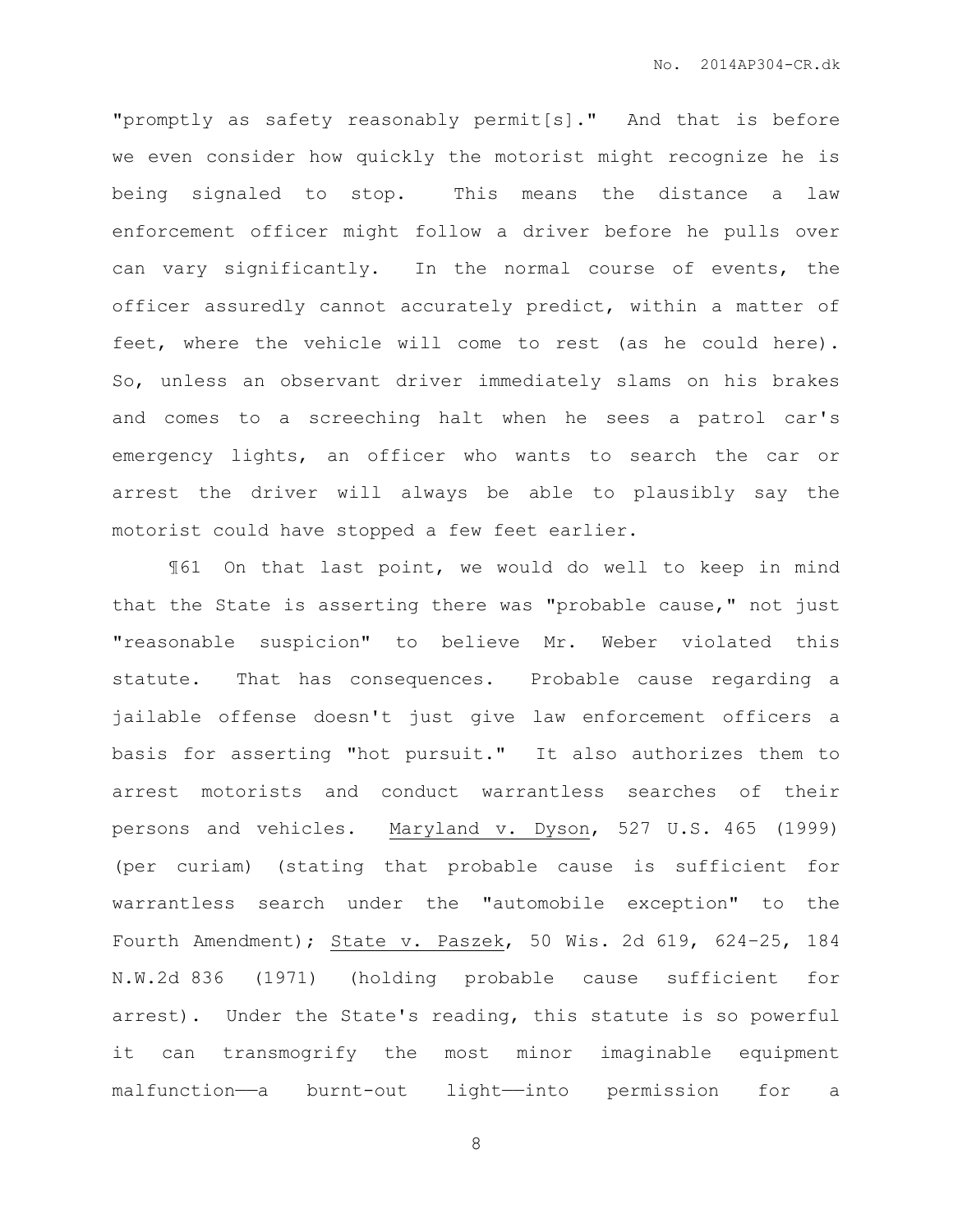warrantless arrest and search. In finding probable cause here, we are telling Wisconsin's motorists that their protection from warrantless searches and arrests incident to traffic stops is not our constitution, but instead law enforcement officers' discretion. It cannot be that easy to elide constitutional safeguards. Not only does this record not support probable cause with respect to this statute, it must not.

¶62 The facts the State offers us reveal no probable cause to believe Mr. Weber violated Wis. Stat. § 346.04(2t). As a result, the State may not use the "hot pursuit" doctrine to justify Deputy Dorshorst's decision to enter Mr. Weber's garage without a warrant—at least with respect to this statute.

B

¶63 There is still, of course, the State's argument that Mr. Weber committed a second jailable offense capable of supporting its "hot pursuit" theory. If we include Mr. Weber's actions after entering his garage, the State says there was probable cause to believe Mr. Weber was resisting a law enforcement officer in violation of Wis. Stat. § 946.41(1) (another jailable offense). So now we extend the temporal horizon to reach those facts in determining whether they excuse the need for a warrant.

¶64 When the replay of events paused to conduct the analysis above, Mr. Weber was in his car in his garage. Deputy Dorshorst was in his patrol car on the driveway, just outside the garage with his emergency lights activated. And the only constitutionally-relevant facts ascertainable at that point were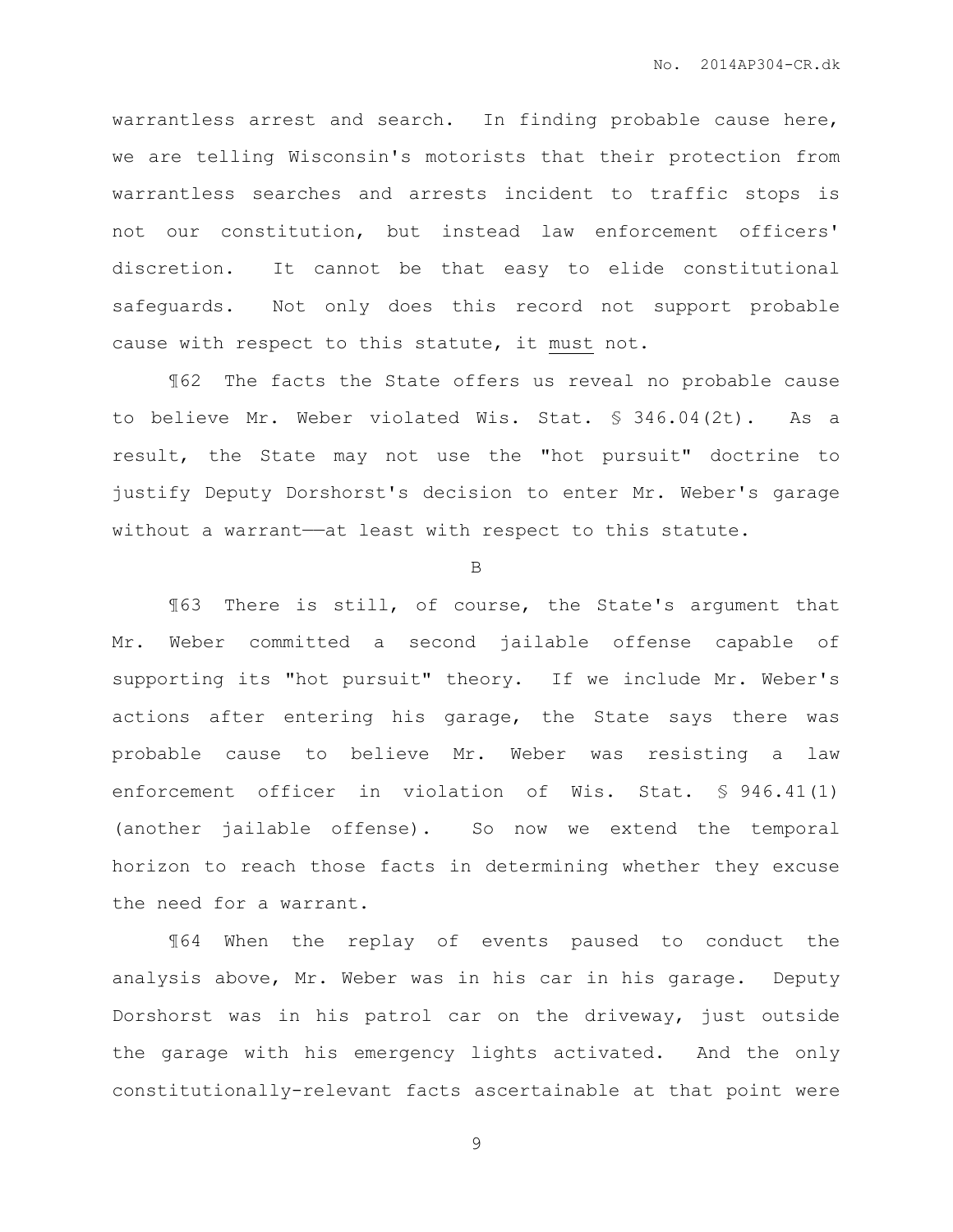that one of Mr. Weber's brake lights was out, and he had driven into the garage instead of stopping on the driveway. As already discussed, these facts support a traffic stop, but nothing more. The replay now picks up from there, and we learn the following.

¶65 Mr. Weber and Deputy Dorshorst exited their vehicles at about the same time. Mr. Weber started moving towards the door from the attached garage into his house. Simultaneously, Deputy Dorshorst moved towards the front of his patrol car in an effort to keep Mr. Weber in view. When Mr. Weber started walking up the stairs to the house door, Deputy Dorshorst told Mr. Weber he "needed to speak with him." When Mr. Weber did not stop, Deputy Dorshorst entered the garage and again told him he "needed to speak with him." Because this is the point at which Deputy Dorshorst passed into Fourth Amendment-protected space,<sup>5</sup> the replay must pause again so we can determine whether the objectively ascertainable facts at that point plausibly suggest a violation of Wis. Stat.  $\frac{6}{5}$  946.41(1).<sup>6</sup>

 $\overline{a}$ 

 $5$  Technically, we count an attached garage as part of the "curtilage" of Mr. Weber's home. The curtilage comprises "the land and buildings immediately surrounding a house." State v. Martwick, 2000 WI 5, ¶1 n.2, 231 Wis. 2d 801, 604 N.W.2d 552 (citing United States v. Dunn, 480 U.S. 294, 300 (1987)). For purposes of Fourth Amendment analysis, we treat the curtilage as identical to the house itself. State v. Dumstrey, 2016 WI 3, ¶23, 366 Wis. 2d 64, 873 N.W.2d 502.

 $6$  A person violates this statute when he "knowingly resists or obstructs an officer while such officer is doing any act in an official capacity and with lawful authority  $\ldots$  . . . Wis. Stat. § 946.41(1).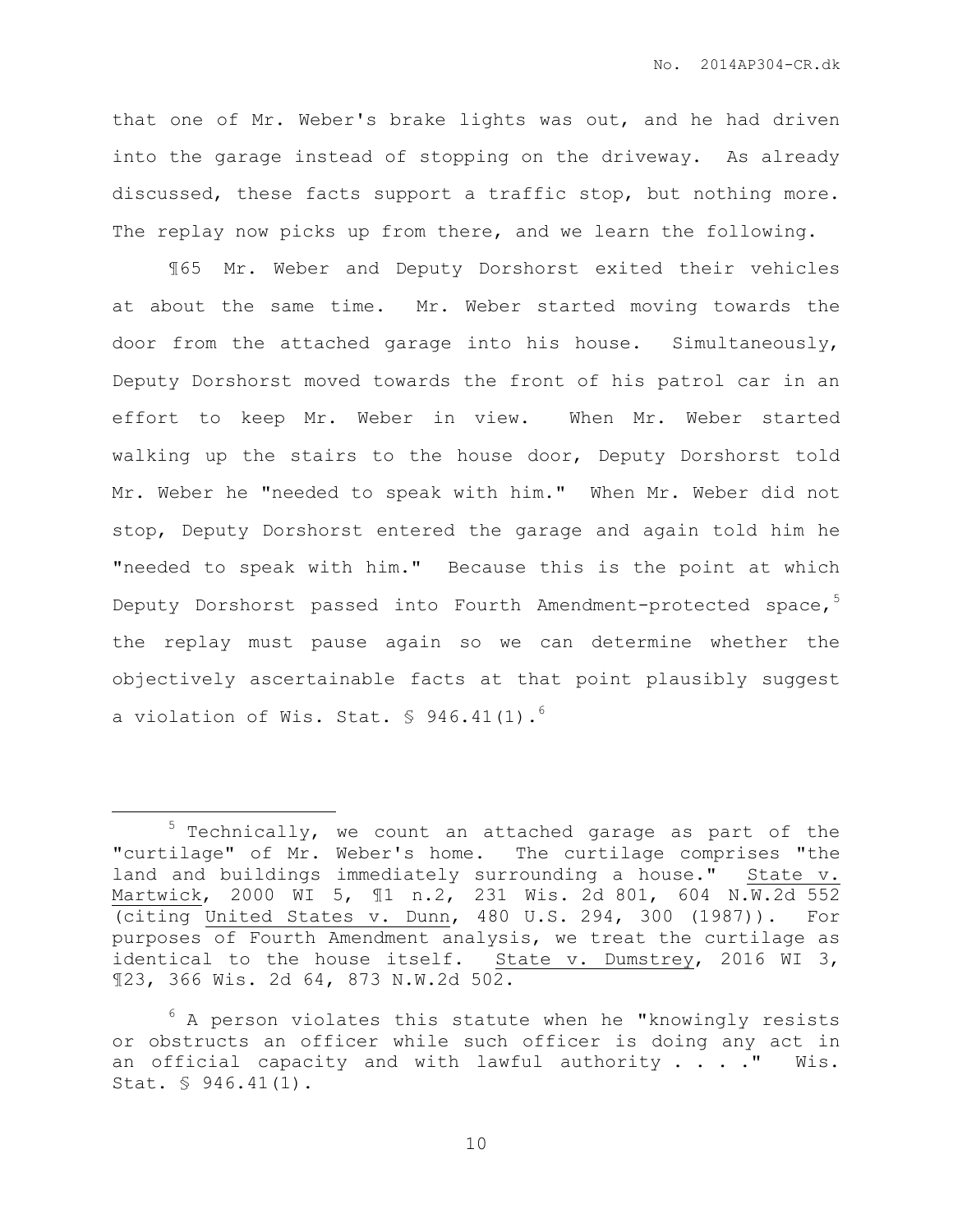¶66 If the "hot pursuit" exception to the warrant requirement is to get Deputy Dorshorst inside the garage without a constitutional violation, there must be probable cause to believe Mr. Weber committed a jailable offense before he entered the garage. "We thus conclude that a suspect may not defeat an arrest which has been set in motion in a public place, and is therefore proper under Watson,  $7$  by the expedient of escaping to a private place." United States v. Santana, 427 U.S. 38, 43 (1976); see also State v. Smith, 131 Wis. 2d 220, 232, 388 N.W.2d 601 (1986) (quoting Welsh v. Wisconsin, 466 U.S. 740, 753 (1984)) (stating that hot pursuit occurs "where there is an 'immediate or continuous pursuit of [a suspect] from the scene of a crime'"). This makes sense—the entire purpose behind this exception is to prevent an offender's retreat into Fourth Amendment-protected space from frustrating an arrest that started outside that space.

¶67 So the problem with the State's argument is that the jailable offense must have commenced before Mr. Weber reached his garage. As discussed above, the objectively ascertainable facts by that point only supported Deputy Dorshorst's pursuit of Mr. Weber for a bad brake light. Driving with a dysfunctional light is not a jailable offense. Thus, nothing happened before Mr. Weber entered his garage capable of supporting a "hot pursuit" argument.

 $\overline{a}$ 

 $^7$  United States v. Watson, 423 U.S. 411 (1976) (finding warrantless arrest of an individual in a public place upon probable cause does not violate the Fourth Amendment).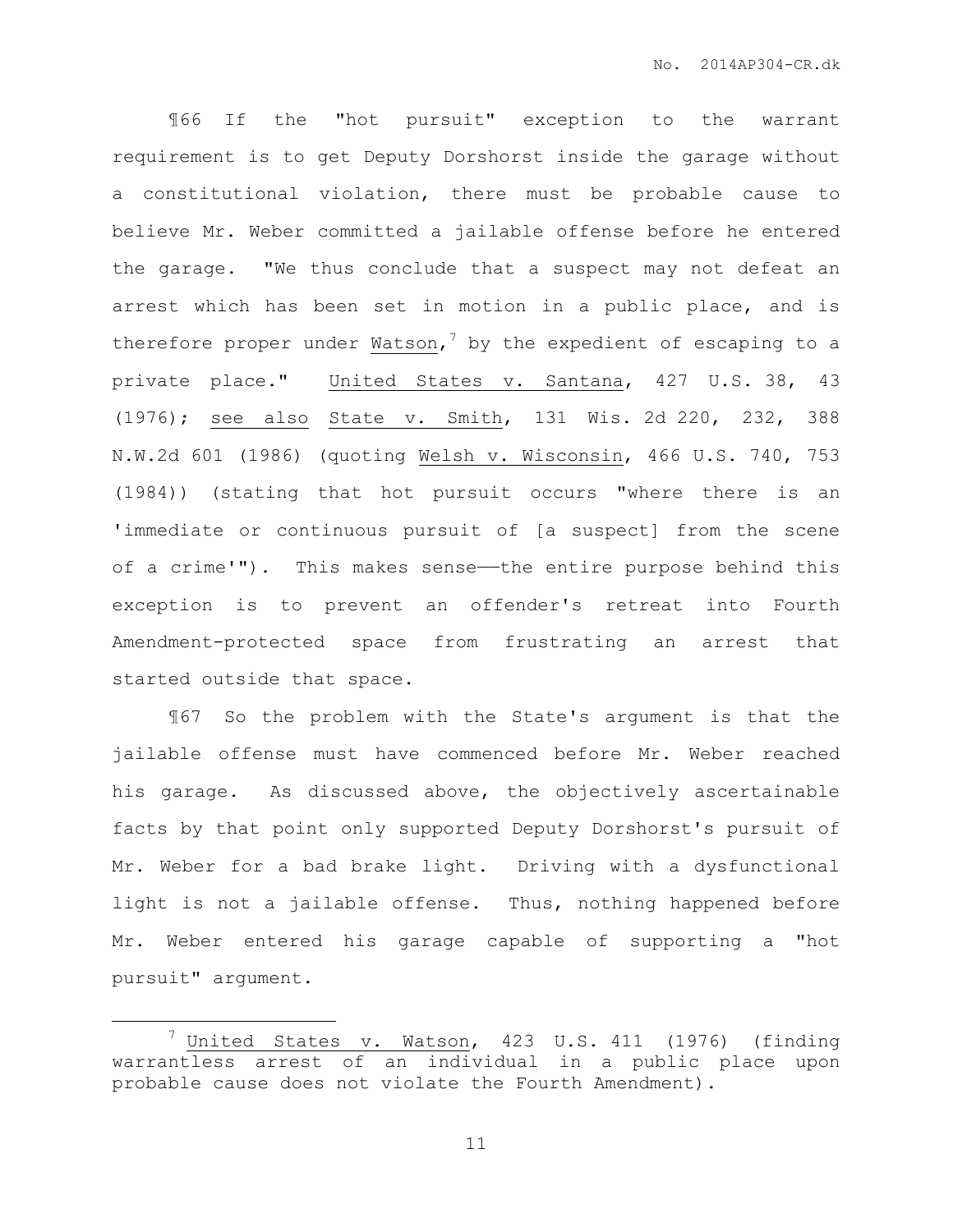¶68 Even if we could consider the facts transpiring after Mr. Weber entered the garage, there is nothing to support a reasonable belief that a jailable offense had occurred, or was in the process of happening. Before Deputy Dorshorst entered the garage, he said he told Mr. Weber that he "needed to speak with him." Mr. Weber, however, continued moving towards the door into his house. These additional facts, according to the State, are supposed to provide probable cause to believe Mr. Weber was knowingly resisting or obstructing an officer. To make such a showing, the State must demonstrate that Deputy Dorshorst was acting in an official capacity, that he exercised lawful authority, and that Mr. Weber knowingly resisted or obstructed what Deputy Dorshorst was lawfully trying to accomplish in his official capacity.

¶69 The State says the action with which Mr. Weber interfered was his refusal to stop when Deputy Dorshorst told him he "needed to speak with him." This depends, in part, on what was meant by the deputy's statement. "I need to speak with you," when considered in isolation, is of dubious import. It could potentially be understood as a request to speak immediately, a command that Mr. Weber speak with him at some point, or a command that Mr. Weber speak with him immediately. But when a deputy sheriff makes this statement when his patrol car is just a few feet away with its emergency lights flashing, the only reasonable understanding is that one must immediately cease whatever one is doing and give him your undivided attention.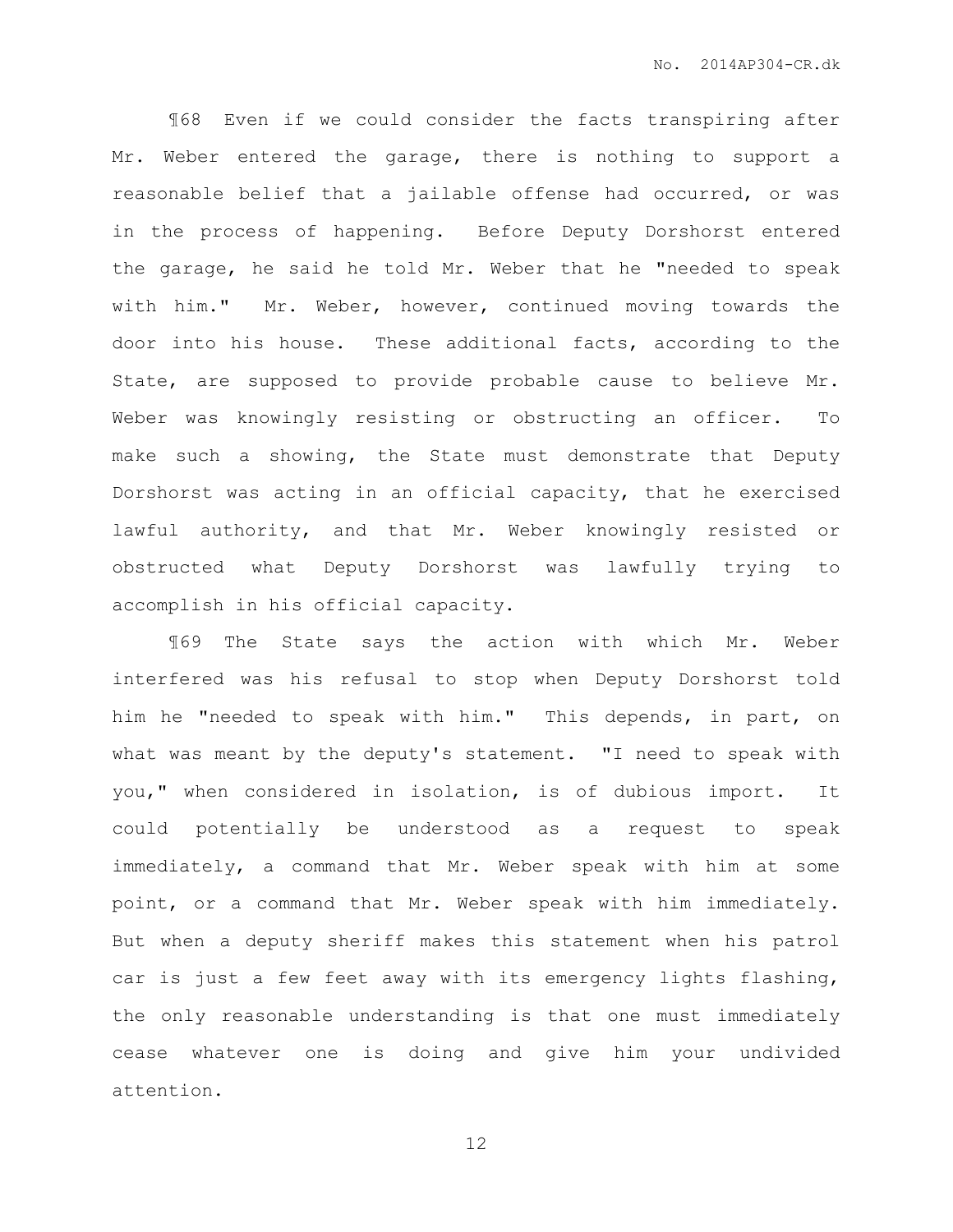¶70 Deputy Dorshorst intended his statement to restrict Mr. Weber's freedom to move about in his home. That is, he intended his words to effect a seizure of Mr. Weber just as surely as if he were physically restraining him. And it is reasonable to understand those words as such. Mr. Weber's failure to understand it that way (or heed the command) led Deputy Dorshorst to follow his words into the garage, and accomplish physically what his words could not.

¶71 Thus, the question is whether Deputy Dorshorst had lawful authority to command Mr. Weber to stop what he was doing and submit to questioning. The State's argument simply assumes we should answer that question affirmatively, but it provided no adequate explanation. This is a significant shortcoming; if, by nothing more than his command, an officer has the lawful authority to freeze a person in place such that the failure to comply justifies warrantless entry of his home, then the Fourth Amendment is a false promise. $8$  An officer could manufacture a basis for crossing into protected space simply by commanding the occupant to come out. Failure to comply would justify an incursion to fetch him. This we do not tolerate. See generally City of Sheboygan v. Cesar, 2010 WI App 170, ¶18, 330

 $\overline{a}$ 

Sutterfield v. City of Milwaukee, 751 F.3d 542, 550 (7th Cir. 2014) ("At the core of the privacy protected by the Fourth Amendment is the right to be let alone in one's home."); Kylio v. United States, 533 U.S. 27, 31 (2001) ("'At the very core' of the Fourth Amendment 'stands the right of a man to retreat into his own home and there be free from unreasonable governmental intrusion.'" (quoting Silverman v. United States, 365 U.S. 505, 511 (1961))).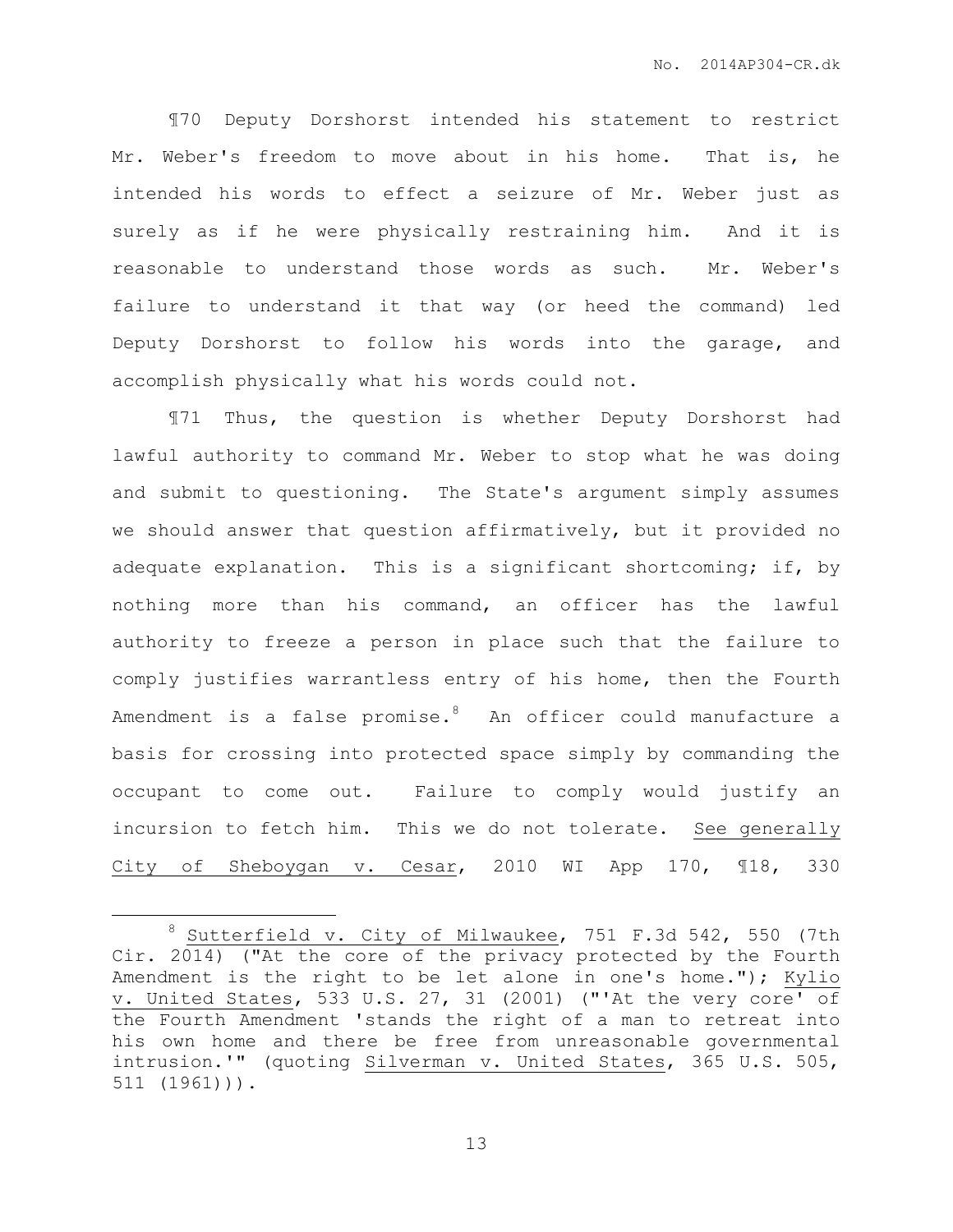Wis. 2d 760, 796 N.W.2d 429 (noting that people inside their homes may "ignore [the officers'] requests that [they] cooperate and choose not to speak with them," though the officers could still seek a warrant).

¶72 The State's argument doesn't hit true because it does not explain why Deputy Dorshorst can lawfully command a man in his own home to do anything under these circumstances. Without that, there can be no violation of Wis. Stat. § 946.41(1). And in the absence of a violation, the State cannot argue Deputy Dorshorst was in hot pursuit when he entered Mr. Weber's garage (even if we were to consider Mr. Weber's conduct after he entered his garage, which we may not do). If this was the end of the analysis, I would have to conclude that Deputy Dorshorst unconstitutionally entered Mr. Weber's garage. But it is not the end.

## II

¶73 The reason Deputy Dorshorst could enter Mr. Weber's garage without violating constitutional guarantees is that Mr. Weber consented to his entry. Warrantless searches and seizures are not "unreasonable" within the meaning of the Fourth Amendment when the suspect consents. State v. Artic, 2010 WI 83, ¶29, 327 Wis. 2d 392, 786 N.W.2d 430.

¶74 When we consider this exception to the warrant requirement, we first look for words, gestures, or conduct that one can reasonably understand to manifest consent to the search. State v. Phillips, 218 Wis. 2d 180, 197, 577 N.W.2d 794 (1998).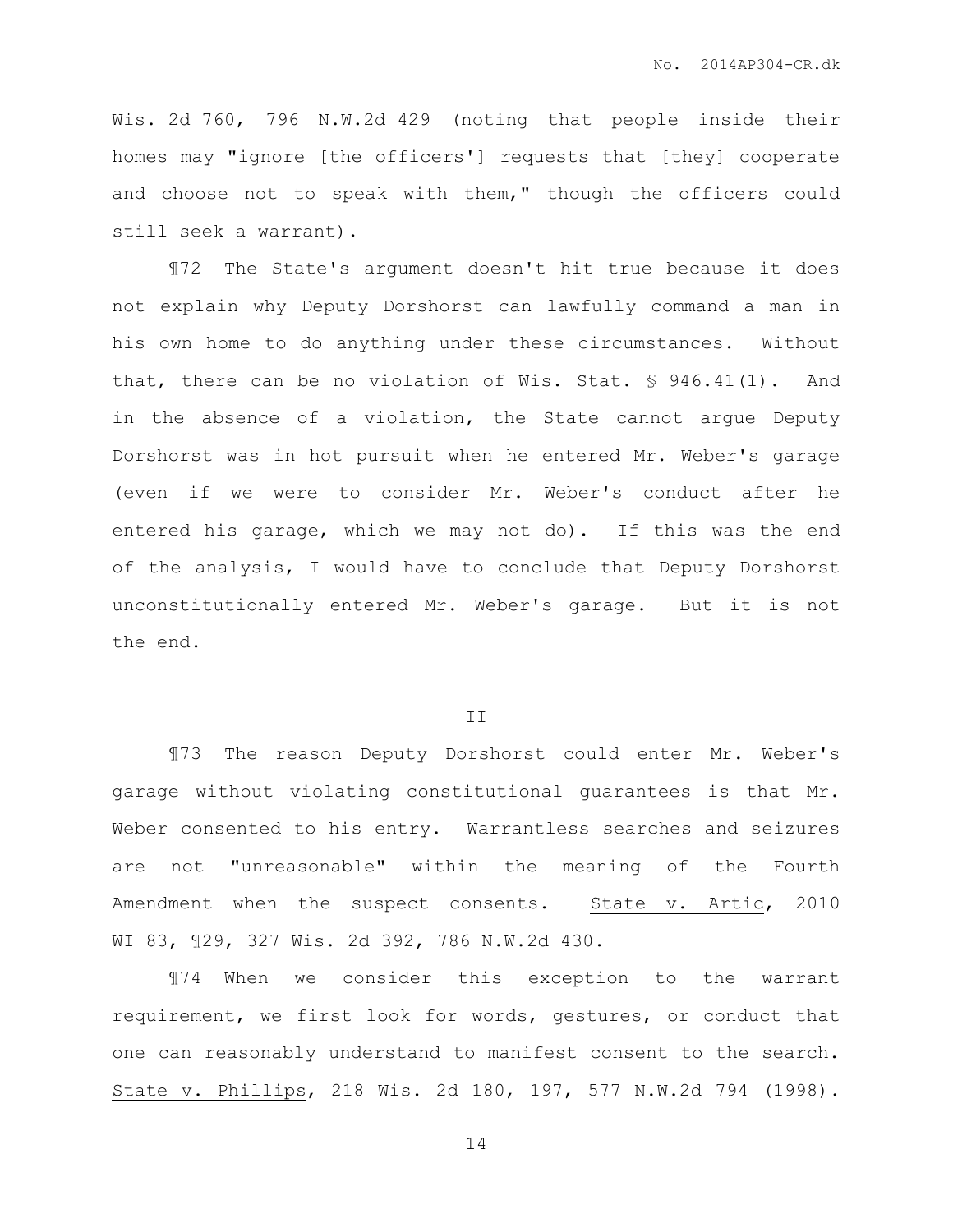We then examine the facts to ensure the suspect gave consent voluntarily—that is, "in the absence of duress or coercion, either express or implied." Id.

¶75 Here, Mr. Weber gave Deputy Dorshorst consent to enter his garage for the purpose of completing the traffic stop that had commenced on a public highway. As discussed above, Deputy Dorshorst initiated the traffic stop while both he and Mr. Weber were on County Highway E. Mr. Weber then slowed and pulled into his driveway. He did not, however, stop there. He instead pulled into his garage.

¶76 Had Mr. Weber chosen to stop in his driveway, which he clearly could have done, this case would not be before us. Deputy Dorshorst would have approached the car, spoken with Mr. Weber, observed the indicia of intoxication, and the remaining events would likely have unfolded as they actually did. But with one exception—it all would have happened outside constitutionally-protected space, and the sanctity of Mr. Weber's home would have remained intact.

¶77 The reason the events at issue took place in Mr. Weber's garage is because that is where Mr. Weber chose for them to take place. He was, without question, obligated to stop so that Deputy Dorshorst could investigate the defective brake light. State v. Gaulrapp, 207 Wis. 2d 600, 605, 558 N.W.2d 696 (1996) ("A traffic stop is generally reasonable if the officers have probable cause to believe that a traffic violation has occurred, or have grounds to reasonably suspect a violation has been or will be committed." (citation omitted)); see also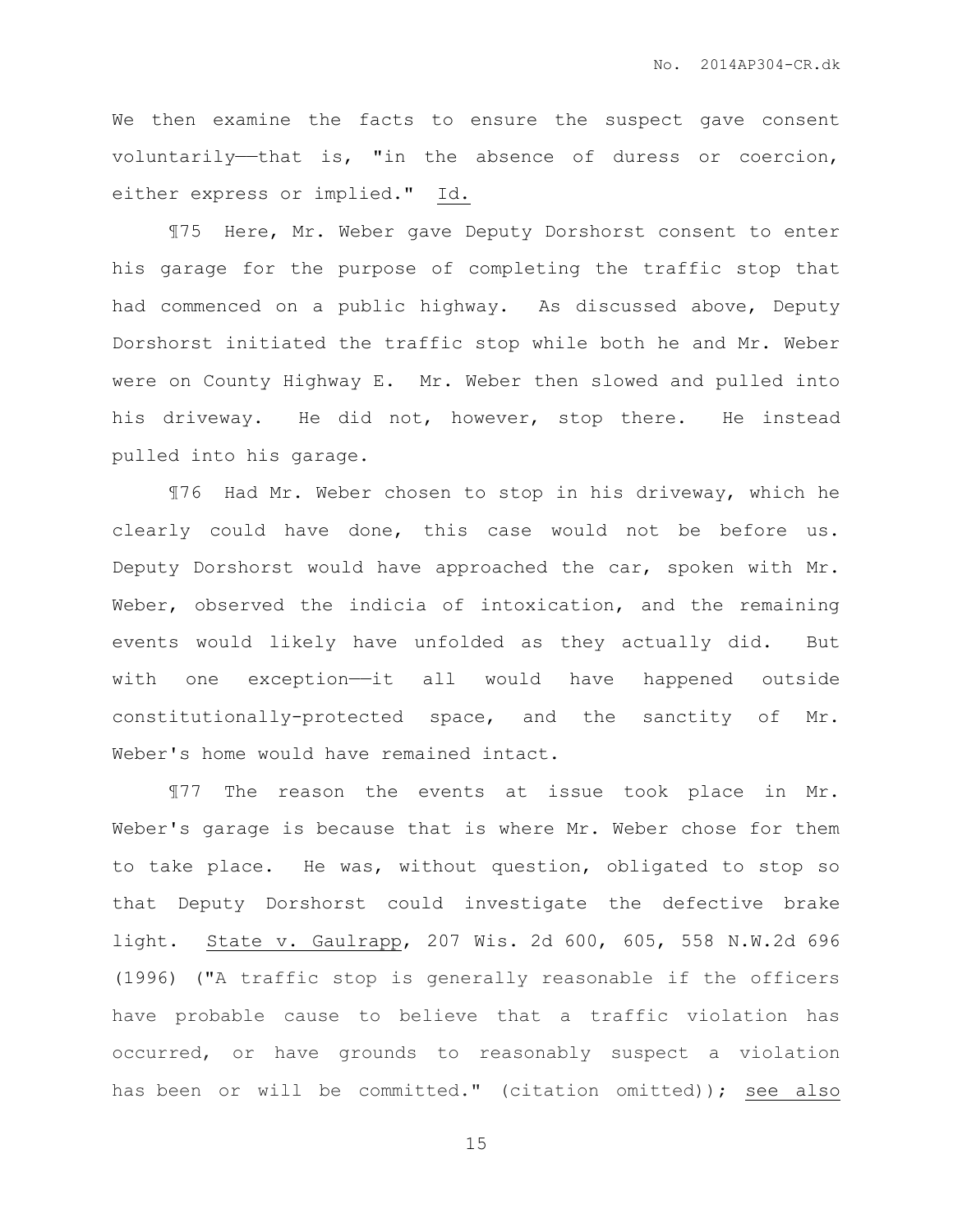Terry v. Ohio, 392 U.S. 1, 22 (1968) ("[A] police officer may in appropriate circumstances and in an appropriate manner approach a person for purposes of investigating possibly criminal behavior even though there is no probable cause to make an arrest"). That obligation attached when Deputy Dorshorst activated his emergency lights, and it persisted thereafter until the lawful incidents to a traffic stop were complete.

¶78 So as Mr. Weber continued from his driveway into his garage, he was operating under a continuing obligation to allow Deputy Dorshorst to complete the traffic stop that had commenced on County Highway E. Entering the garage did not terminate the obligation——it followed him inside. And because we presume that Wisconsin's citizens know the law,  $9$  we can conclude that Mr. Weber knew he was under this obligation.

¶79 Knowing his obligation, Mr. Weber chose where he would stop, and in doing so also chose where Deputy Dorshorst would perform his duties. His conduct would communicate to a reasonable observer that he preferred to complete the traffic stop in his garage, rather than on the driveway. Having extended that invitation, Mr. Weber may not fault Deputy Dorshorst for accepting it.

¶80 The next step in the "consent" analysis is to determine whether Mr. Weber was under any duress or coercion

 $\overline{a}$ 

<sup>9</sup> State v. Neumann, 2013 WI 58, ¶50 n.29, 348 Wis. 2d 455, 832 N.W.2d 560. This is the legal maxim of ignorantia juris neminem excusat, or "ignorance of the law excuses no one." Ignorantia Juris Non Excusat, Black's Law Dictionary, (10th ed. 2014).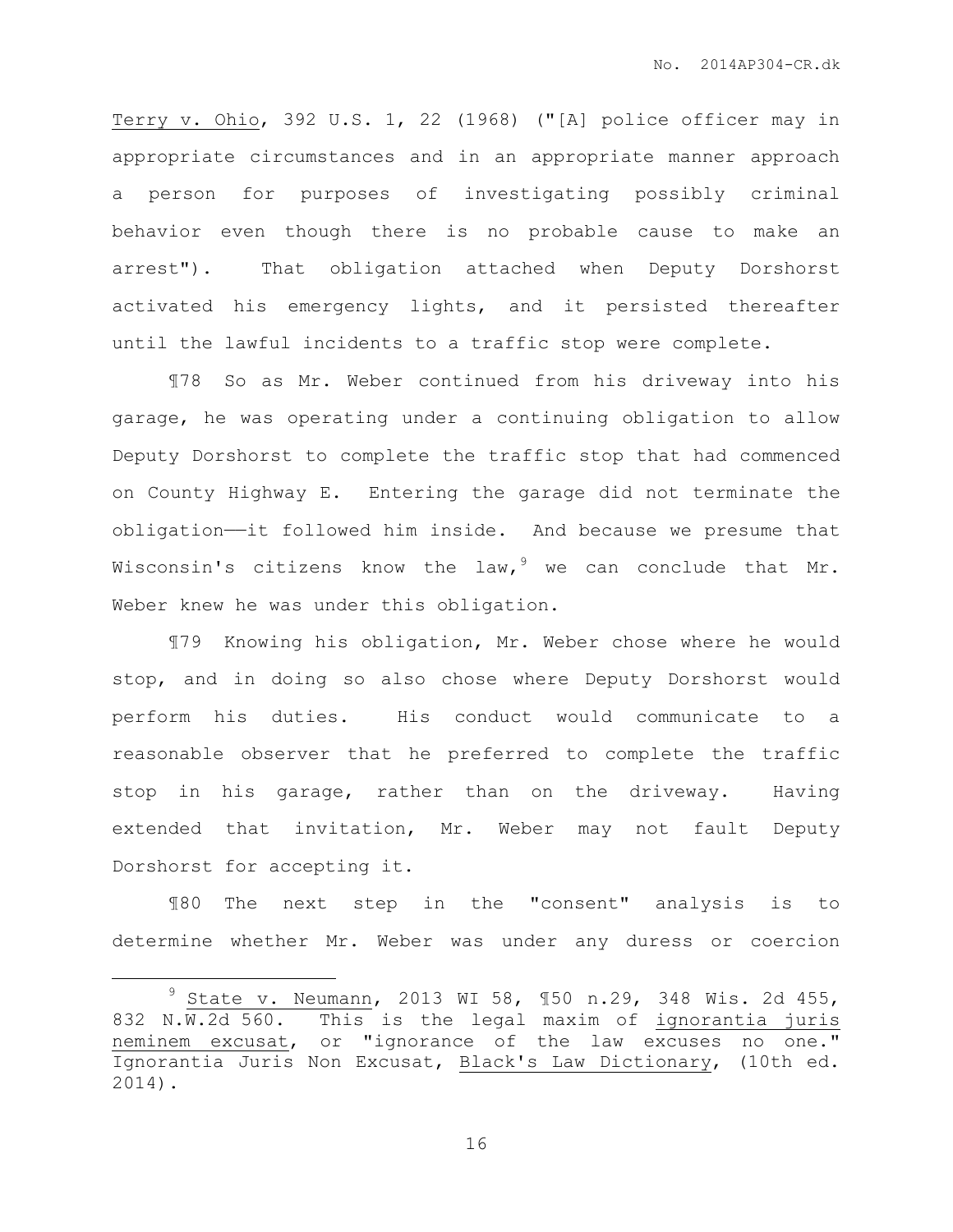(whether express or implied) to provide that consent. There are no facts of record to indicate he might have been. Indeed, quite the opposite is true. To the extent there was any duress or coercion in these facts, it was to prevent Mr. Weber from offering this conduct-based invitation to Deputy Dorshorst. The patrol car's emergency lights were an unequivocal command to submit to a traffic stop. Mr. Weber could have complied by stopping in his driveway. To the extent the emergency lights exerted coercion or duress, they certainly weren't encouraging Mr. Weber to proceed into his garage. Thus, Mr. Weber's consent was voluntary.

¶81 Consequently, it was not constitutionally unreasonable for Deputy Dorshorst to enter Mr. Weber's garage for the purpose of performing the traffic stop that had commenced on a public highway. A law enforcement officer may, during a lawful traffic stop, detain everyone in the vehicle. Brendlin v. California, 551 U.S. 249, 255 (2007) ("The law is settled that in Fourth Amendment terms a traffic stop entails a seizure of the driver 'even though the purpose of the stop is limited and the resulting detention quite brief.'" (quoting Delaware v. Prouse, 440 U.S. 648, 653 (1979))). The scope and duration of the stop are limited by the purpose for effecting the stop: "Like a *Terry* stop, the tolerable duration of police inquiries in the trafficstop context is determined by the seizure's 'mission'——to address the traffic violation that warranted the stop, and attend to related safety concerns." Rodriguez v. United States, 135 S. Ct. 1609, 1614 (2015) (citations omitted). Because of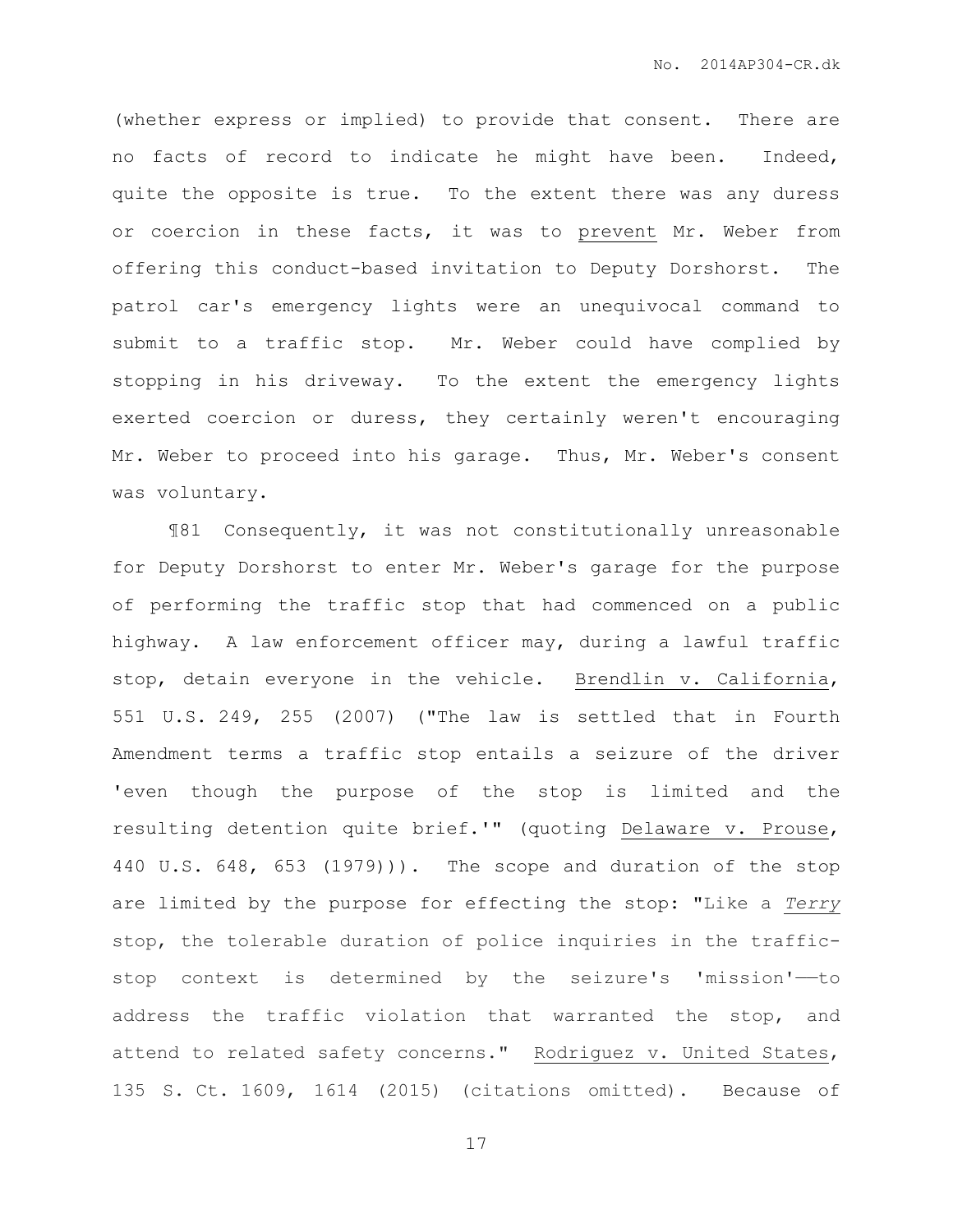the invitation Mr. Weber extended, Deputy Dorshorst was authorized to do all of this in the garage.

¶82 It is at this point that I rejoin the lead opinion. My need to write separately stemmed only from the State's constitutionally-insufficient (in my view) basis for justifying Deputy Dorshorst's presence in the garage. Because he did, in fact, have that authority (by virtue of the conduct-based invitation), he also had the lawful authority to command Mr. Weber to stop moving towards the house door so that he could complete the traffic stop. When Mr. Weber failed to comply, Deputy Dorshorst lawfully and appropriately restrained Mr. Weber's further progress. The discovery of incriminating evidence appropriately followed, as well as the conviction. For that reason, I join the lead opinion's conclusion that the court of appeals must be reversed.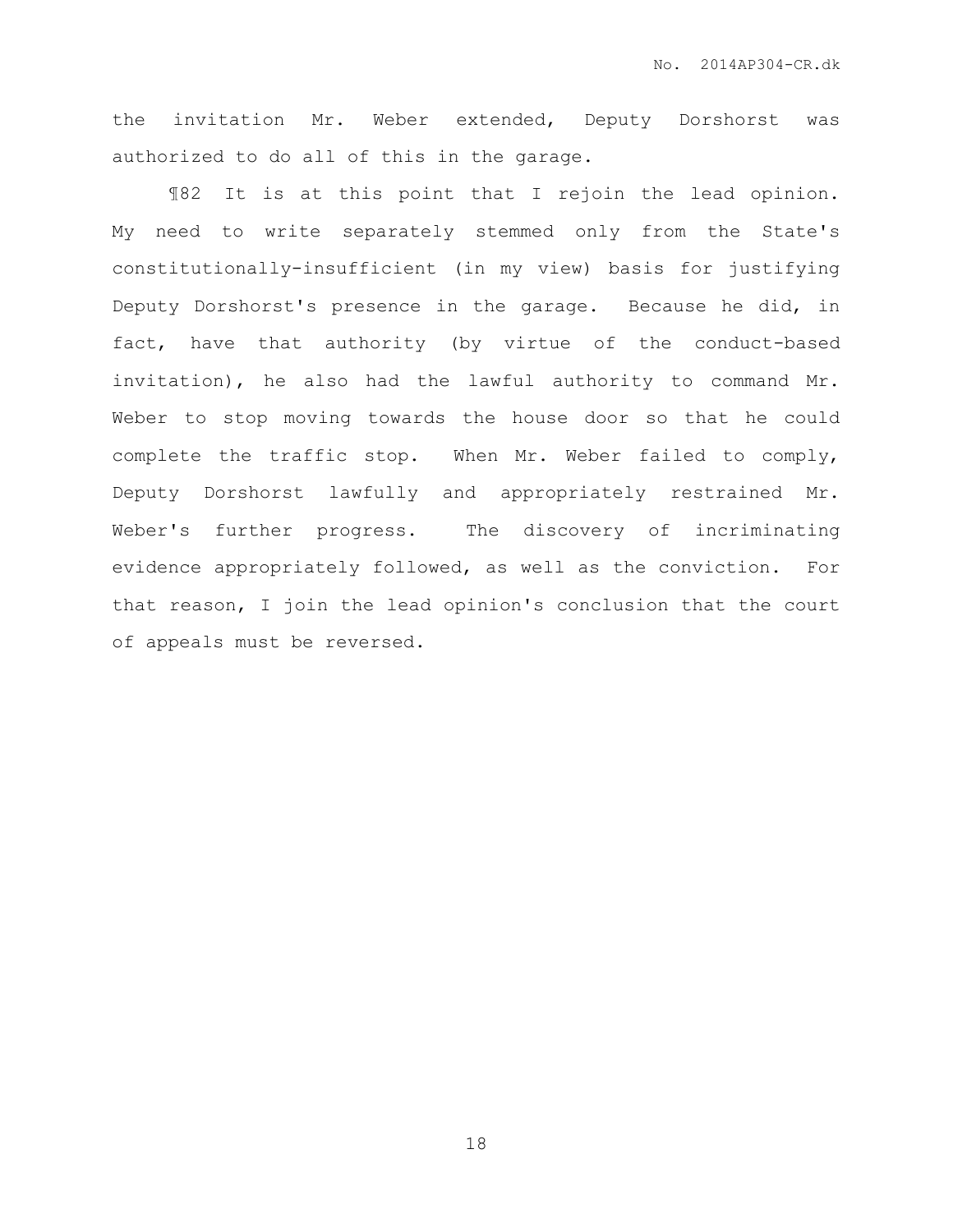¶83 ANN WALSH BRADLEY, J. *(dissenting).* Facts shape the contours of our constitutional guarantees. By lowering the standard to meet the facts in this case, the lead opinion would erode the constitutional rights of us all.<sup>1</sup> It sets a trajectory where, bit by bit, almost unnoticed, we may awaken one day to discover that the freedoms for which so many have fought and sacrificed have been severely curtailed.

¶84 Among those freedoms is the sanctity of the home and its curtilage. "It is axiomatic that the 'physical entry of the home is the chief evil against which the wording of the Fourth Amendment is directed.'" Welsh v. Wisconsin, 466 U.S. 740, 748

 $\overline{a}$ 

Although set forth in three separate opinions, four justices—a majority of the court—disagree with the reasoning of the lead opinion. Contrary to the lead opinion, four justices determine that there was neither probable cause nor exigent circumstances here (Abrahamson, J., Ann Walsh Bradley, J., Rebecca Grassl Bradley, J., and Kelly, J.).

Second, I use the term "lead" opinion because although it is undefined in our Internal Operating Procedures, its use here is consistent with past description. We have said "that a lead opinion is one that states (and agrees with) the mandate of a majority of the justices, but represents the reasoning of less than a majority of the participating justices." State v. Lynch, 2016 WI 66, ¶143, 371 Wis. 2d 1, 885 N.W.2d 89 (Abrahamson & Ann Walsh Bradley, J.J., concurring in part, dissenting in part) (citing Hoffer Props., LLC v. State, Dep't of Transp., 2016 WI 5, 366 Wis. 2d 372, 874 N.W.2d 533).

 $1$  I use the term "lead" opinion for two reasons. First, I am concerned that without this cue, the reader may mistakenly believe that the lead opinion has any precedential value. Although four justices join in the mandate of the opinion to reverse the court of appeals (Zeigler, J., joined by Roggensack, C.J., Gableman, J. and Kelly, J.), it represents the reasoning of only three justices (Ziegler, J., joined by Roggensack, C.J., and Gableman, J.). Justice Kelly joined in the mandate, but would reverse on other grounds.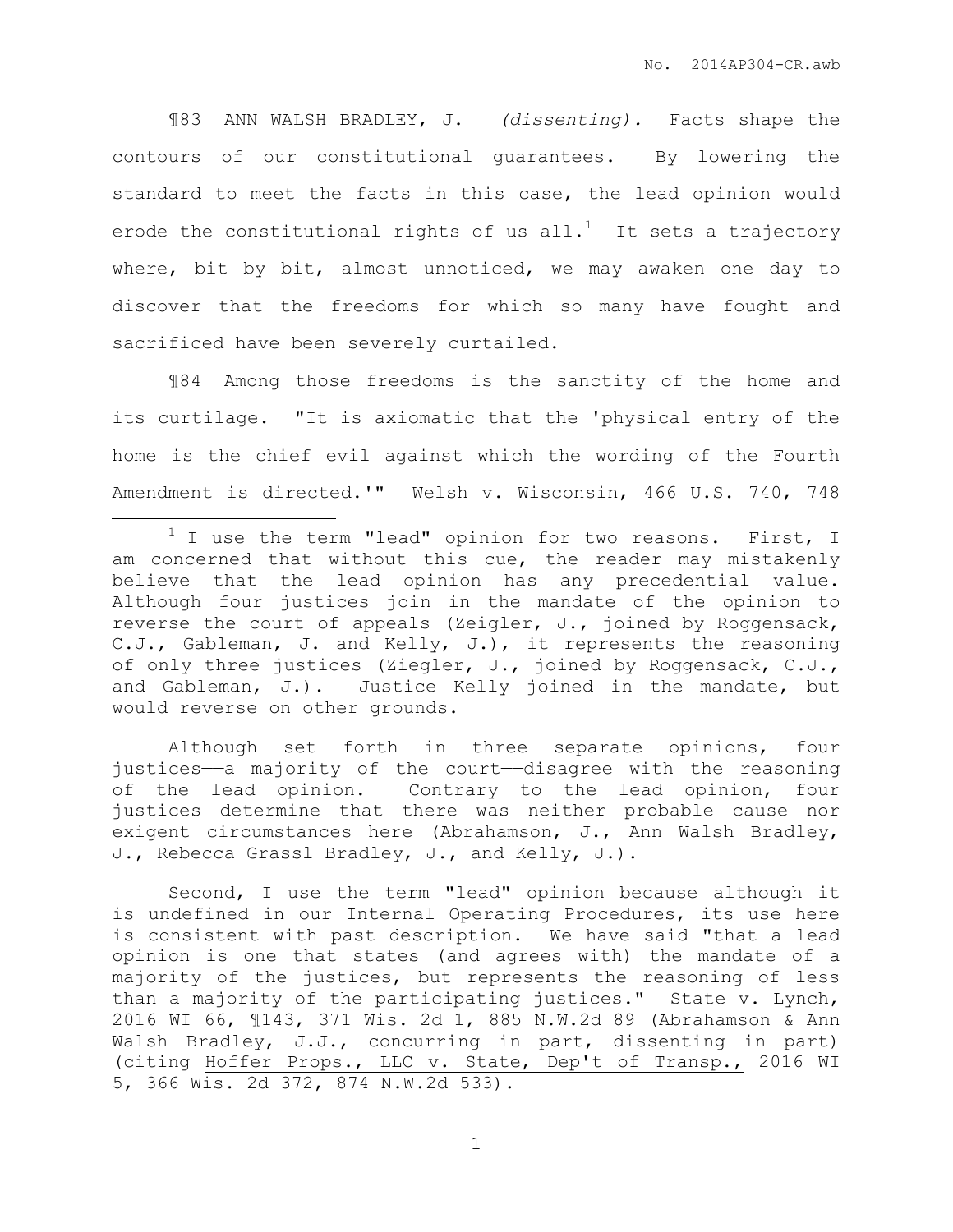(1984) (citing United States v. United States Dist. Ct., 407 U.S. 297, 313 (1972)).

¶85 Ignoring that the State has the burden to overcome the presumption of unreasonableness that attaches to warrantless physical entries of the home, the lead opinion determines that Deputy Dorshorst's warrantless entry into Richard Weber's garage and his subsequent arrest met the constitutional standard. It posits that Dorshorst was "justified by the exigent circumstance of hot pursuit of a fleeing suspect who had committed jailable offenses." Lead op., ¶3.

¶86 I agree with both Justice Daniel Kelly and Justice Rebecca Grassl Bradley that there was no probable cause to believe that Weber committed a jailable offense. Additionally, I agree that under no reasonable view of the facts of this case was there an emergency justifying an exception to the Fourth Amendment's warrant requirement. The alleged "hot pursuit" occurred for no more than a few seconds and emanated from a routine traffic violation, a mere non-jailable civil offense.

¶87 The lead opinion further errs by failing to apply the proper analysis for determining whether exigent circumstances justify warrantless entry into a suspect's home. Instead, it advances a per se rule that contravenes United States Supreme Court precedent.

¶88 Contrary to the lead opinion, and like a unanimous court of appeals, I conclude that the State failed to overcome the presumption of unreasonableness that attaches to a warrantless entry into a constitutionally protected area. Here,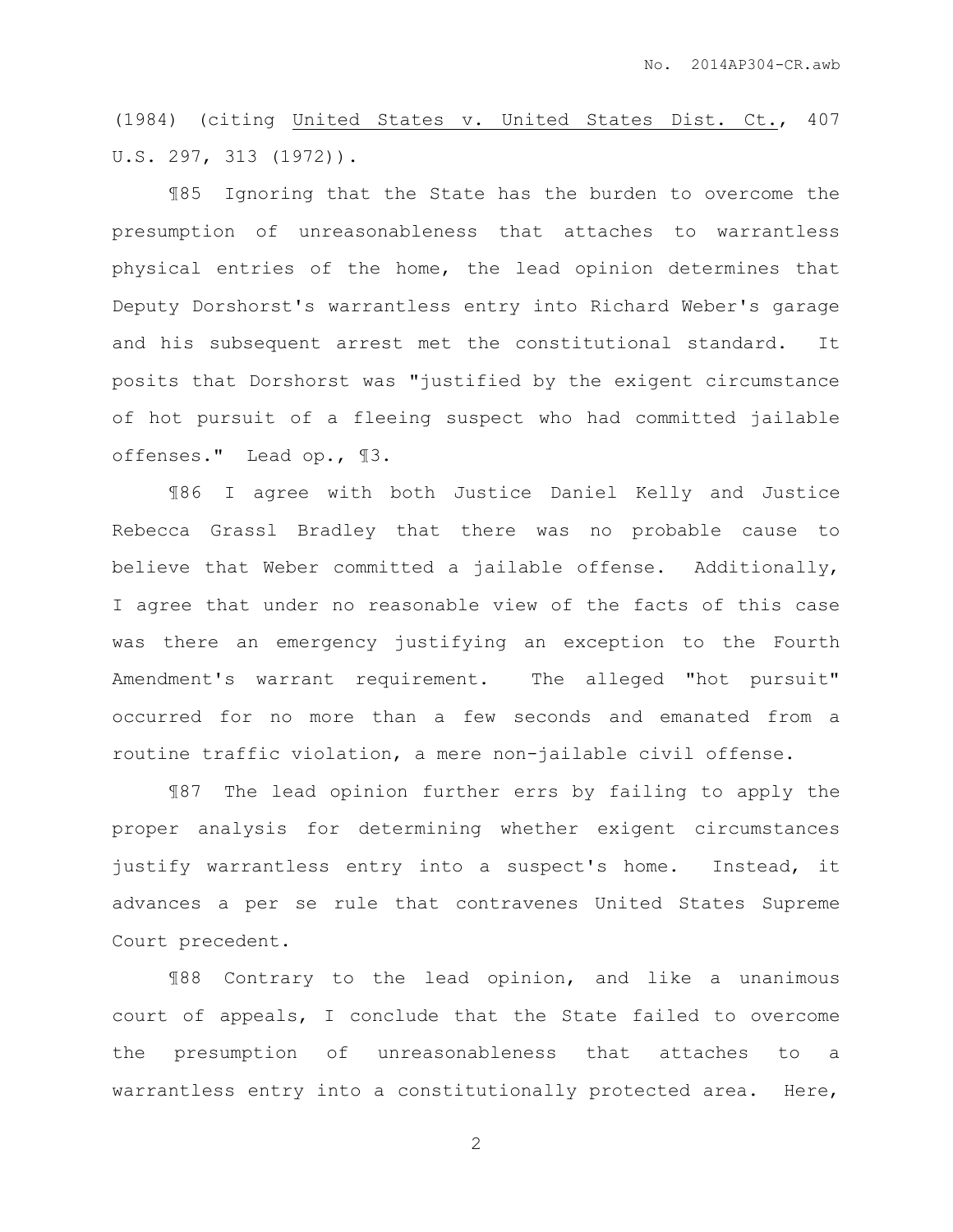the government's warrantless, non-consensual intrusion into Weber's garage and the resulting search and seizure violated the Fourth Amendment of the United States Constitution. Accordingly, I respectfully dissent.

I

¶89 During the daylight hours of April 20, 2012, Deputy Dorshorst noticed that Weber's vehicle had a defective highmounted brake lamp.<sup>2</sup> He also observed Weber's vehicle weave in its lane, deviating over the fog line. The State concedes that Dorshorst did not have probable cause to initiate a traffic stop based upon the lane deviation, but instead asserts that he initiated the stop because of Weber's defective high-mounted brake lamp.

¶90 One hundred feet before Weber turned into his driveway, Deputy Dorshorst activated his emergency lights, but

 $\overline{a}$ 

 $2$  A toxicology report (Exhibit 1) was offered and received into the record at the preliminary hearing. It provides that blood was "recovered from Richard L. Weber on April 20, 2012 at 1955 hours."

Judicial notice may be taken of matters of common knowledge, such as the time of sunset on April 20. See, e.g., State ex rel. Schilling v. Baird, 65 Wis. 2d 394, 399, 222 N.W.2d 666 (1974). On April 20, 2012, in the city of Arpin, Wood County, sunset began at 7:51 p.m and civil twilight ended at 8:21 p.m. See Sunrise Sunset Calendar, Wisconsin Locations, <http://www.sunrisesunset.com/usa/Wisconsin.asp> (last visited Nov. 16, 2016).

Given the intervening events that occurred from the time Dorshorst initiated the traffic stop to when he placed Weber under arrest, it is reasonable to conclude that Dorshorst initiated the traffic stop during daylight, well before Weber's blood was drawn at 7:55 p.m.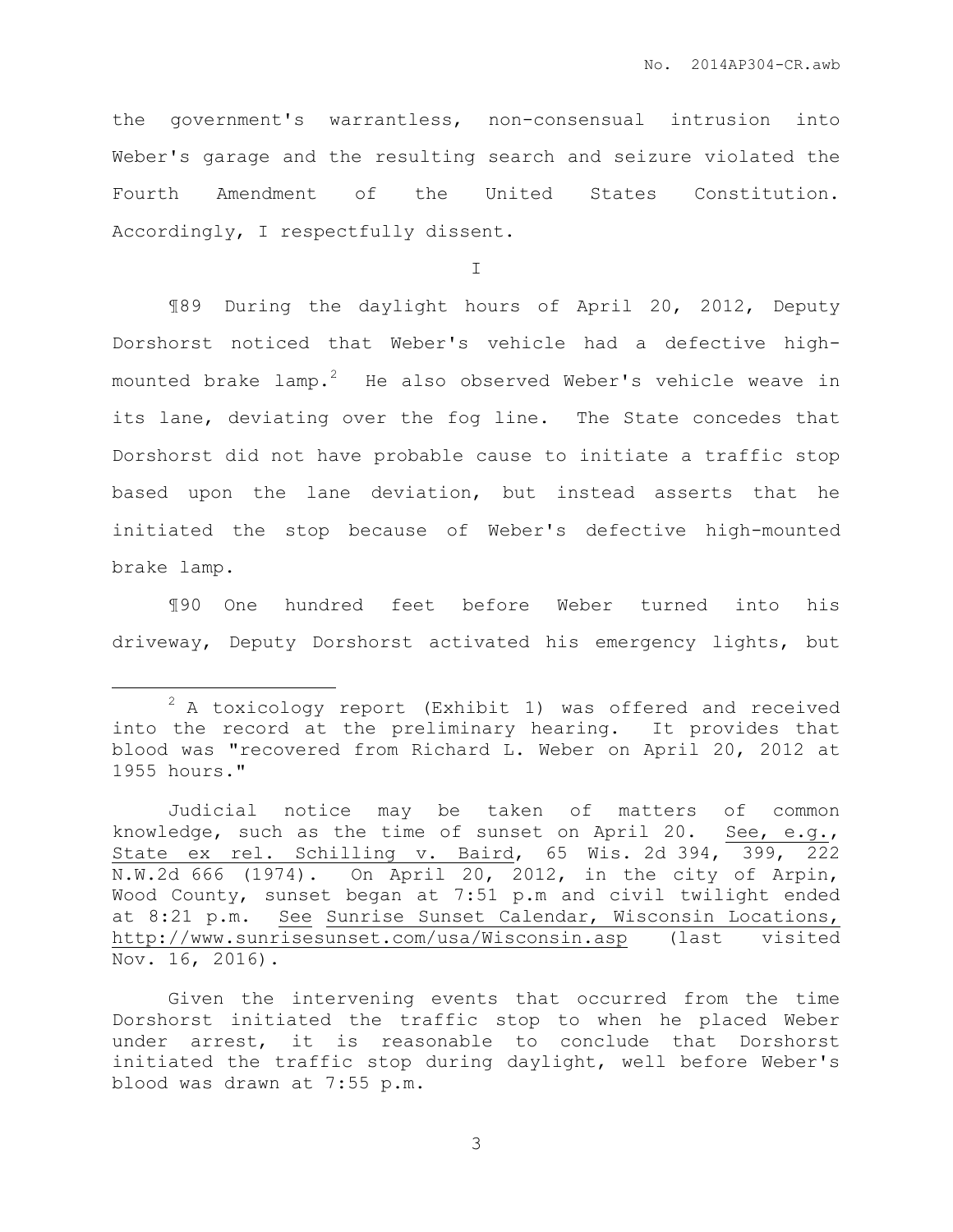did not turn on the siren in his squad car. The record does not reflect any of the usual indicia of fleeing, such as an increase in speed, a furtive glance back at the deputy or running from the vehicle. Instead, the record reflects that Weber continued to drive for a few seconds, turned into his driveway and entered his attached garage.

¶91 The one bit of testimony the State attempted to offer regarding an indicia of fleeing was excluded as speculative. Without any foundation, Deputy Dorshorst testified that "it seemed to me that he was attempting to evade me." Defense counsel immediately objected and the circuit court agreed, concluding that the testimony was speculative.

¶92 Leaving his emergency lights on, Deputy Dorshorst parked his squad car in Weber's driveway. He then got out of his squad car and saw Weber walking up the steps in his attached garage leading to the house door. Dorshorst followed him.

¶93 According to Deputy Dorshorst's subsequent testimony, he "was just entering the garage" when he told Weber he needed to speak to him. Weber did not respond, but continued up the steps within his garage toward the house door. While in the garage Dorshorst "secured [Weber's] arm" as Weber was "just inside his [house's] door" at the top of the steps. Deputy Dorshorst again advised Weber that he needed to talk to him.

¶94 Deputy Dorshorst testified that he then told Weber that "I needed to talk to him and the reason why I was stopping him was for his high mounted brake lamp." Dorshorst asked Weber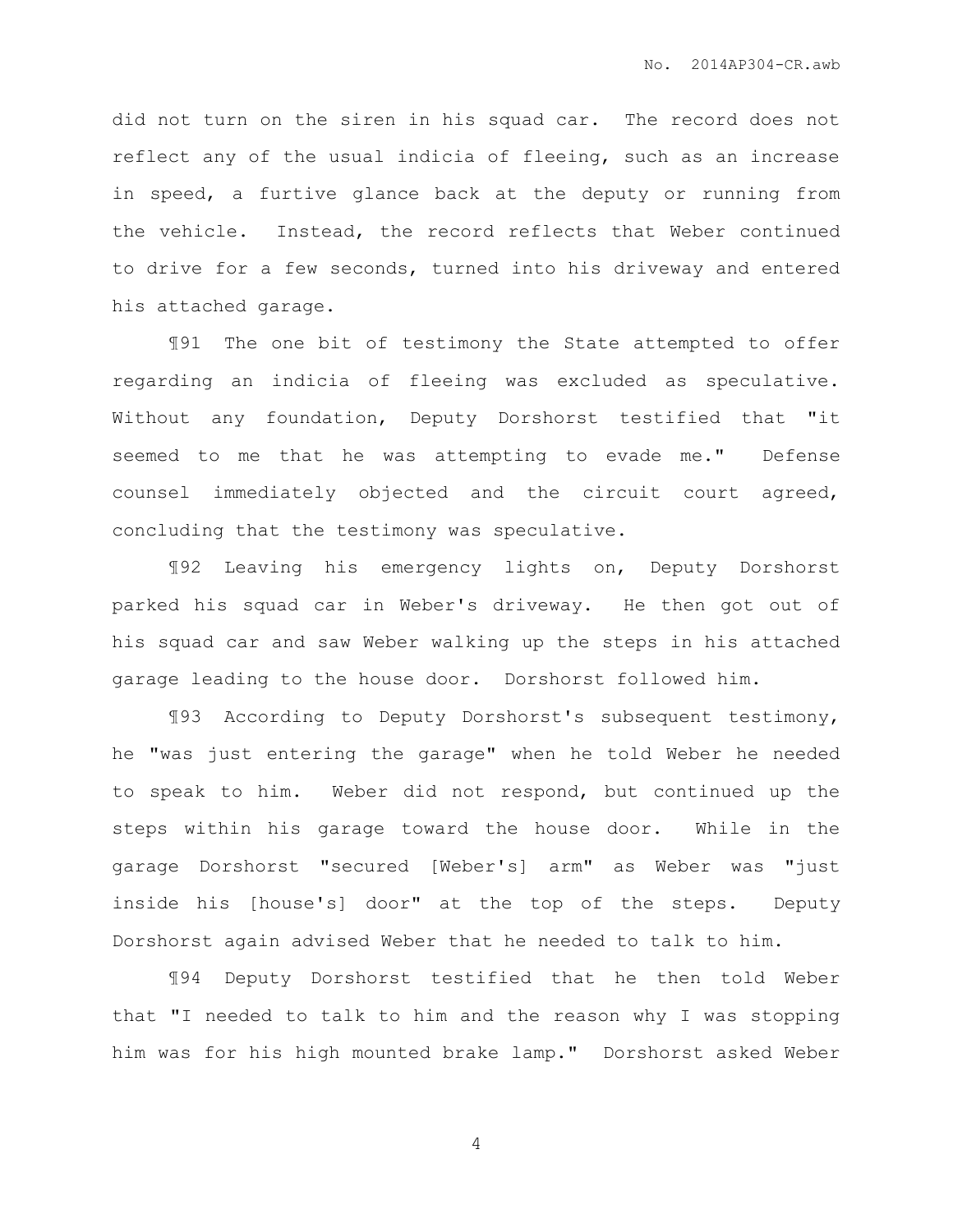"to come out to his car so that I could point out exactly the reason for the stop and which light was defective."

¶95 After Dorshorst made contact with Weber he observed that Weber had slow, slurred speech, a strong odor of intoxicants, and glassy, bloodshot eyes. During their conversation, Weber admitted that he had been drinking.

¶96 Deputy Dorshorst testified that had he not entered Weber's garage he "would still have attempted to make contact with him." According to Dorshorst, "I would have still attempted either way knocking on his door or I would have attempted other means. I wouldn't have——I would not have just left." It is unclear from the record whether the "other means" referred to obtaining a search warrant.

¶97 Weber was never cited for the defective high-mounted brake lamp and the bit of testimony the State attempted to offer regarding an indicia of fleeing was excluded as speculative. Nevertheless, he was charged with resisting an officer by fleeing and other offenses. Ultimately, he pleaded no contest to operating with a prohibited alcohol concentration as a 9th or subsequent offense, resisting an officer and possession of marijuana.

## II

¶98 As observed above, "(i)t is axiomatic that the 'physical entry of the home is the chief evil against which the wording of the Fourth Amendment is directed.'" Welsh, 466 U.S. at 748 (citing United States Dist. Ct., 407 U.S. at 313). Accordingly, it is a basic principle of Fourth Amendment law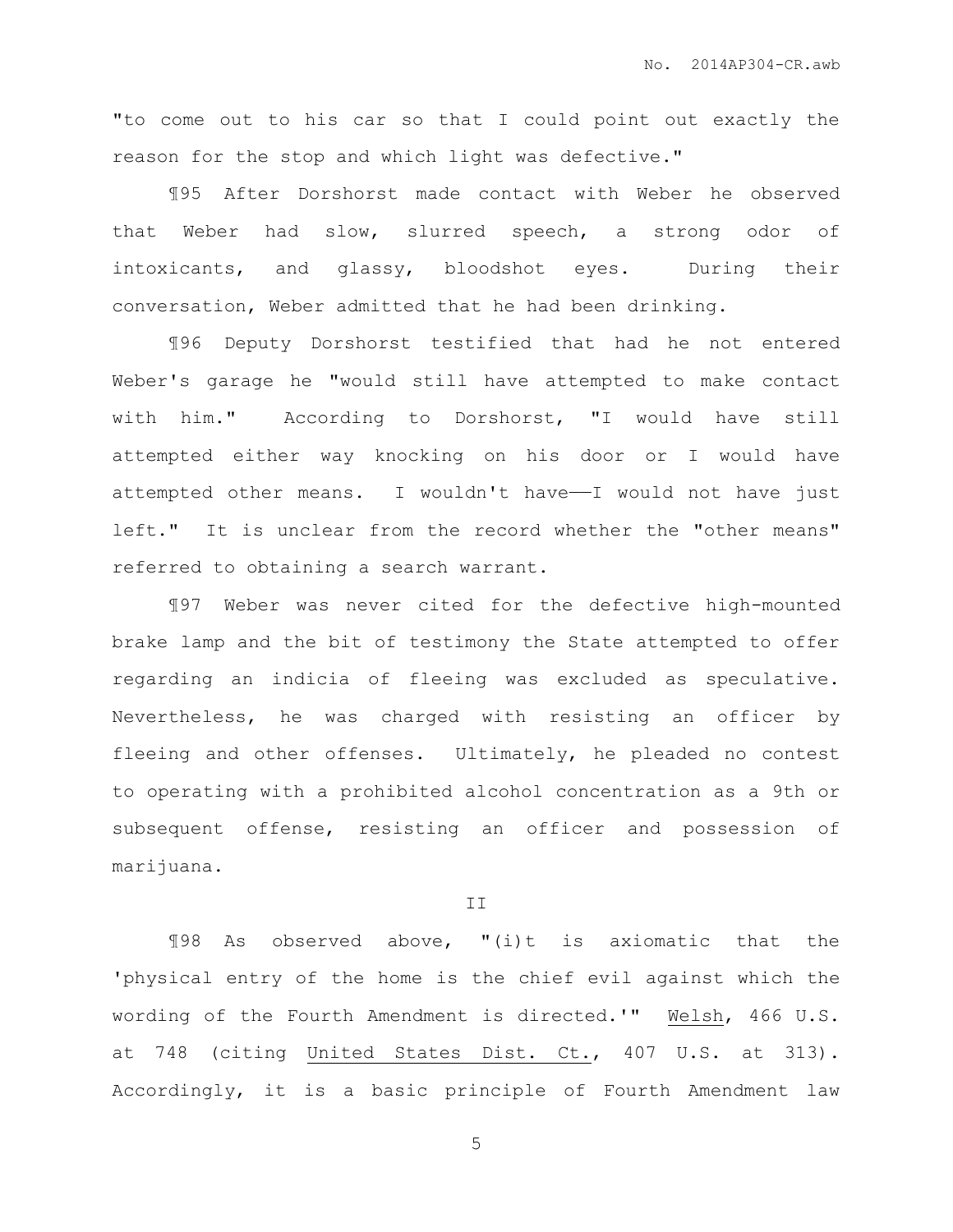that warrantless searches and seizures inside a home are "presumptively unreasonable." Id. at 749.

¶99 Under the Fourth Amendment, an attached garage has the same protections as the home. Florida v. Jardines, 133 S. Ct. 1409, 1414 (2013) (the curtilage of the house "enjoys protection as part of the home itself."); see also State v. Dumstrey, 2016 WI 3, ¶35, 366 Wis. 2d 64, 873 N.W.2d 502 (courts have consistently concluded that a single family home's attached garage constitutes curtilage). This basic premise is not disputed by the parties because the State concedes that Weber's attached garage is curtilage.

¶100 The State has the burden to demonstrate both probable cause and "exigent circumstances that overcome the presumption of unreasonableness that attaches to all warrantless home entries." Welch, 466 U.S. at 750. I examine first whether the State has met its burden of demonstrating that Deputy Dorshorst had probable cause to arrest Weber for a jailable offense.

¶101 Probable cause exists where "the totality of the circumstances within the arresting officer's knowledge at the time of the arrest would lead a reasonable police officer to believe that the defendant probably committed a crime." State v. Koch, 175 Wis. 2d 684, 701, 499 N.W.2d 152 (1993). The totality of the circumstances that constitute probable cause to arrest "must be measured by the facts of the particular case." State v. Paszek, 50 Wis. 2d 619, 625, 184 N.W.2d 836 (1971).

¶102 The lead opinion concludes that "at the time he entered Weber's garage, Deputy Dorshorst had probable cause to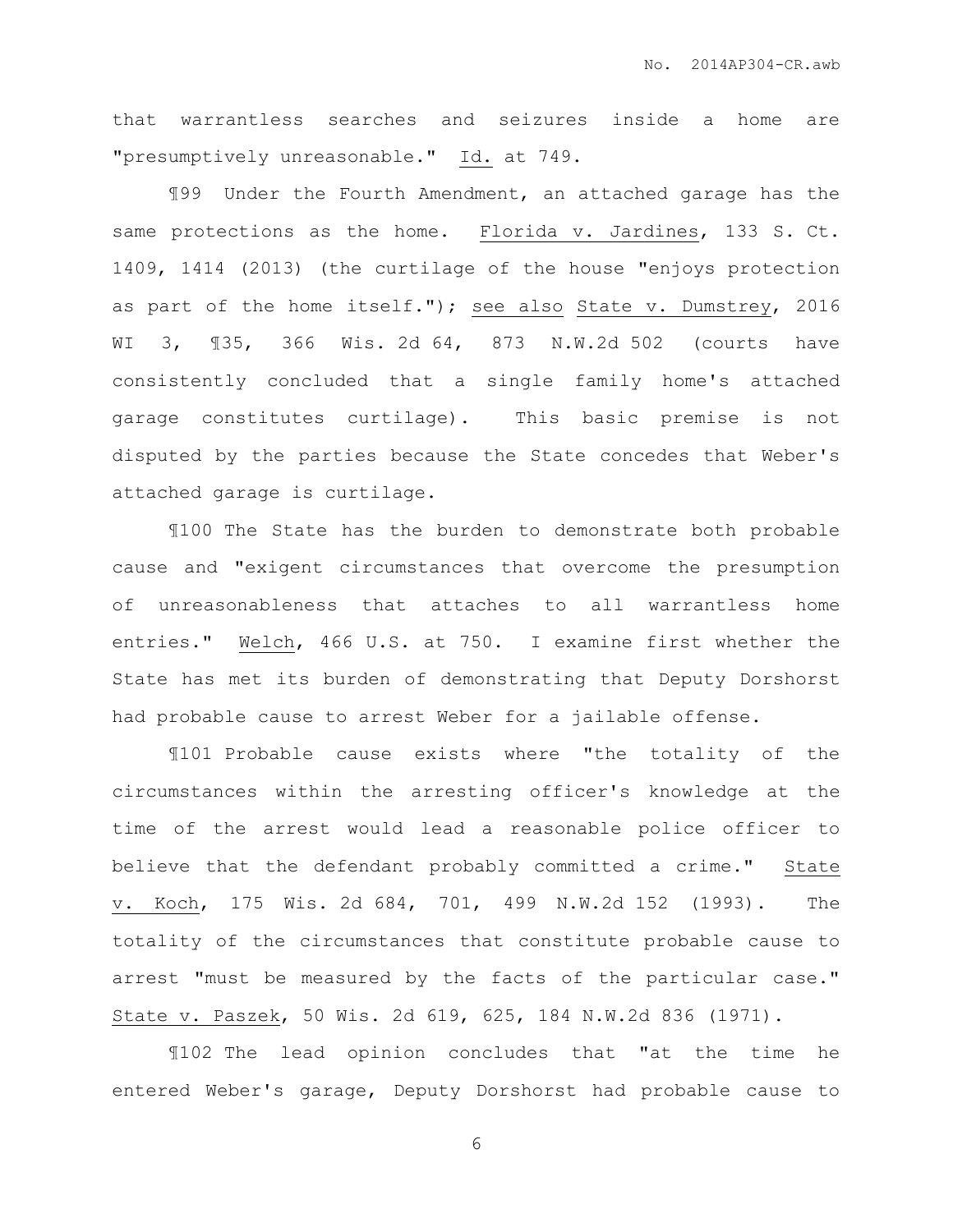arrest Weber for violations of Wis. Stat. §§ 346.04(2t) [resisting by fleeing] and 946.41(1) [obstructing]." Lead op., ¶23. Jailable offenses of resisting and obstructing both require a suspect to "knowingly resist" an officer. $3$  According to the lead opinion, it is reasonable to conclude that "Weber was likely feigning ignorance and thus fleeing" and that "most individuals would have responded to Deputy Dorshorst's obvious attempts to catch his attention." Lead op., ¶23. But this is the very type of assertion that the circuit court deemed inadmissible because it was speculative. Any assertion that Weber on that day knew he had a duty to stop and intentionally chose to comply with that obligation by pulling into his garage is likewise speculative.

¶103 The lead opinion is left with only one fact that is relevant to a determination of whether Deputy Dorshorst had probable cause to arrest Weber for "knowingly" resisting an officer. This is the fact that for a few seconds "Deputy Dorshorst activated his emergency lights while driving behind Weber's vehicle but Weber failed to pull over." Lead op., ¶23.

 $\overline{a}$ 

 $3$  Wis. Stat. § 346.04(2t) provides: "No operator of a vehicle, after having received a visible or audible signal to stop his or her vehicle from a traffic officer or marked police vehicle, shall knowingly resist the traffic officer by failing to stop his or her vehicle as promptly as safety reasonably permits."

Wis. Stat. § 946.41(1) provides: " . . . whoever knowingly resists or obstructs and officer while such officer is doing any act in an official capacity and with lawful authority is guilty of a Class A misdemeanor."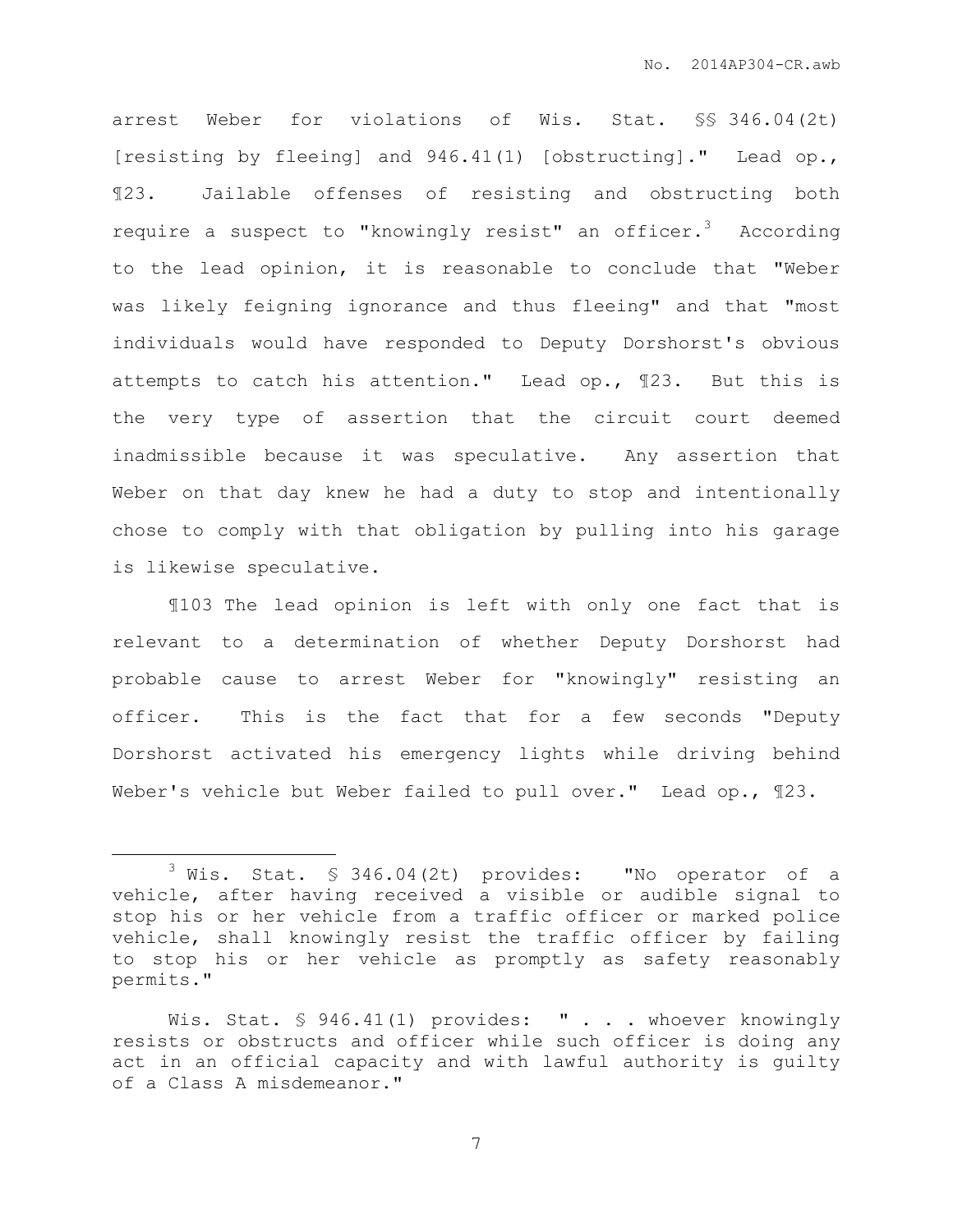¶104 Although Weber does not dispute that Deputy Dorshorst activated his emergency lights, he does dispute whether he saw those lights in the seconds before he turned into his driveway and parked his vehicle. Thus, when Weber disputes that he "knowingly" resisted an officer, he is in fact disputing that he received a visible signal or failed to stop promptly.

¶105 The record reflects that Deputy Dorshorst activated his emergency lights, but he did so only a few seconds before Weber turned into his driveway and parked his vehicle. Turning on the siren in his squad car may have given credence to the lead opinion's speculation about Weber's intent, but there is no dispute that Deputy Dorshorst failed to turn it on.

¶106 Additionally, the record does not reflect any of the usual indicia of fleeing, such as an increase in speed, a furtive glance back at the deputy or running from the vehicle. The one bit of testimony the state attempted to offer regarding Weber's intent was excluded as speculative.

¶107 Deputy Dorshorst did not enter the garage because Weber was fleeing from the scene of two jailable offenses. Rather, he followed Weber into his garage because of a minor traffic violation. According to Deputy Dorshorst's own testimony, "the reason why I was stopping him was for his high mounted brake lamp."

¶108 When Weber did not respond to Deputy Dorshorst's request to talk, Dorshorst followed Weber up the stairs of his attached garage and grabbed Weber's arm as he was just inside his house door. He then told Weber "to come out to his car so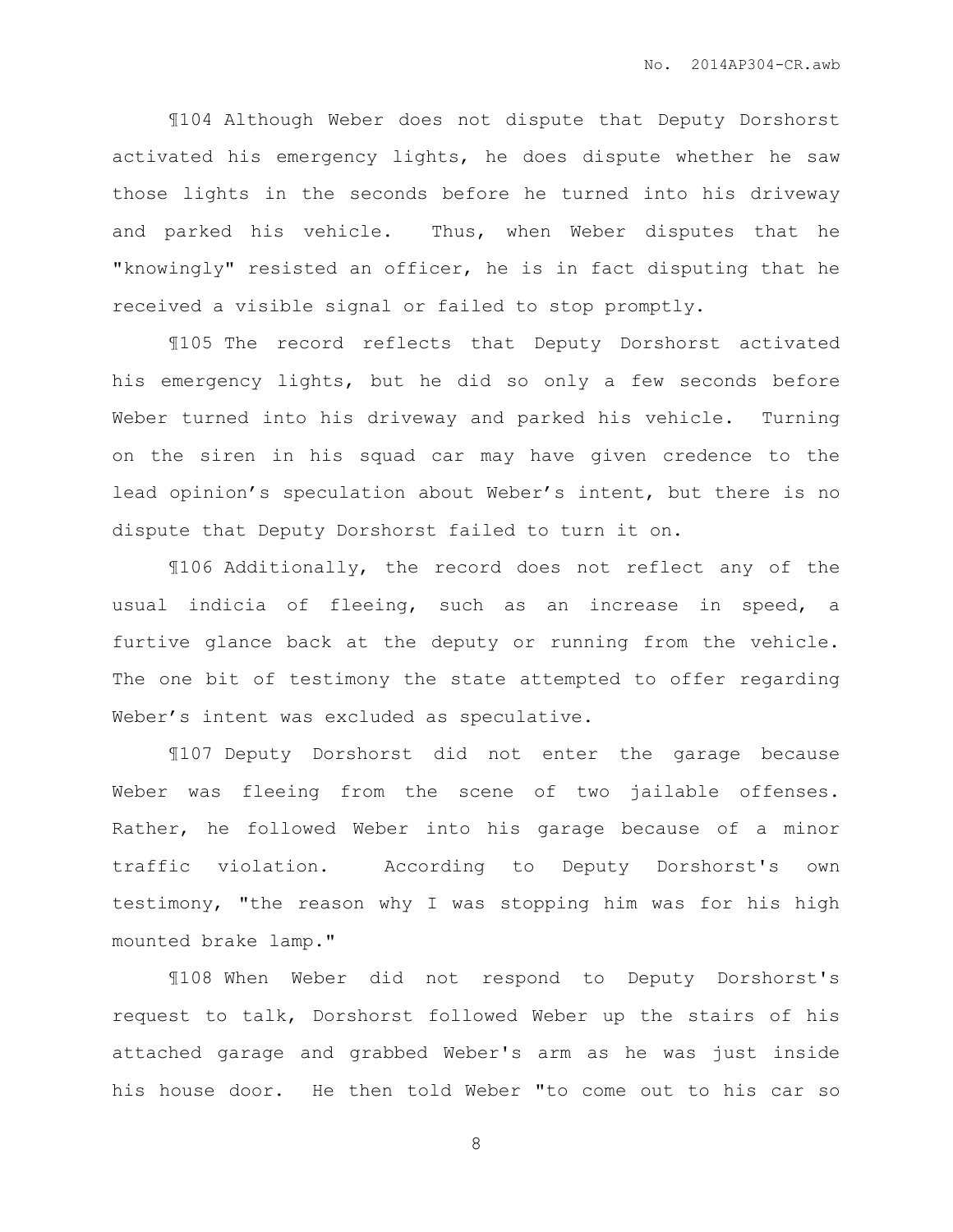that I could point out exactly the reason for the stop and which light was defective."

¶109 There are no additional facts in the record supporting a reason for the stop other than the defective high mounted brake lamp. Thus, the State has not met its burden of establishing that Deputy Dorshorst had probable cause to arrest Weber for a knowing violation of either Wis. Stat. §§ 346.04(2t) (resisting) or 946.41(1) (obstructing).

¶110 Without probable cause to arrest for resisting or obstructing an officer, the government's interest at the time Deputy Dorshorst entered Weber's home without a warrant was for a minor traffic violation. This minor offense does not justify "the chief evil" of entry into the home "against which the wording of the Fourth Amendment is directed." Welsh, 466 U.S. at 748 (citing United States Dist. Ct., 407 U.S. at 313).

## **III**

¶111 The lead opinion's discussion of exigent circumstances is analytically unnecessary. There is no need to reach the issue of exigent circumstances unless as a threshold matter at least four Justices have determined that probable cause exists. Nevertheless, I address exigent circumstances to respond to the assertions of the lead opinion.

¶112 The State failed to meet its burden that there were exigent circumstances justifying Deputy Dorshort's warrantless intrusion into Weber's home. It bears "the heavy burden of trying to demonstrate exigent circumstances to overcome the presumption of unreasonableness" that attaches to warrantless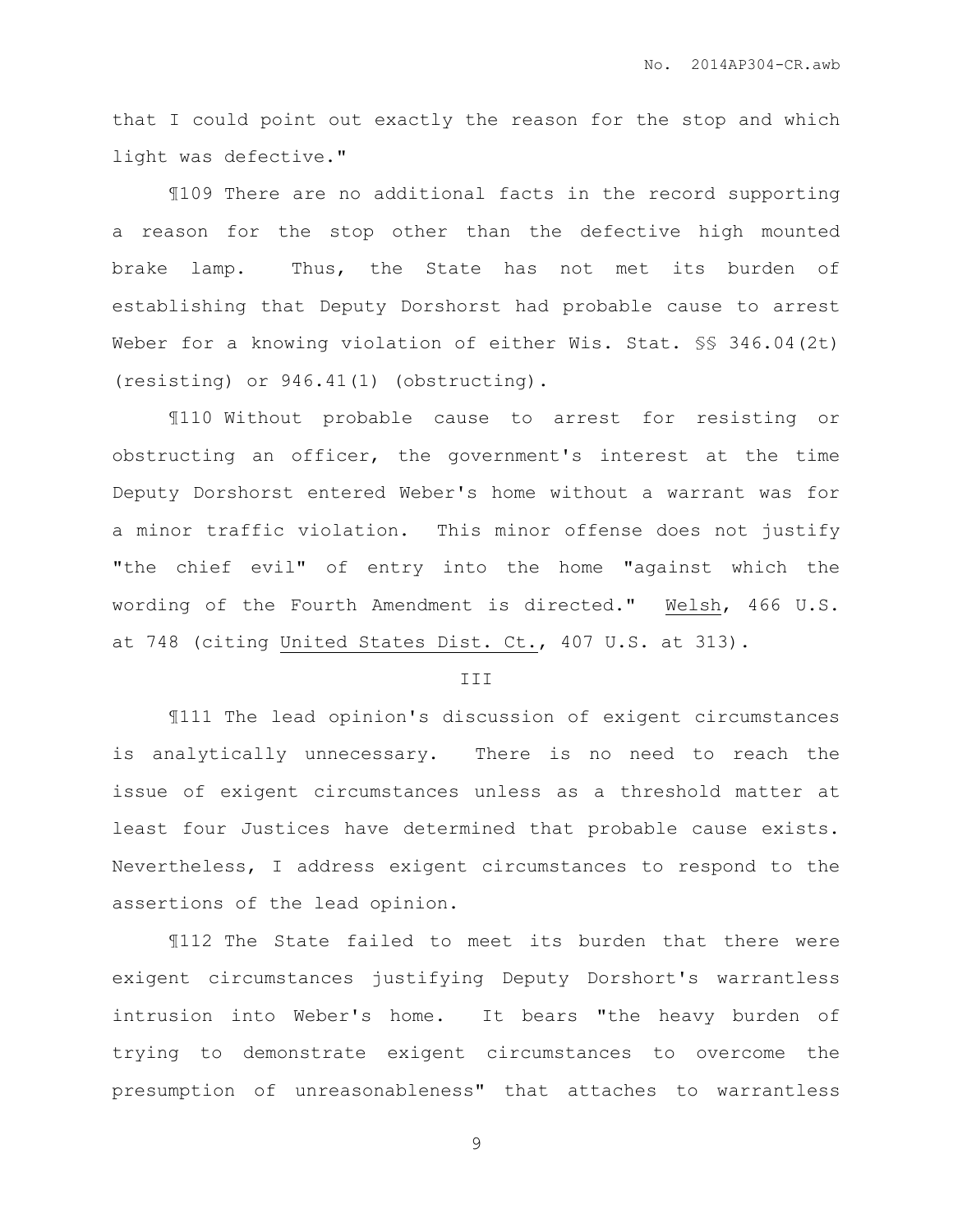home entries. State v. Rodriguez, 2001 WI App 206,  $\sqrt{9}$ , 247 Wis. 2d 734, 634 N.W.2d 844 (citing Welsh, 466 U.S. at 750).

¶113 Under both Wisconsin and United States Supreme Court jurisprudence, it is well-established that "[w]arrentless entry is permissible only where there is urgent need to do so, coupled with insufficient time to secure a warrant." State v. Smith, 131 Wis. 2d 220, 228, 388 N.W.2d 601 (1986) abrogated on other grounds by State v. Felix, 2012 WI 36, 339 Wis. 2d 670, 811 N.W.2d 775; see also Missouri v. McNeely, 133 S. Ct. 1552, 1559 (2013) (quoting Michigan v. Tyler, 436 U.S. 499, 509 (1978) (a warrantless search is potentially reasonable only when "there is compelling need for official action and no time to secure a warrant.")). To determine whether a law enforcement officer faced an emergency that justified acting without a warrant, courts examine the "totality of circumstances." McNeely, 133 S. Ct. at 1559.

¶114 The facts here cannot support a conclusion that Deputy Dorshorst had an urgent need to act with no time to support a warrant. For example, the facts of this case stand in stark contrast to the facts in United States v. Santana, 427 U.S. 38 (1976), which the lead opinion relies upon as a seminal case on the exigent circumstance of hot pursuit.

¶115 In Santana, the hot pursuit occurred when undercover officers rushed to Santana's residence after being informed that she had marked bills from their investigation in her possession. Id. at 39-40. When the officers arrived, they saw Santana standing in the doorway with a brown paper bag in her hand. Id.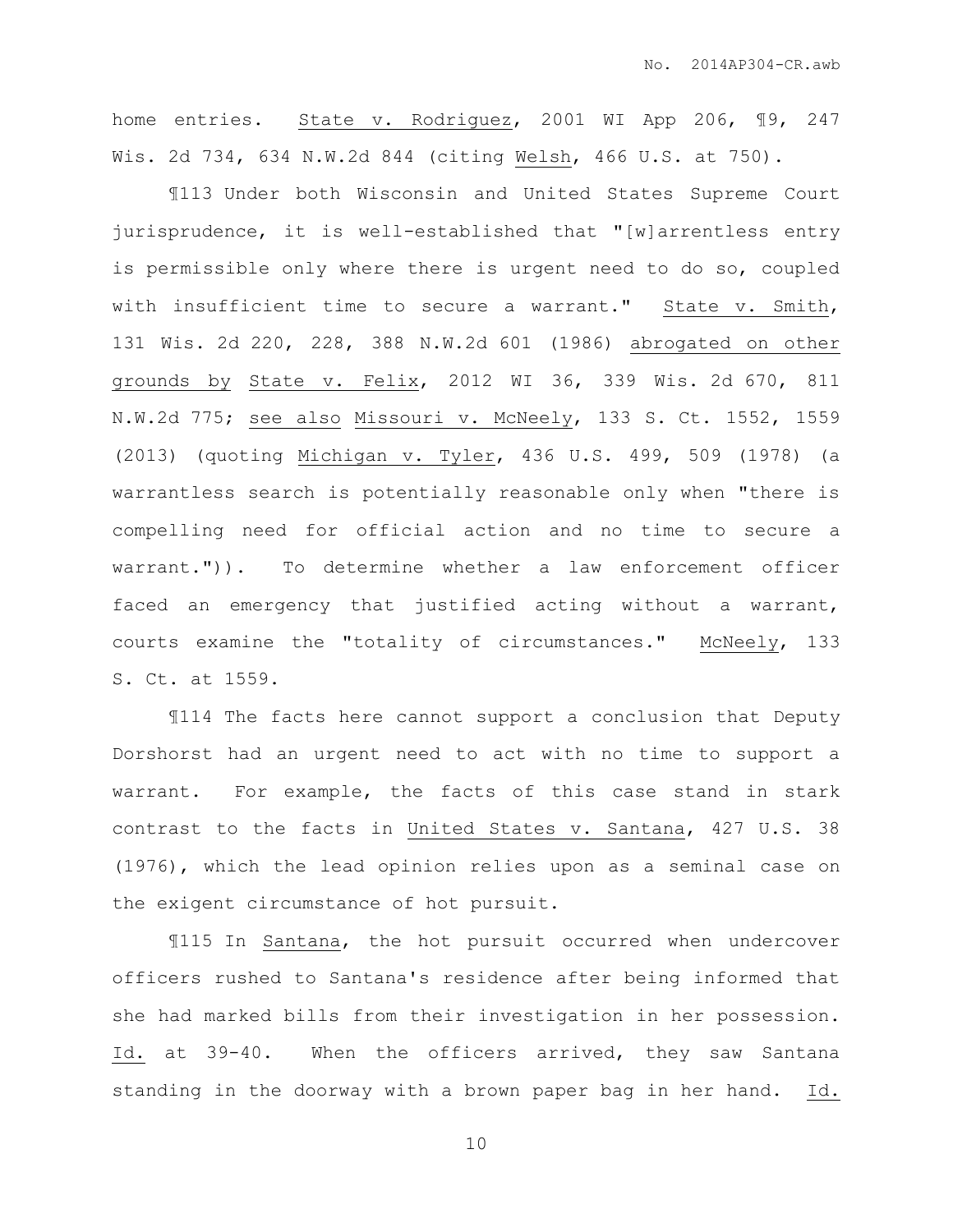at 40. As the officers shouted "police" and displayed their identification, Santana retreated into the vestibule of her house. Id.

¶116 As the Santana court explained, once Santana saw the police there was "a realistic expectation that any delay would result in destruction of evidence." Id. at 43. Thus, in Santana, there was both an urgent need to act and no time to secure a warrant because delay would lead to the loss of evidence in an undercover drug investigation.

¶117 The facts of this case could not be more different from those in Santana. Here, Deputy Dorshorst stopped Weber for a defective high-mounted brake lamp. In Santana, the police were in pursuit of a suspected drug dealer. Here, there was no evidence to destroy regardless of whether the focus of the analysis is on a defective high-mounted brake lamp or Weber's alleged flight from the police. In Santana, the police had to act immediately or evidence would be destroyed.

¶118 Any analysis of whether the State met the required showing that Deputy Dorshorst had an urgent need to act and no time to secure a warrant is completely absent from the lead opinion. Why? Because under the facts of this case it would be unable to meet the test.

¶119 Instead, the lead opinion shifts the analysis and contends that it would be unreasonable to expect Deputy Dorshorst to knock on Weber's front door or take the time to obtain a warrant, rather than invade his home. Lead op., ¶40. The lead opinion asserts that "Deputy Dorshorst would have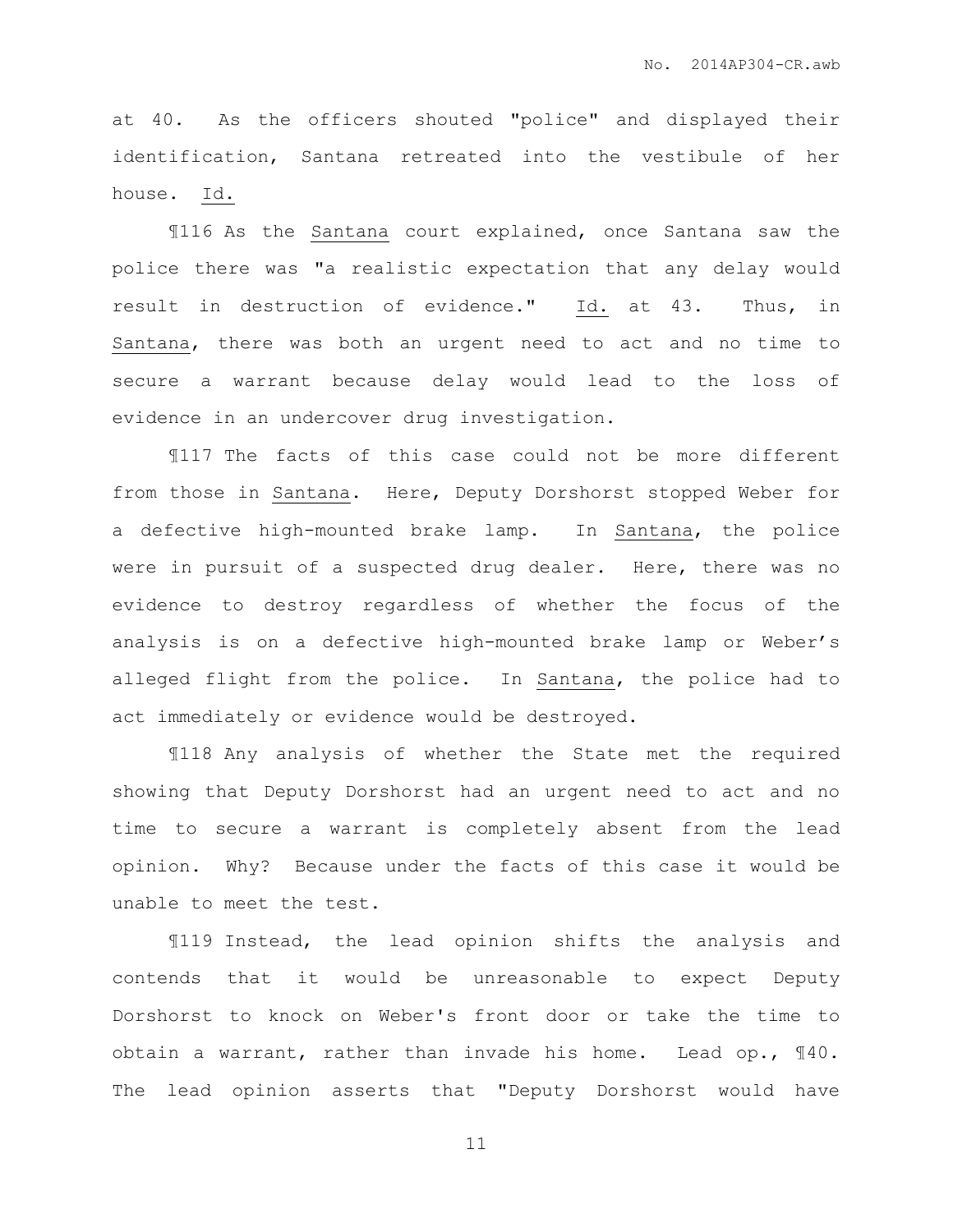needed to stop at Weber's driveway and let Weber flee into the residence, then call for backup, secure a perimeter around the house so that Weber did not continue his attempts to escape law enforcement, and obtain a warrant." Lead op., ¶40. "And then what? Would those who support this argument have Deputy Dorshorst knock on the door?" Lead op., ¶40.

¶120 The answer is yes, because this is both what the law requires and what Deputy Dorshorst testified he would do. According to Dorshorst's own testimony, had he not entered Weber's garage he "would still have attempted to make contact with him." He explained, "I would have still attempted either way knocking on his door or I would have attempted other means. I wouldn't have—I would not have just left." Attempting to secure a warrant would not have allowed Weber to escape arrest or conviction.

¶121 In essence, Deputy Dorshorst assumed the role of a magistrate. "When an officer undertakes to act as his own magistrate, he ought to be in a position to justify it by pointing to some real immediate and serious consequences if he postponed action to get a warrant." Welsh, 46 U.S. at 751 (quoting McDonald v. United States, 335 U.S. 451, 460 (1948)). That is simply not possible here, when even Deputy Dorshorst acknowledged that he could have pursued alternative routes. He testified that had he not entered the garage he would have knocked on the door or pursued some other means to make contact with Weber.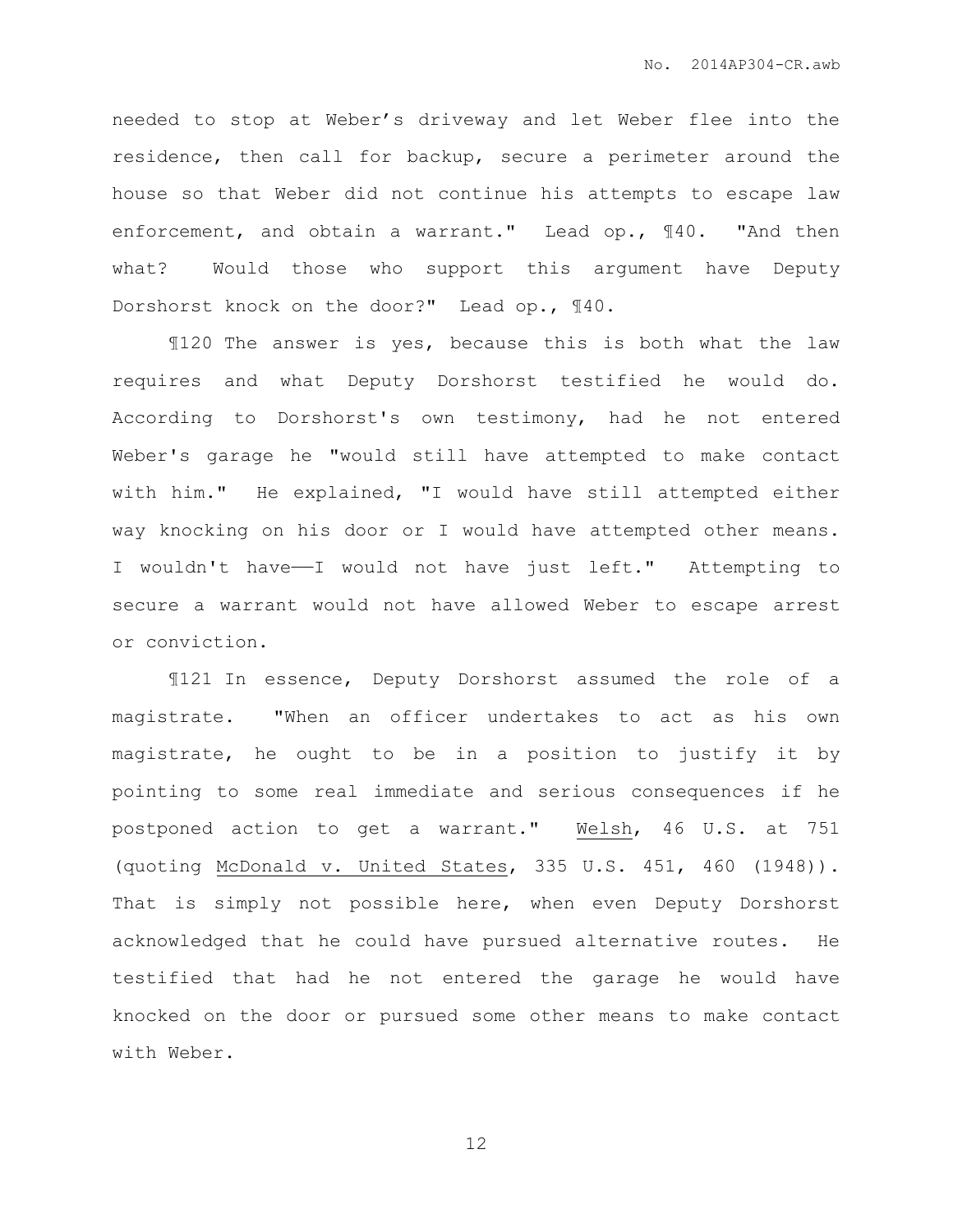¶122 Under these facts, the State has failed to show that Deputy Dorshorst had no time to get a warrant and that there was an urgent need to act. Accordingly, I conclude that the State has not met its burden of demonstrating exigent circumstances sufficient to overcome the presumption of unreasonableness that attaches to warrantless home entries.

IV

¶123 By advancing a per se rule that hot pursuit of a fleeing suspect is always an exigent circumstance, the lead opinion contravenes United States Supreme Court precedent. A per se exception to the Fourth Amendment is contrary to the United States Supreme Court's recent decision in McNeely, 133 S. Ct. at 1558-59. In McNeely, the Supreme Court declined to adopt a rule that the dissipation of alcohol in the bloodstream presents a per se exigency that justifies an exception to the Fourth Amendment's warrant requirement for non-consensual blood testing in drunk driving cases. Id. at 1556. Declining to adopt a categorical rule for drunk driving investigations, McNeely refused to "depart from a careful case-by-case assessment of exigency  $\ldots$  . . . " Id. at 1561.

¶124 The lead opinion would create a per se exception while simultaneously asserting that it is doing no such thing.<sup>4</sup> See lead op., ¶43. Initially, it acknowledges and calls "legitimate" the concern "that applying the hot pursuit doctrine to uphold a warrantless entry in a case where fleeing law

 $\overline{a}$ 

 $4$  At oral argument, the State conceded that it was seeking a bright-line rule in this case.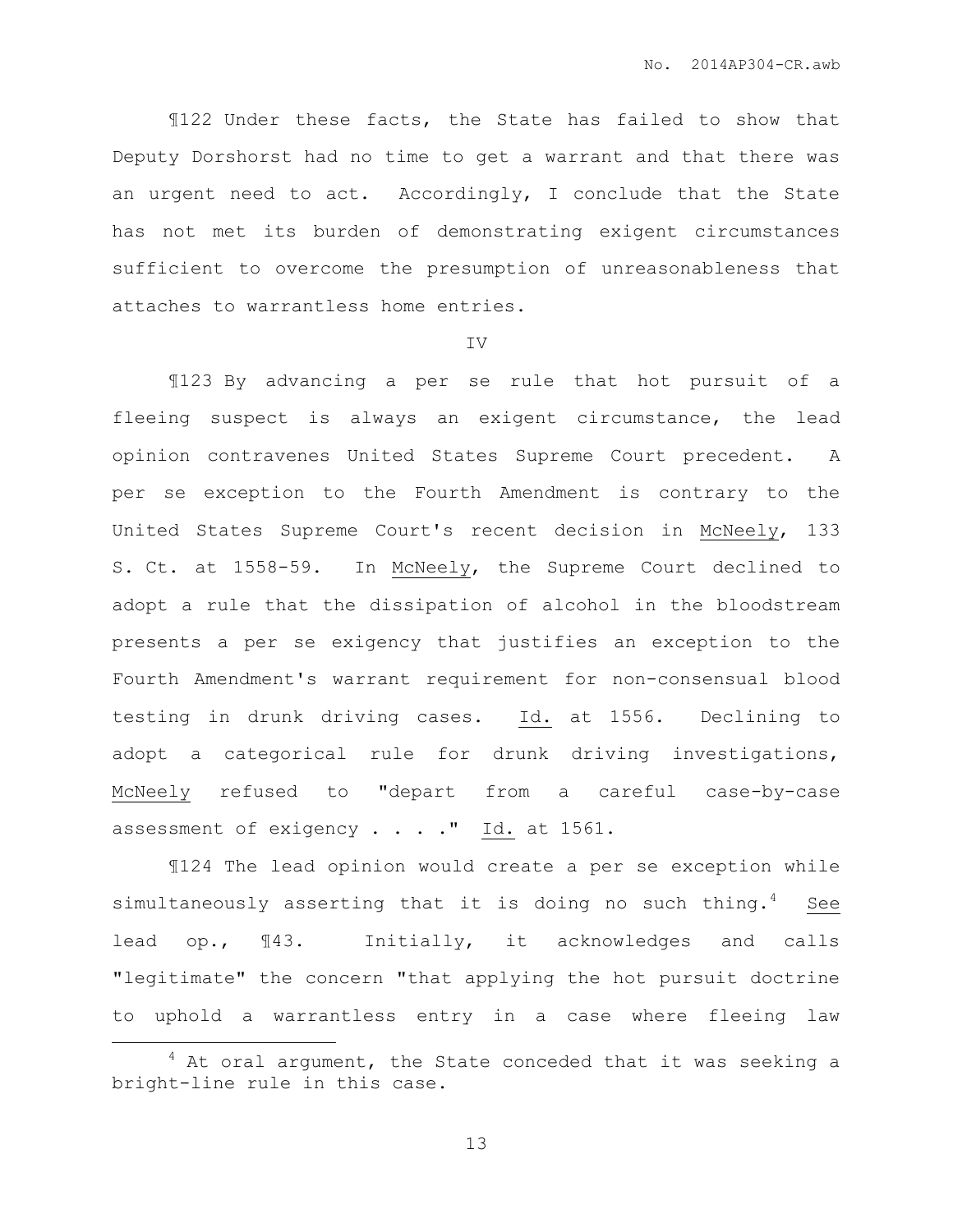enforcement was itself the violation giving rise to the pursuit will lead to the application of the hot pursuit doctrine in every case involving a fleeing suspect . . .." Lead op., 143.

¶125 Then, in attempting to explain away the legitimacy of the concern, the lead opinion contends that it does not support a per se rule for four reasons: (1) the State will not always be able to establish probable cause; (2) reasonableness is measured in objective terms by examining the totality of the circumstances; (3) application of the hot pursuit doctrine is not circular because the legislature chose to make knowingly fleeing a jailable offense; and (4) a contrary holding would incentivize flight in every case involving a nonjailable offense. Id.

¶126 The lead opinion's first reason fails because it conflates probable cause with exigent circumstances. According to the lead opinion, it is not creating a per se rule in every case involving flight from an officer because "the State will not always be able to establish probable cause that the suspect was knowingly fleeing." Lead op., ¶43 (emphasis in original). However, as set forth above, the state must separately prove both probable cause to arrest and exigent circumstances in order to justify warrantless entry into Weber's home. Payton v. New York, 445 U.S. 573, 587-90 (1980). Thus, the lead opinion has created a per se rule because in every case where an officer has probable cause, the act of fleeing from an officer will be considered an exigent circumstance.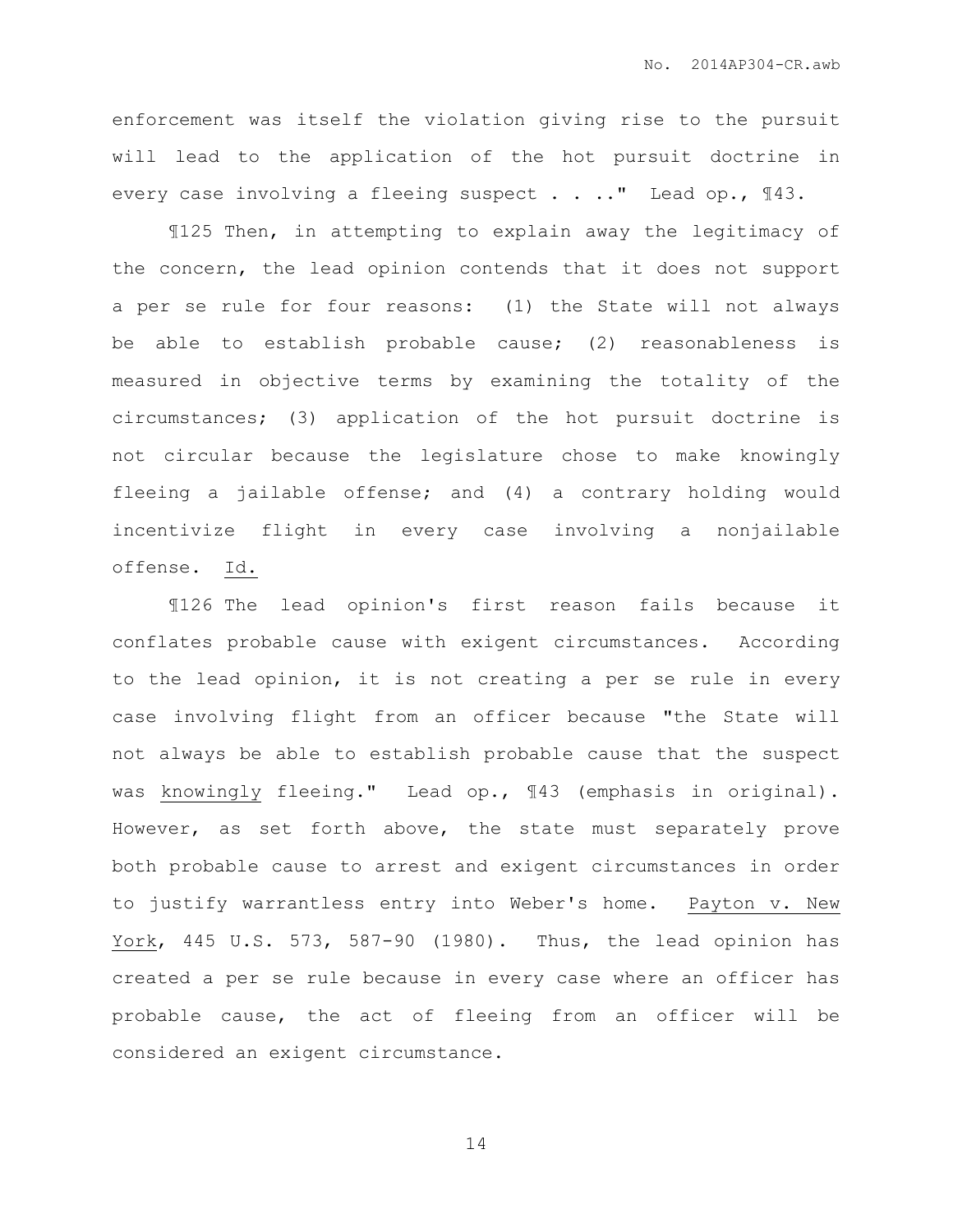¶127 The lead opinion's second reason fails because there is no legal support for the proposition that Dorshort's entry was reasonable under the totality of the circumstances because it was a limited intrusion. In recent years, the United States Supreme Court has reaffirmed that the Fourth Amendment embodies "a particular concern for government trespass upon the areas ('persons, houses, papers, and effects') it enumerates." United States v. Jones, 132 S. Ct. 945, 950 (2012).

¶128 Prior to Jones, courts employed the Katz "reasonable expectation of privacy" test in analyzing the Fourth Amendment's protections. See Katz v. United States, 389 U.S. 347, 351 (1967) (What a person "seeks to preserve as private, even in an area accessible to the public, may be constitutionally protected."). However, Jones clarified that "the Katz reasonable-expectation-of-privacy test has been added to, not substituted for, the common-law trespassory test." Jones, 132 S. Ct. at 952.

¶129 Additionally, in Jardines, the Supreme Court further explained that "an officer's leave to gather information is sharply circumscribed when he steps off [public] thoroughfares and enters the Fourth Amendment's protected areas." 133 S. Ct. at 1415. Jardines acknowledged that the porch of a home is a semi-public area, but nonetheless determined that the use of a trained police dog on Jardines' porch was a search within the meaning of the Fourth Amendment. Id. at 1415-18.

¶130 Thus, Fourth Amendment jurisprudence emphasizing privacy over trespass is now inconsistent with Jones and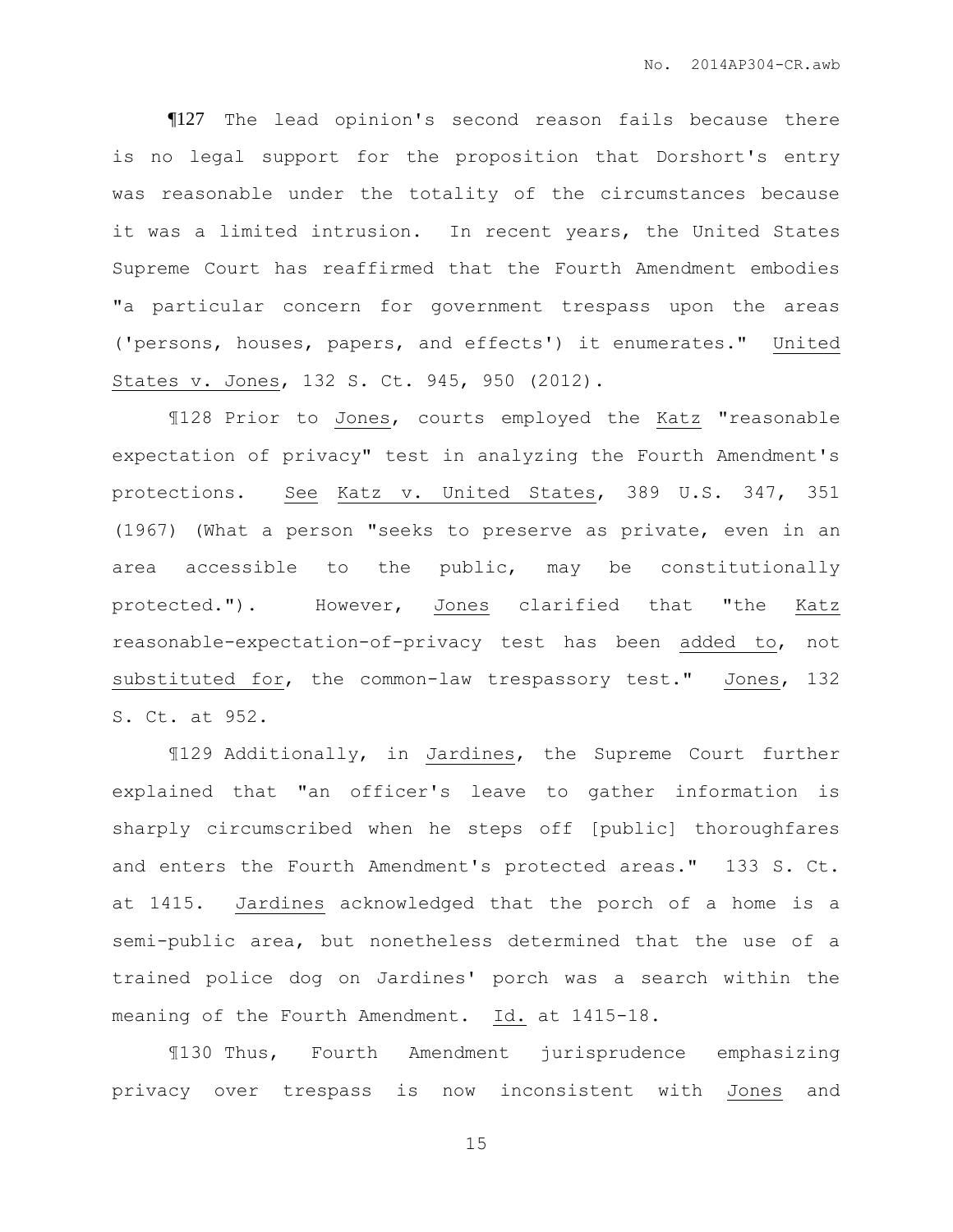Jardines. <sup>5</sup> In Santana, 427 U.S. at 42, on which the lead opinion relies in making its limited intrusion argument, the court determined that even though Santana was arrested in the threshold of her home, her Fourth Amendment rights were not violated because she "was not in an area where she had any expectation of privacy." Id. However, under Jones and Jardines, the reasonable expectation of privacy test may be "unnecessary to consider when the government gains evidence by physically intruding on constitutionally protected areas." Jardines, 133 S. Ct. at 1417; see also Jones, 132 S. Ct. at 951- 52.

¶131 Nevertheless, the lead opinion turns a blind eye to current Fourth Amendment jurisprudence when it suggests that limited intrusions into the constitutionally protected areas are just fine. Conflating this case with community caretaker cases, the lead opinion deems the trespass here reasonable because Deputy Dorshorst did not:

 $\bullet$  damage any property;

 $\overline{a}$ 

 $5$  In a footnote, the lead opinion attempts to distinguish this case from Jones and Jardines by emphasizing that the latter two are "search cases." Lead op., ¶38 n.10. This distinction fails because a search occurred when Deputy Dorshorst physically occupied Weber's private property for the purpose of obtaining information. See United States v. Jones, 132 S. Ct. 945, 949 (2012); see also Florida v. Jardines, 133 S. Ct. 1409, 1417 (2013) ("That the officers learned what they learned only by physically intruding on Jardines' property to gather evidence is enough to establish that a search occurred."); United States v. Perea-Ray, 680 F.3d 1179, 1185 (9th Cir. 2012) ("Warrantless trespasses by the government into the home or its curtilage are Fourth Amendment searches.").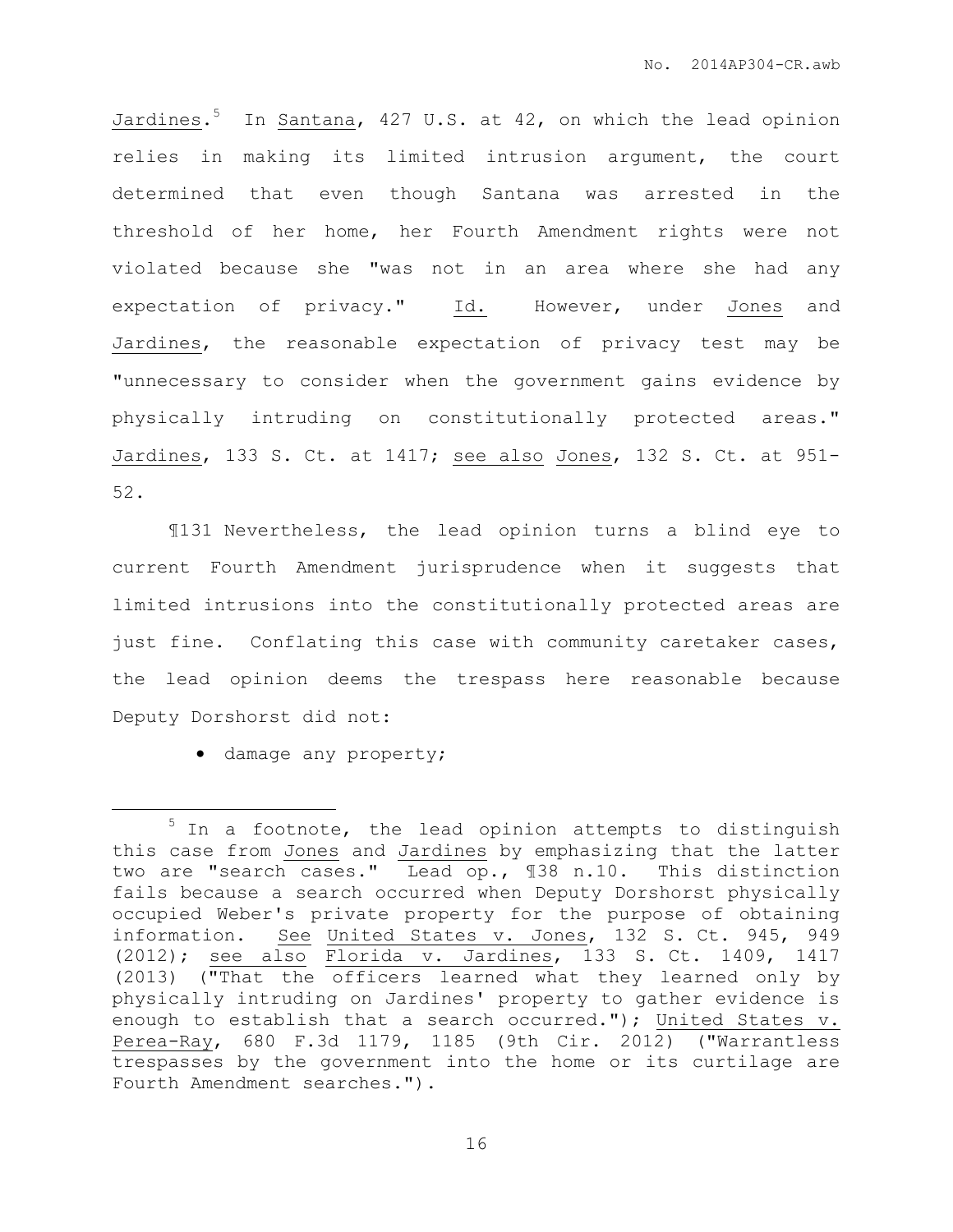- open any doors or windows;
- pull out any weapons;

 $\overline{a}$ 

- $\bullet$  stay in the constitutionally protected area longer than necessary; or
- enter the house proper, but instead entered only the curtilage of the house. Lead op., 138.<sup>6</sup>

¶132 What the lead opinion misses is that we are not examining the reasonableness of the conduct once inside the constitutionally protected area, but rather whether the officer should have been in the protected area at all. The legal analysis for determining whether exigent circumstances justify warrantless entry is entirely unrelated to the reasonableness factors considered under the community caretaker doctrine.

¶133 The third reason the lead opinion offers is logically flawed. It asserts that the application of the hot pursuit doctrine in this case is not circular because the legislature chose to make knowingly fleeing a traffic offense jailable. Although the lead opinion is correct that the seriousness of the

<sup>6</sup> The lead opinion relies on community caretaker cases. See, e.g., State v. Pinkard, 2010 WI 81, 327 Wis. 2d 346, 785 N.W.2d 592; State v. Kramer, 2009 WI 14, 315 Wis. 2d 414, 759 N.W.2d 598. Yet, the legal analysis of exigent circumstances is distinct from the community caretaker doctrine. Compare Michigan v. Tyler, 436 U.S. 499, 509 (1978) ("Our decisions have recognized that a warrantless entry by criminal law enforcement officials may be legal when there is compelling need for official action and no time to secure a warrant."), with Pinkard, 327 Wis. 2d 346, ¶49 ("In considering the second reasonableness factor [under the community caretaker doctrine], we assess whether the time, location, the degree of overt authority and force displayed were appropriate under the circumstances.") (quotations and citation omitted).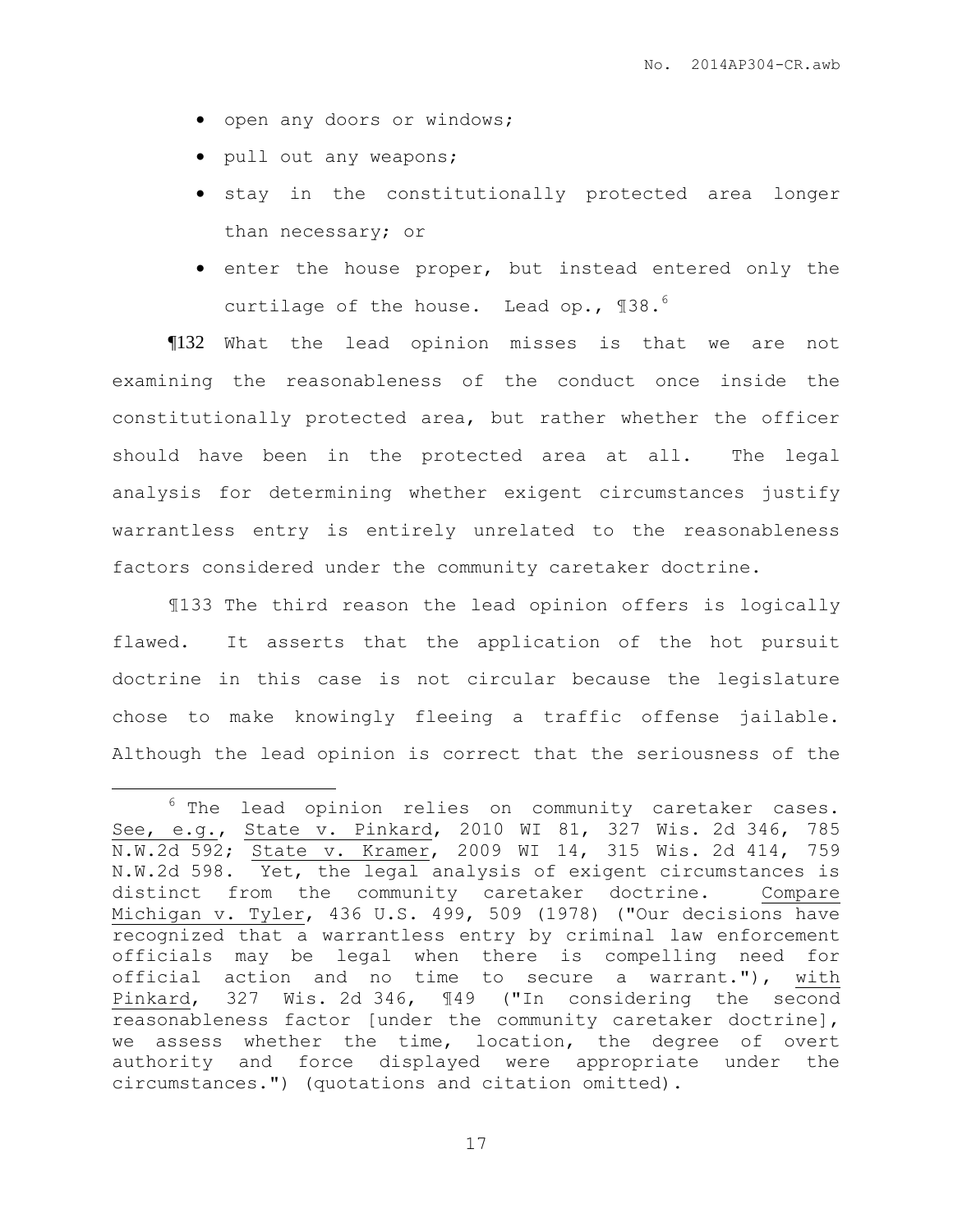underlying offense is a factor in determining whether there are exigent circumstances, the jailable offenses in this case emanate from the flight itself. This is circular reasoning because it departs from a case-by-case analysis and creates an exigency in every case where there is a flight, no matter how minor the underlying offense.

¶134 According to the lead opinion, exigent circumstances exist because Deputy Dorshorst had probable cause to arrest Weber for "two jailable offenses." Lead op., ¶3. The two jailable offenses the lead opinion references here are resisting an officer and obstructing an officer. Lead op., ¶23. It then reasons that Deputy Dorshorst was in hot pursuit because Weber was "a fleeing suspect who had committed jailable offenses." Lead op., ¶3. Thus, according to the lead opinion's circular logic, the crime from which Weber was fleeing was his own flight.

¶135 Finally, the lead opinion's fourth reason fails because a case-by-case rule is required, even if the State wishes to discourage suspects from fleeing the police. The lead opinion is correct that police officers and the communities they protect have a compelling interest in discouraging suspects from fleeing to their homes, but that interest must be balanced with the Fourth Amendment's fundamental protections. However, as McNeely explained, the State's interests are adequately addressed under a case-by-case analysis and do not justify "the 'considerable overgeneralization' that a per se rule would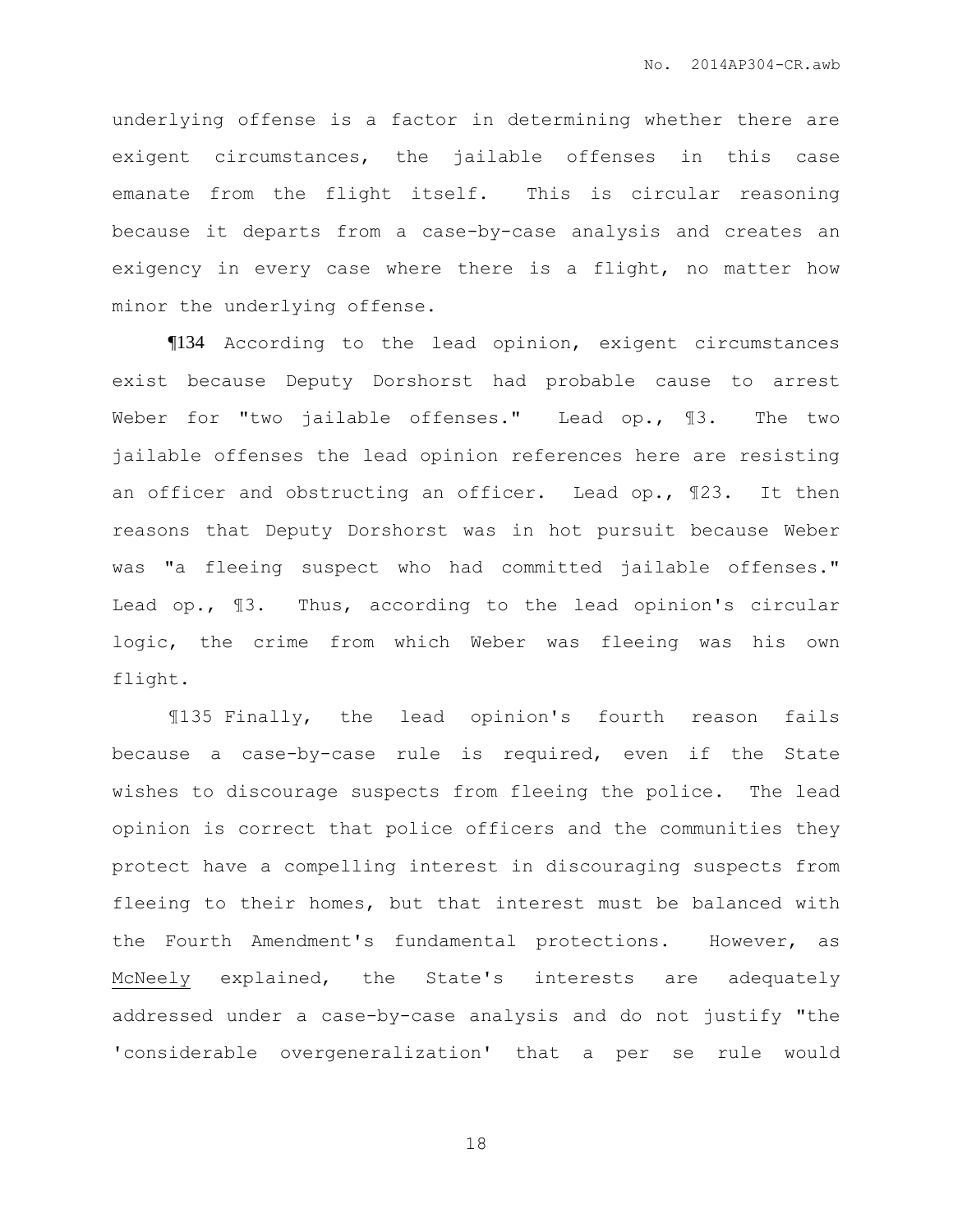reflect." 133 S. Ct. at 1561 (quoting Richards v. Wisconsin, 520 U.S. 385, 393 (1997)).

¶136 Ultimately, every rationale offered by the lead opinion in defense of its assertion that it has not created a per se rule is logically and legally unsound. In order to reach its conclusion, the lead opinion conflates legal doctrines, disregards controlling United States Supreme Court precedent and engages in flawed circular reasoning.

¶137 Accordingly, for the reasons set forth above, I respectfully dissent.

¶138 I am authorized to state that Justice SHIRLEY S. ABRAHAMSON joins this dissent.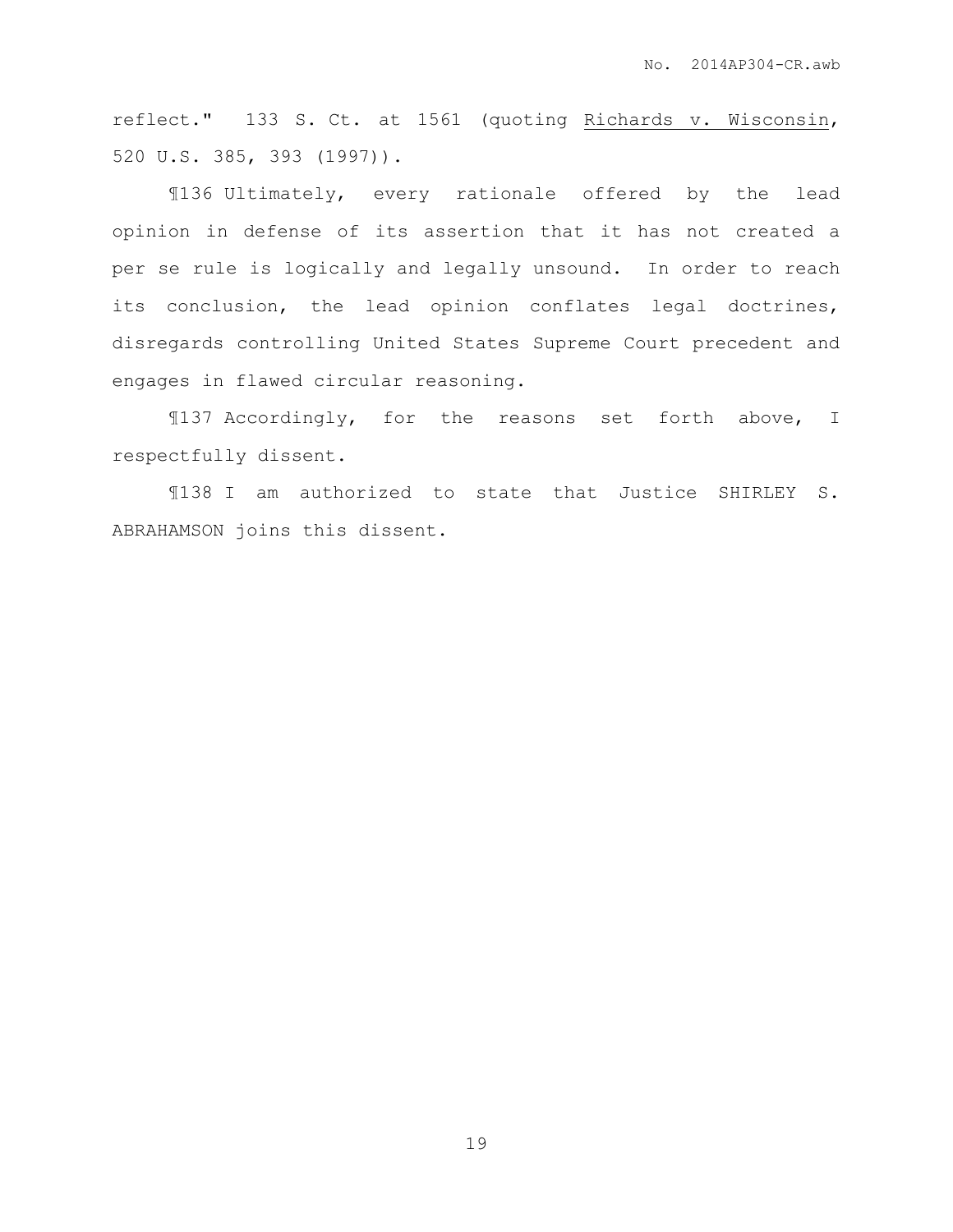¶139 REBECCA GRASSL BRADLEY, J. *(dissenting).* I agree with the lead opinion's holding that hot pursuit for a jailable offense can itself present exigent circumstances justifying warrantless entry into a citizen's home. This court has already said so. See State v. Ferguson, 2009 WI 50, ¶¶19-20, 26–30, 317 Wis. 2d 586, 767 N.W.2d 187; State v. Sanders, 2008 WI 85, ¶¶117-118, 311 Wis. 2d 257, 133-134 752 N.W.2d 713 (Prosser, J., concurring). I cannot join the lead opinion, however, because the facts in this record (1) do not show hot pursuit and (2) fail to establish that probable cause to arrest for a jailable offense existed before the deputy entered Weber's garage. The lead opinion—without precedent—extends the exigency of hot pursuit to the situation here where the jailable offense is the alleged "flight" itself. This circular expansion of hot pursuit doctrine violates the Fourth Amendment, which the Founding Fathers enshrined in our Constitution to protect the people from unwarranted government intrusion. Accordingly, I respectfully dissent.

¶140 The objective facts here do not support probable cause for a jailable offense and do not establish any exigent circumstance. Instead, the facts show a deputy concerned about a broken brake light who nevertheless had no urgent or immediate need to breach the threshold of Weber's home without first securing a warrant. Merely because the officer's actions in this case may not strike us as particularly offensive does not mean this court should lower its guard over constitutional rights: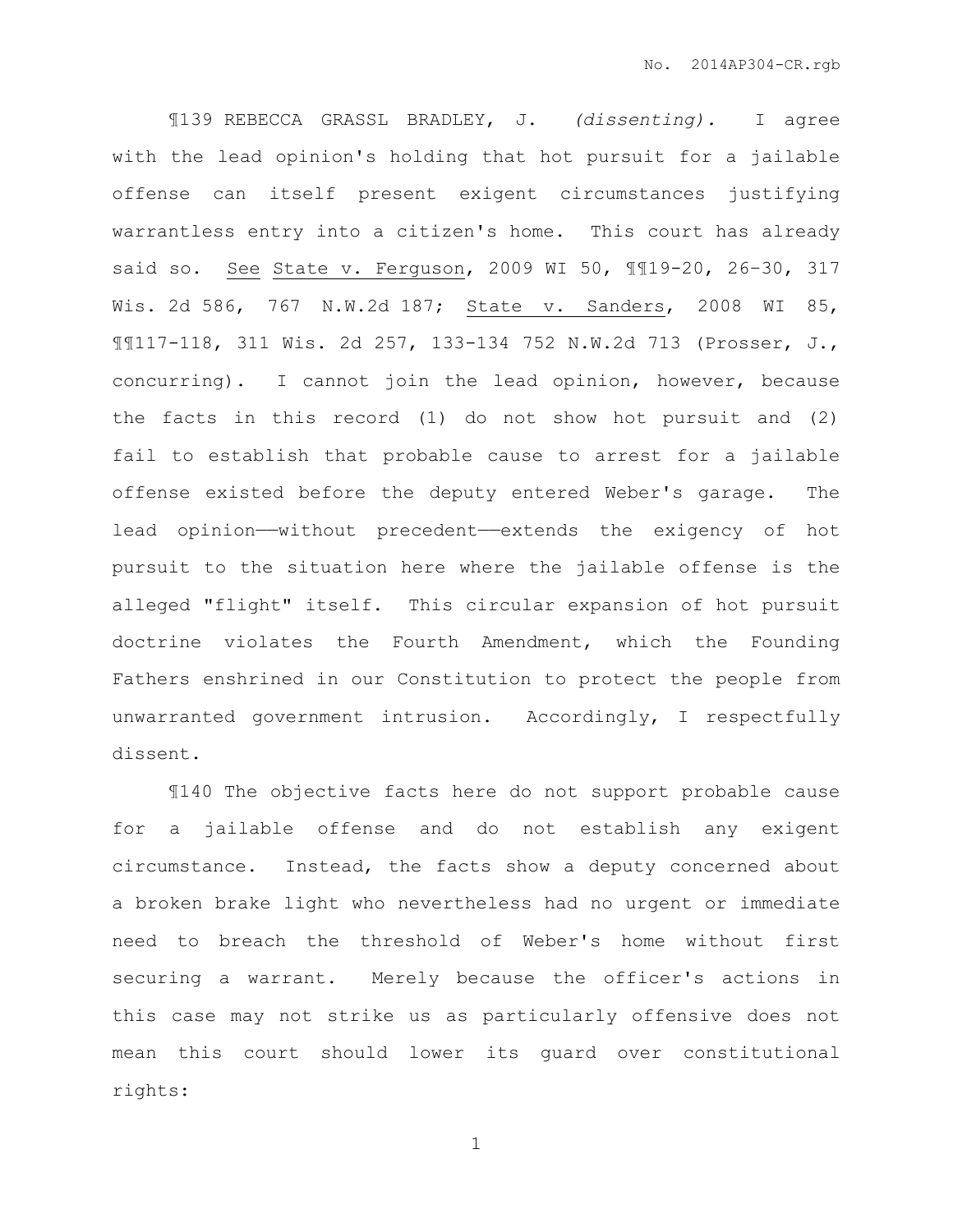[I]llegitimate and unconstitutional practices get their first footing . . . by silent approaches and slight deviations from legal modes of procedure. This can only be obviated by adhering to the rule that constitutional provisions for the security of person and property should be liberally construed. A close and literal construction deprives them of half their efficacy, and leads to gradual depreciation of the right, as if it consisted more in sound than in substance. It is the duty of the courts to be watchful for the constitutional rights of the citizen, and against any stealthy encroachments thereon.

Boyd v. United States, 116 U.S. 616, 635 (1886).

¶141 Precisely because the absence of alarming facts in this case may render the court's encroachment on the Fourth Amendment a stealthy one, I write to caution against this latest contribution to the gradual depreciation of the right of a person to retreat into the home, free from unreasonable physical entry. The Fourth Amendment does not permit governmental intrusion into a person's home premised on a de minimis traffic law violation like a broken brake light. Entering the home without a warrant and absent any exigency is the "chief evil" against which the Fourth Amendment protects the people. See Welsh v. Wisconsin, 466 U.S. 740, 748 (1984).

¶142 Setting aside Fourth Amendment concerns, the deputy's actions do not seem egregious; if the deputy had done the same thing in a public place, his actions undoubtedly would not violate the Fourth Amendment. But seizing Weber inside Weber's protected curtilage absent any exigency triggers the Fourth Amendment's protection and makes the deputy's warrantless entry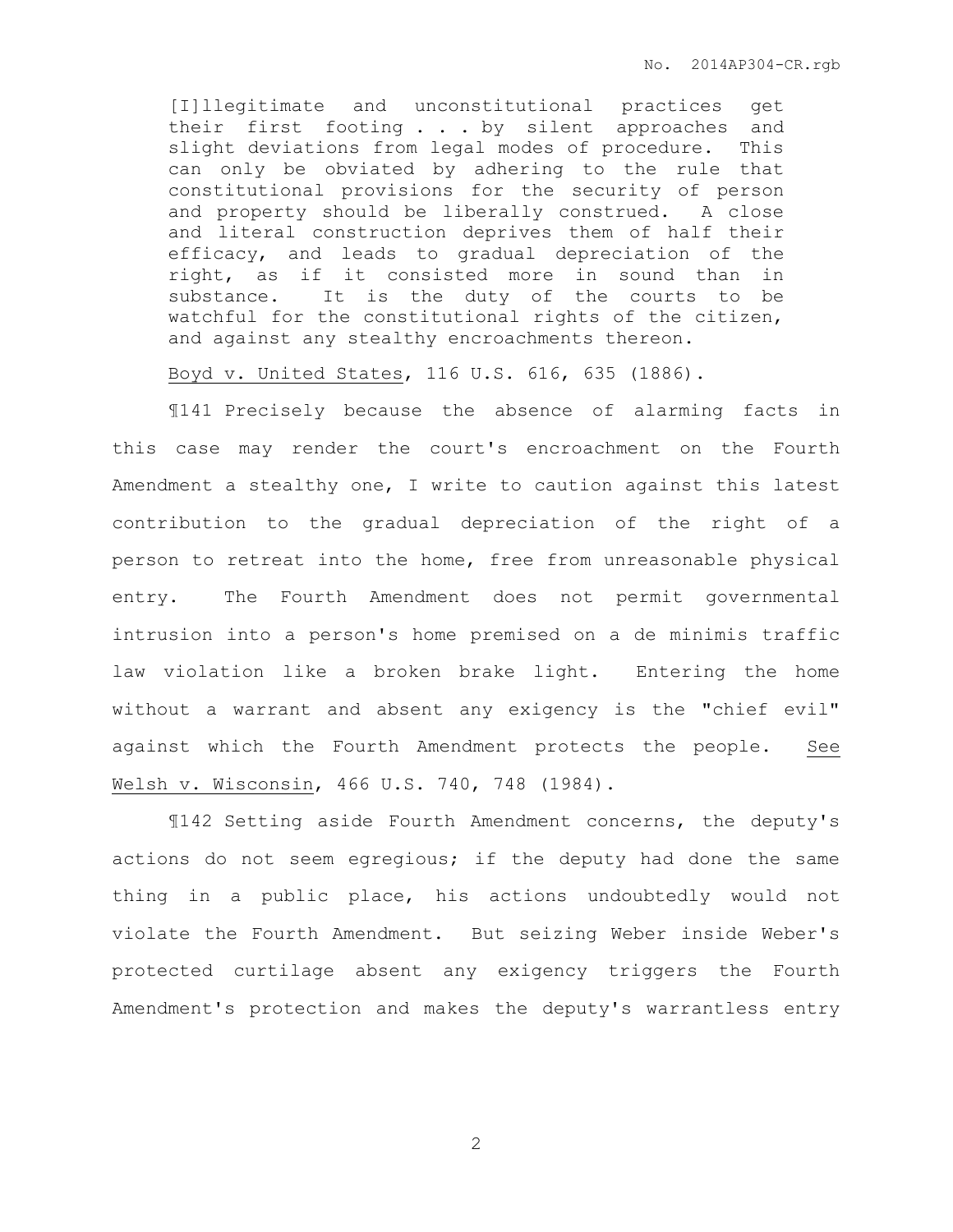constitutionally unreasonable.<sup>1</sup> Although the deputy's actions may seem less intrusive because he entered Weber's open garage rather than Weber's home, entering the garage is the constitutional equivalent of entering the home. The lead opinion's reasoning ignores this principle and opens the door for a future court to endorse an officer's warrantless entry into a home for a mere traffic violation.

I

¶143 The lead opinion concludes that this case involved hot pursuit. I disagree. Hot pursuit means "some sort of a chase." Sanders, 311 Wis. 2d 257, ¶109 (Prosser, J. concurring) (quoting United States v. Santana, 427 U.S. 38, 43 (1976)). "Hot pursuit describes the situation when the police are pursuing a suspect who is in the process of fleeing from a recently committed crime." State v. Naujoks, 637 N.W.2d 101, 109 (Iowa 2001) (citing Warden v. Hayden, 387 U.S. 294, 298-99 (1967)). It is the "immediate or continuous pursuit of the [suspect] from the scene of the crime." Welsh, 466 U.S. at 753. Although hot pursuit is not defined in terms of a particular length of time, it does involve some sort of chase and requires the recent commission of a jailable crime. The chase commences from the scene of the crime, triggering the hot pursuit.

 $\overline{a}$ 

 $1$  There is no dispute that Weber's attached garage is the equivalent of his home and therefore receives the same Fourth Amendment protections. See Florida v. Jardines, 133 S. Ct. 1409, 1414 (2013) (explaining that the curtilage "enjoys [the same] protection as part of the home itself"); see also State v. Dumstrey, 2016 WI 3, ¶35, 366 Wis. 2d 64, 873 N.W.2d 502 (noting that a single family home's attached garage is curtilage).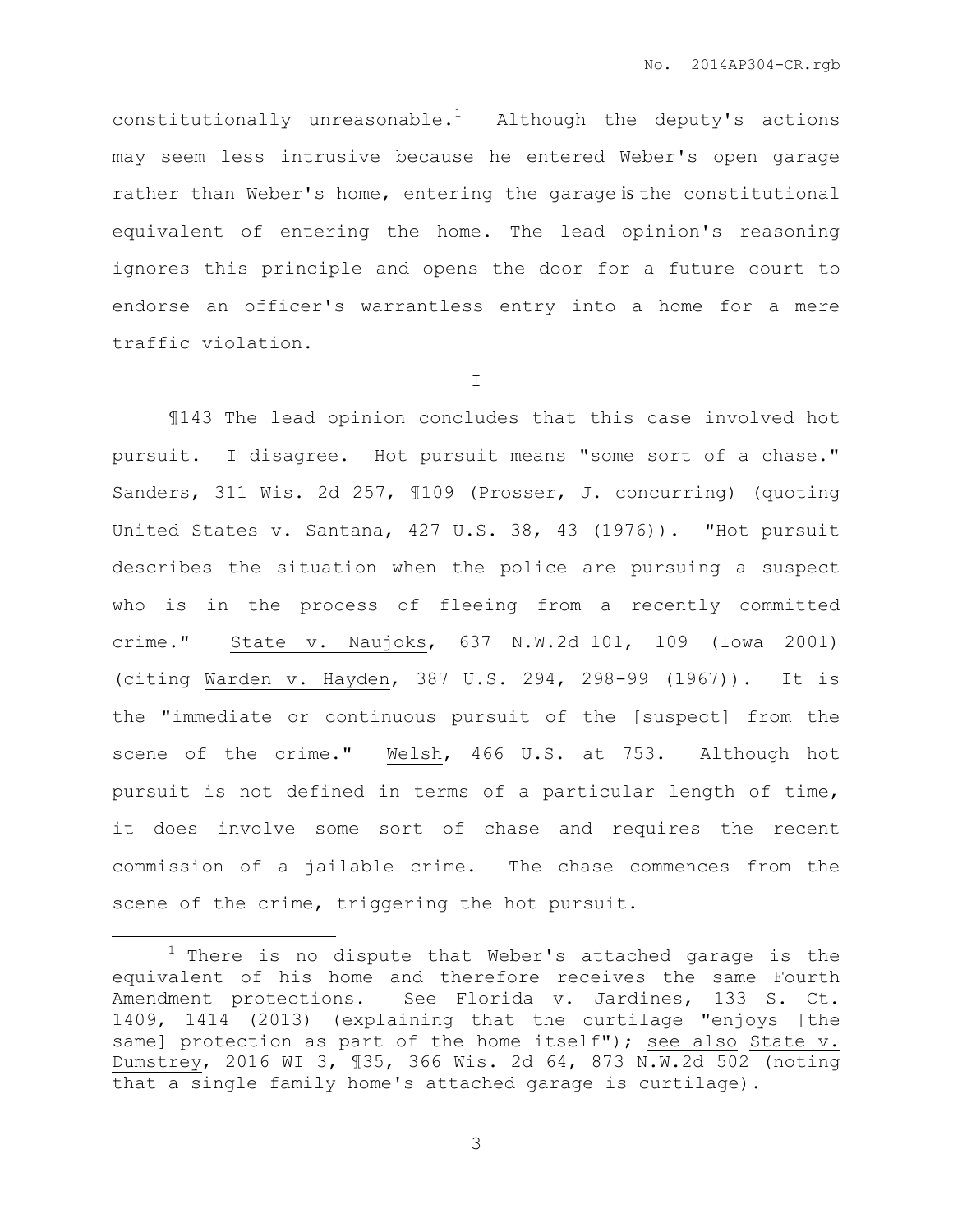¶144 Calling what happened here "hot pursuit" stretches that term too far. "[A]pplication of the exigent-circumstances exception in the context of a home entry should rarely be sanctioned when there is probable cause to believe that only a minor offense, such as the kind at issue in this case, has been committed." Welsh, 466 U.S. at 753 (involving first-offense drunk driving). The facts here show there was no chase. The deputy followed Weber 100 feet while Weber slowed his car down to turn into his driveway. There was no recently committed jailable crime prompting the pursuit, nor was there a crime scene from which Weber fled. Weber was driving with a broken brake light. That is not a jailable crime.

¶145 It may be tempting to validate the deputy's actions here in order to discourage traffic violators and serious criminals from ignoring the police and racing home to avoid traffic stops or police investigation. Fourth Amendment protections, however, cannot be jettisoned based on fear that some citizens may attempt to run home and hide. The 100 feet Weber travelled did not create an exigency because the deputy was not "chasing" Weber for a jailable crime recently committed.<sup>2</sup> There are, however, factual scenarios where a pursuit of 100

 $\overline{a}$ 

 $2$  Although the information discovered after the deputy breached the garage threshold revealed that Weber had been drinking and driving, our Constitutional decisions must not be influenced by evidence obtained after an unlawful entry. See, e.g., Missouri v. McNeely, 133 S. Ct. 1552 (2013) (excluding warrantless blood test showing driver had illegal BAC because search was unlawful under Fourth Amendment).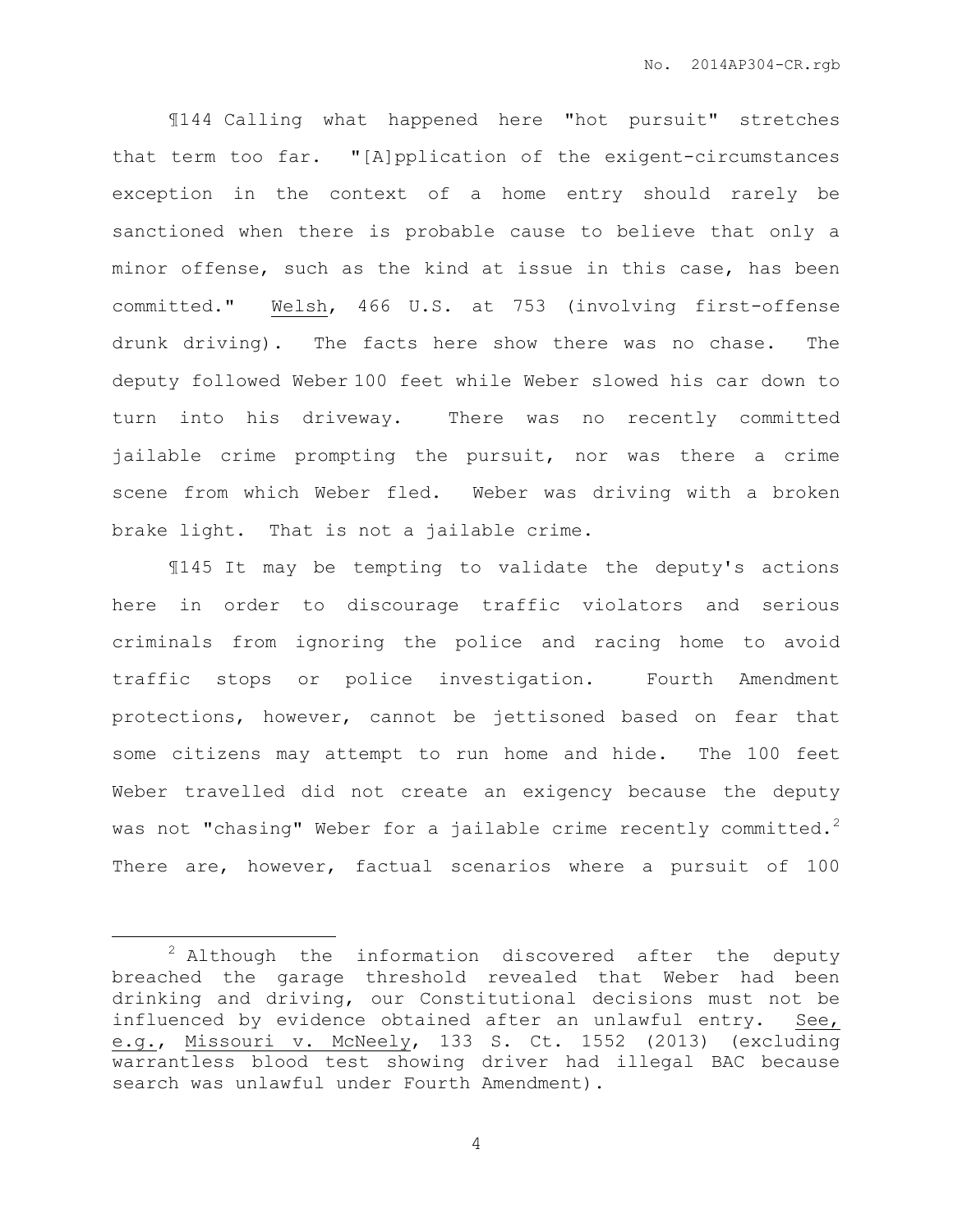feet or an even shorter distance will justify warrantless entry. See, e.g., Santana, 427 U.S. at 43.

¶146 We need not identify a precise distance that is acceptable or unacceptable because the Fourth Amendment draws the line at probable cause, exigency, and reasonableness. Police may enter a person's home without a warrant only if there is probable cause to believe a jailable crime has been committed, a suspect's flight creates an exigency such that there is no time to get a warrant, and the search or seizure is reasonable.

II

¶147 The lead opinion essentially concludes the jailable offense at issue here was Weber's "flight." The Fourth Amendment, however, does not support warrantless entry into a home when the jailable offense justifying entry is the flight itself. To condone warrantless entry into the home, Fourth Amendment jurisprudence requires probable cause that a jailable offense occurred before the flight began. If the flight itself creates the jailable offense that serves as an exigency and overcomes Fourth Amendment protections, a police officer can in essence create a jailable offense out of any attempted traffic stop or any attempt to speak with a citizen——even though no other jailable offense has occurred. At the point the deputy entered Weber's garage, all he knew was that Weber had a defective high-mounted brake lamp, pulled into his garage, walked to the door of his house inside the garage, and did not respond to the deputy's request to talk.